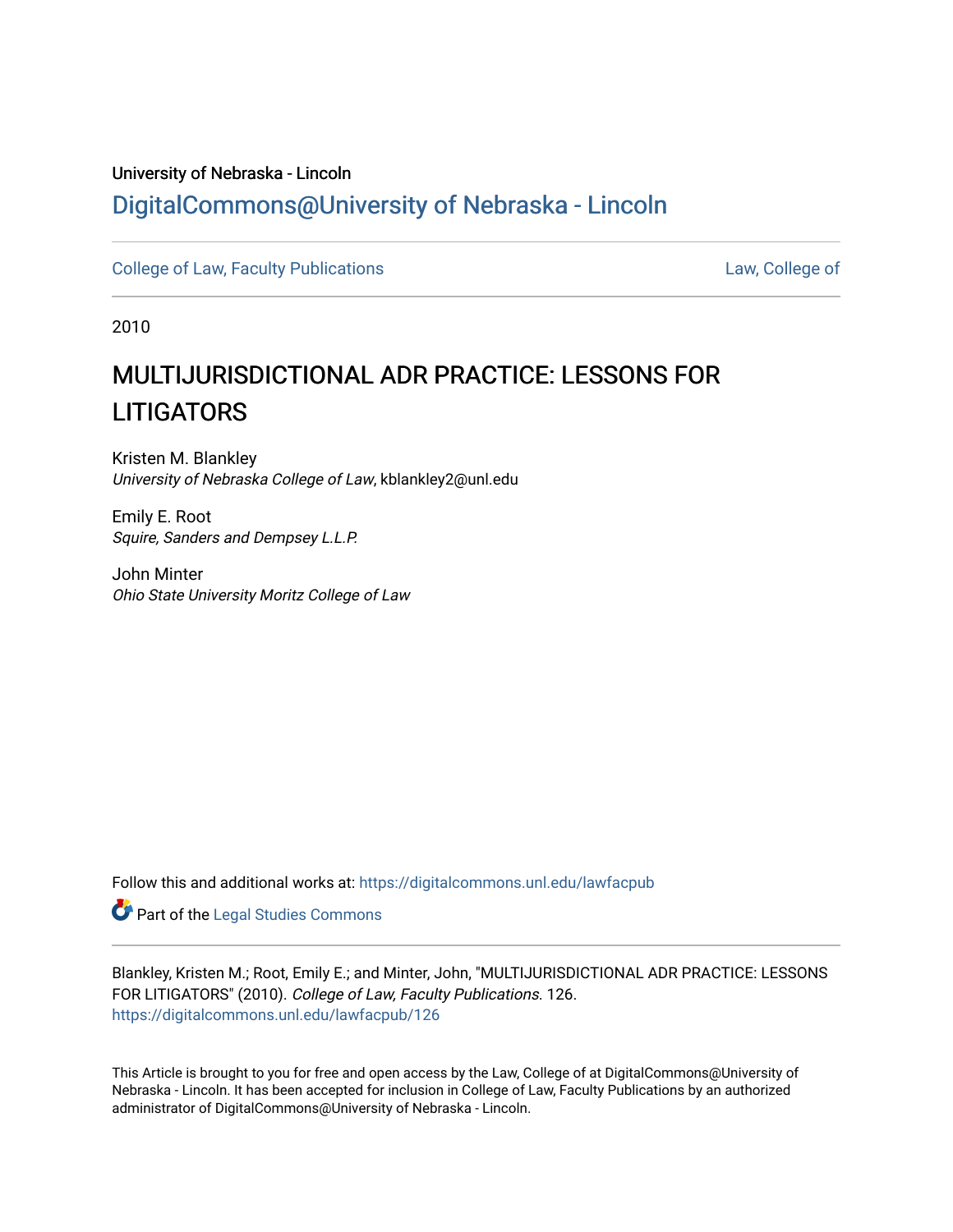## MULTIJURISDICTIONAL ADR PRACTICE: LESSONS FOR LITIGATORS

*Kristen M. Blankley,\* Emily E. Root,\*\* and John Minter\*\*\**

#### I. INTRODUCTION

As everything else in life has become more global, so has the practice of law. Lawyers commonly have clients and conduct work in states other than the ones in which they reside and are licensed. Transactional lawyers commonly work for clients in different states or put together deals that close in states other than the ones in which they are licensed. Litigators, too, often have clients in other states, participate in court proceedings in other states, and engage in both formal and informal discovery in other states. The work of the litigator poses even more questions if that litigator is engaged in alternative dispute resolution ("ADR") as opposed to traditional litigation.

Questions involving ADR and the unauthorized practice of law abound because of some fundamental distinctions between ADR and traditional litigation. For example, parties to ADR procedures may purposefully choose to conduct their dispute-resolution procedure in a neutral location,<sup>1</sup> while in traditional litigation the location of the suit must be in a location upon which jurisdic-

<sup>\*</sup> Squire, Sanders and Dempsey L.L.P. Thanks to Sarah Cole and Michael Moffitt for reviewing earlier drafts of this article. Thanks to Ken Moore, David Alexander, Craig Woods for providing guidance on these topics and valuable resources. Thanks also to Alison DeGiorgio for research assistance.

<sup>\*\*</sup> Squire, Sanders and Dempsey L.L.P. My thanks to my husband Justin L. Root for his support and perspectives on the issues presented here. Thank you also Ken Moore, David Alexander, Craig Woods and Geoffrey Stern for offering their resources and their practical experiences. Thank you also to Sarah Cole and Michael Moffitt for reviewing earlier drafts of this article and to Alison DeGiorgio for her research assistance.

<sup>\*\*\*</sup> Attorney, mediator and 2007–2009 Langdon Fellow in Dispute Resolution at The Ohio State University Moritz College of Law. Thank you to Art Greenbaum for reviewing earlier drafts of this article and providing his professional responsibility expertise. Thank you to my wife Erin for fulfilling the role of "Mom" and "Dad" to our son Jack when I was working on this article.

<sup>1</sup> *See* ABA Comm'n on Multijurisdictional Practice, *Client Representation in the 21st Century*, 2002 A.B.A. COMM'N MULTIJURISDICTIONAL PRAC. REP. 10 (August 2002) ("In ADR proceedings as well, it is common for lawyers to render services outside the particular states in which they are licensed. Sometimes, the parties choose to conduct the ADR proceeding in a state that has no relation to the parties or the dispute, because they prefer a neutral site.").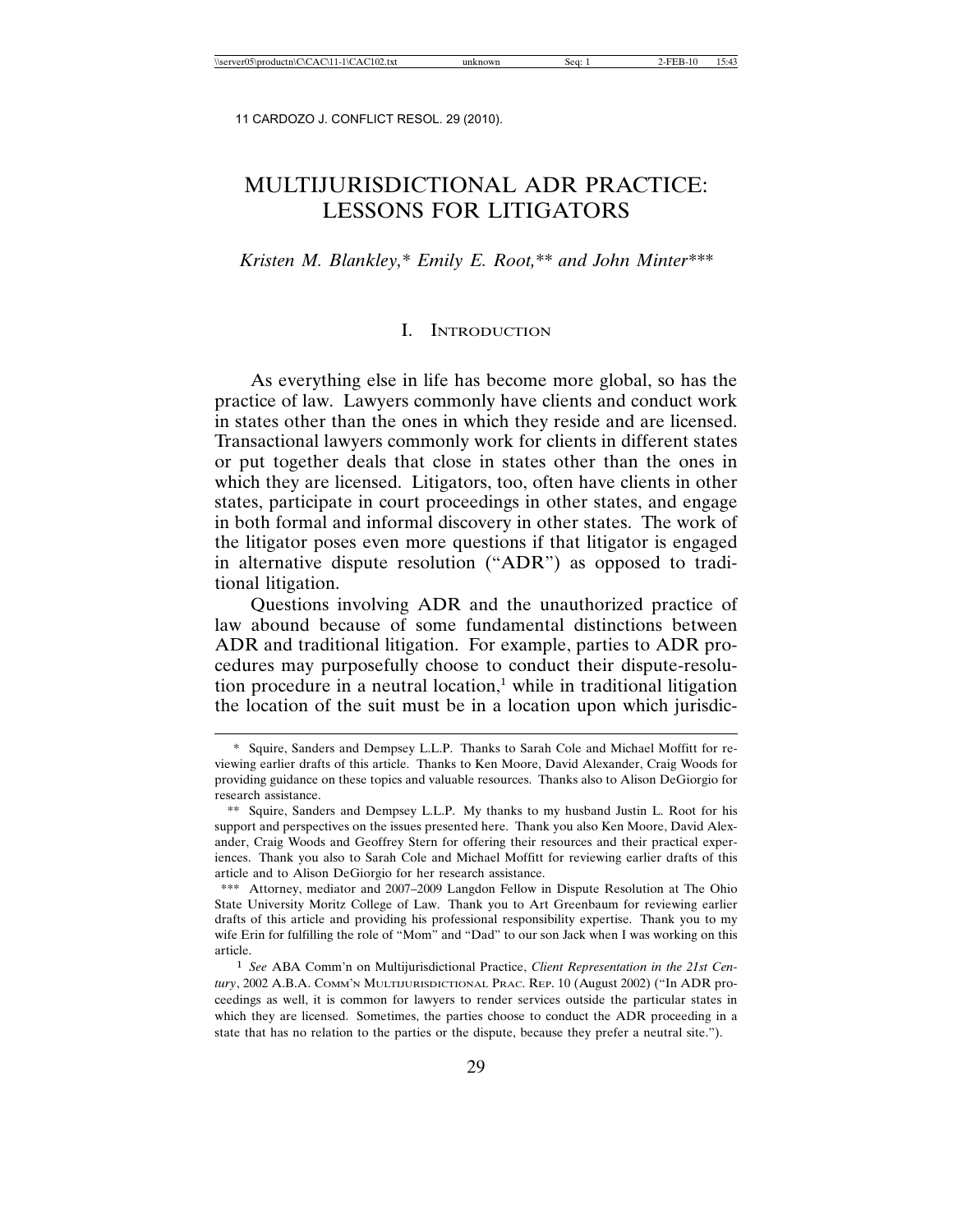tion and venue are established.2 In the case of a neutral-site ADR procedure, questions may arise as to where exactly the lawyers are practicing and whether the principles surrounding the rules relating to the unauthorized practice of law ("UPL")—such as familiarity with local rules and customs—have any application to the situation.3 Even assuming the ADR procedure is related to the foreign jurisdiction (i.e., at least one of the parties is located in the foreign jurisdiction or the proceeding involves a claim under the law of the foreign jurisdiction), questions arise as to whether or not a lawyer could even receive temporary admission in another jurisdiction if the ADR procedure is not connected to a trial or administrative proceeding.

In other words, despite the fact that the practice of law has become a national—and international—practice, state law and ethical rules governing lawyers generally limits a lawyer's practice to the states in which the lawyer is licensed. Although some strides have been made in the recognition of the global practice of law, the statutes and rules regarding the unauthorized practice of law, particularly as they relate to multijurisdictional practice, remain inconsistent.<sup>4</sup> Because of the lingering inconsistencies, lawyers still need to be aware of whether their activities constitute the practice of law, where their activities are taking place, and what, if anything, the lawyers should do if they are practicing law in a jurisdiction in which they are not licensed.

This article attempts to give an overview of the problem facing litigators in their increasingly global practice, as well as the steps that litigators can take to act in compliance with legal and ethical guidelines. Accordingly, this article is divided into two broad ar-

<sup>2</sup> The principles set forward in *Int'l Shoe Co. v. Washington*, 326 U.S. 310 (1945) and *World-Wide Volkswagen Corp. v. Woodson*, 444 U.S. 286 (1980) remain the foundations of personal jurisdiction law. Similarly, 28 U.S.C. § 1391 sets forth the general requirements of venue in the federal courts, while the individual states each have enacted long-arm statutes and venue requirements. Those state citations, however, are beyond the scope of this article and are not included here.

<sup>3</sup> *See* ABA Comm'n on Multijurisdictional Practice, *supra* note 1, at 10–11 ("Because particular knowledge of state law and procedure is not necessary [in a neutral-site ADR procedure], the parties often select lawyers based on other considerations, such as the lawyers' prior knowledge of the relevant facts or a preexisting client-lawyer relationship.").

<sup>4</sup> The biggest strides have been taken by the ABA Commission on Multijurisdictional Practice and the revisions to MODEL RULES OF PROF'L CONDUCT R. 5.5 (2009), which recognizes the balance between a state's ability to regulate the unauthorized practice of law within its own jurisdiction and the increasingly global nature of the practice of law. Although the Commission adopted the model rule in 2002, at this time, only about half of the states in the United States have adopted this rule. Given the significant lack of uniformity more than five years later, the questions posed by the Commission in 2002 are still relevant today.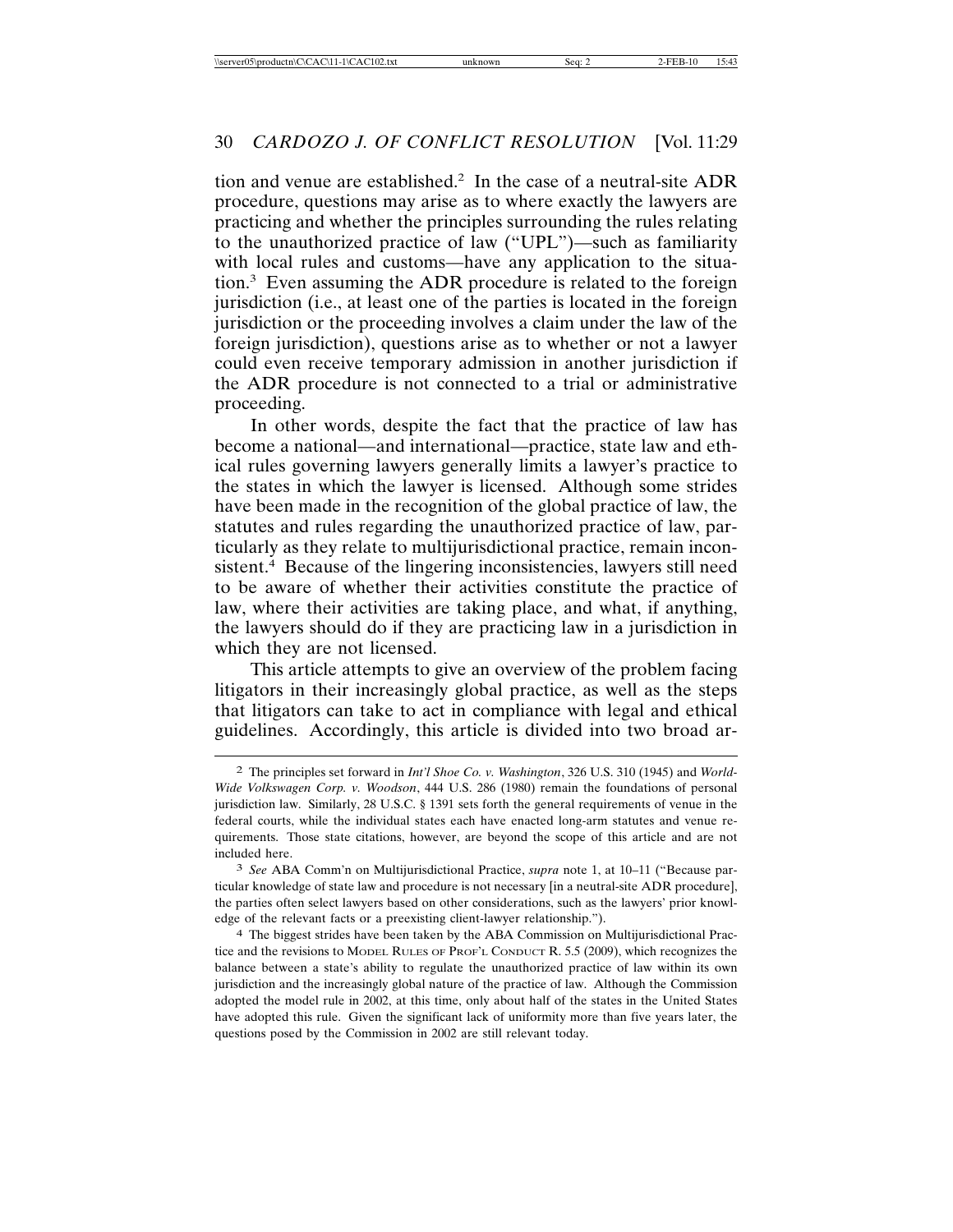eas. First, this article will discuss what activities constitute the practice of law and which jurisdiction's law should govern, focusing on whether ADR practices constitute the practice of law.5 Second, if the litigator is engaged in the practice of law, this article considers what actions the litigator should take in order to comply with the applicable ethical rules.<sup>6</sup>

In 2002, the ABA proposed Model Rule of Professional Conduct 5.5 in an attempt to answer many of these questions relating to the unauthorized practice of law, including the questions related to multijurisdictional ADR practice. The proposed Model Rule would largely exempt ADR practice from the realm of the unauthorized practice of law.7 Nearly five years later, however, the states have not uniformly adopted Model Rule 5.5, particularly as that rule relates to ADR procedures.<sup>8</sup> Because Model Rule 5.5 would answer many, if not all, of these questions, these authors recommend that the remaining states consider this rule and adopt the rule, or a similar rule, in order to create a more uniform national practice.

#### II. WHAT CONSTITUTES THE "PRACTICE OF LAW" "IN" A JURISDICTION?

A. When Does ADR Constitute the "Practice of Law"?

In addressing the question of whether a multijurisdictional attorney is engaging in the practice of law, the first logical questions are as follows: (1) does the attorney's conduct constitute the practice of law; and (2) where is the attorney practicing? The answers

<sup>5</sup> *See infra* Part II.

<sup>6</sup> *See infra* Part III.

<sup>7</sup> *See* MODEL RULES OF PROF'L CONDUCT R. 5.5(c)(3) (2009). The rule provides: A lawyer admitted in another United States jurisdiction, and not disbarred or suspended from practice in any jurisdiction, may provide legal services on a temporary basis in this jurisdiction that . . . are in or reasonably related to a pending or potential arbitration, mediation, or other alternative dispute resolution proceeding in this or another jurisdiction, if the services arise out of or are reasonably related to the lawyer's practice in a jurisdiction in which the lawyer is admitted to practice and are not services for which the forum requires pro hac vice admission.

*Id.*

<sup>8</sup> At the time of this article, roughly half of the states adopted the Model Rule's provision regarding ADR practice, and another couple of states, particularly Florida, Nevada, and New Jersey, adopted a rule regarding unauthorized practice of law that specifically speaks to ADR procedures.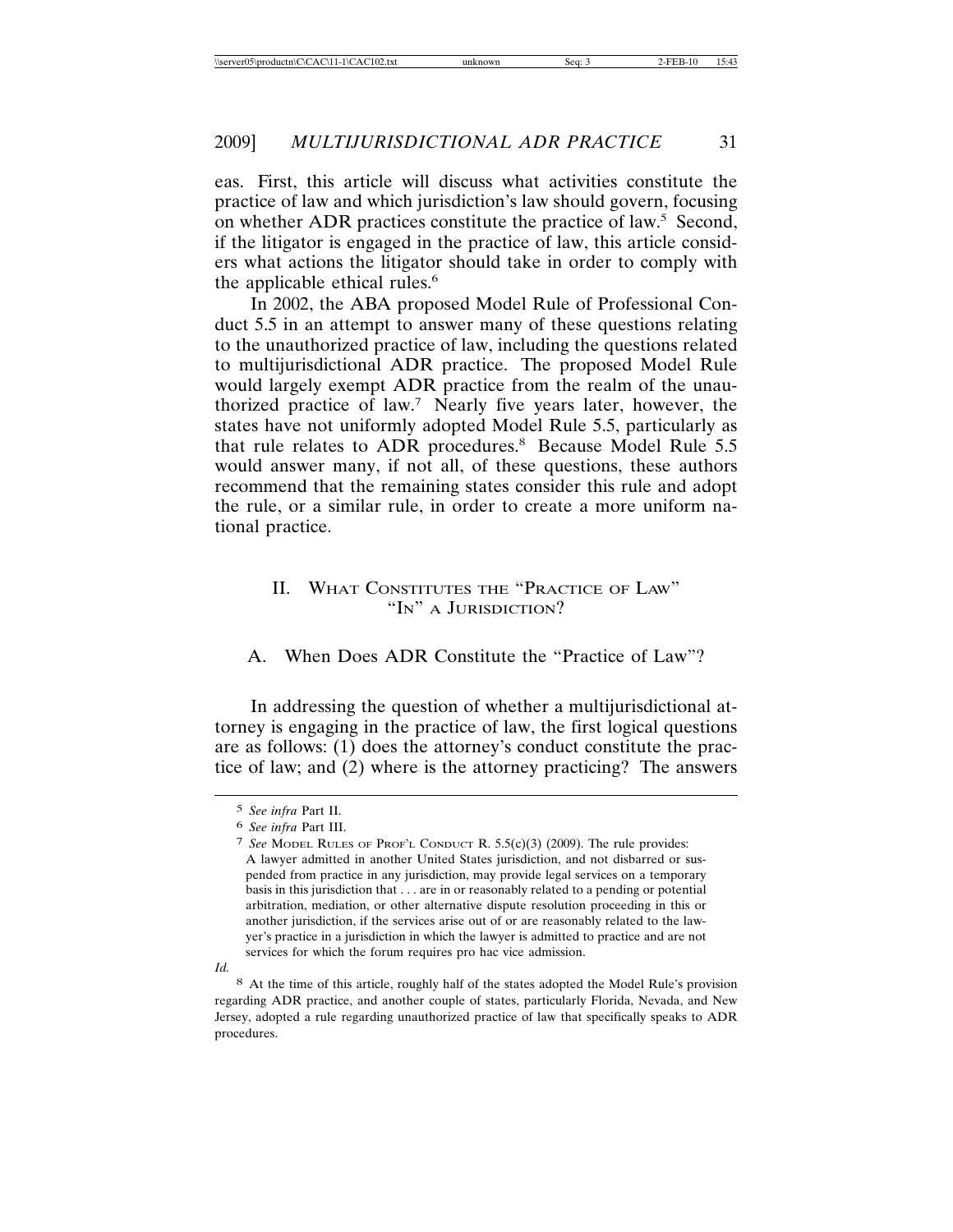to these apparently straightforward questions are strikingly complex and vary from jurisdiction to jurisdiction. Some states have addressed these questions in a methodical manner, while others take a results-oriented approach. Still more states have not addressed these issues at all. The ultimate moral of the story is that research may be necessary to determine, as best one can, whether particular activities in connection with ADR constitute the practice of law in a particular jurisdiction.

#### 1. Situations Where It Does Not Matter

The first portion of this analysis, whether the attorney's conduct constitutes the practice of law, can be skipped in two situations. First, attorneys who practice in states that have adopted Model Rule 5.5(c)(3) verbatim can skip this question. The ADR provision of Model Rule 5.5(c) allows attorneys licensed by a U.S. jurisdiction to practice law in connection with an ADR proceeding on a "temporary basis" so long as the representation is "reasonably related" to the lawyer's practice in the jurisdiction in which they are licensed.9 An attorney in such a jurisdiction can presume that the conduct is the practice of law, and then look to whether the conduct is "temporary" and "reasonably related."

The second situation is when a statute or rule explicitly exempts the attorney's conduct in specific ADR proceedings from the state's UPL rules.10 For example, attorneys who are licensed to

Importantly, three of the seven justices filed a strong dissent on the basis that filing complaints on behalf of a corporation was the practice of law, and that the statute violated the

<sup>9</sup> *See* MODEL RULES OF PROF'L CONDUCT R. 5.5(c)(3) (2009); *see supra* note 6. Interestingly, R. 5.5(c) also contains a catch-all exception, which is R. 5.5(c)(4): "A lawyer admitted in another United States jurisdiction . . . may provide legal services on a temporary basis in this jurisdiction that . . . are not within paragraphs  $(c)(2)$  or  $(c)(3)$  and arise out of or are reasonably related to the lawyer's practice in a jurisdiction in which the lawyer is admitted to practice." Although section  $(c)(3)$  generally covers a lawyer's ADR practice in the forum jurisdiction, awareness of the catch-all provision is still helpful.

<sup>10</sup> Non-attorneys and litigators licensed in other states must exercise caution even when a statute authorizes what would otherwise constitute the unauthorized practice of law. In some instances, courts have indicated that such statutes are unconstitutional. *See e.g*., Dayton Supply & Tool Co. v. Montgomery County Bd. of Revision, 111 Ohio St. 3d 367 (2002). In *Dayton Supply*, the Ohio Supreme Court addressed a statute purporting to allow listed categories of non-attorneys to file complaints regarding valuation of real property for taxing purposes. The court allowed corporate officers, one of the statutory categories, to file complaints on behalf of their corporations on the basis that the public interest was not harmed, the corporation's interests were secured by the fiduciary duty owed by the officer to the corporation, and the issues in such cases tended to be factual rather than legal. *Id.* Notably, the court held that the right to file a complaint did not extend to the right to present evidence or testimony before the Board of Revisions. *Id.*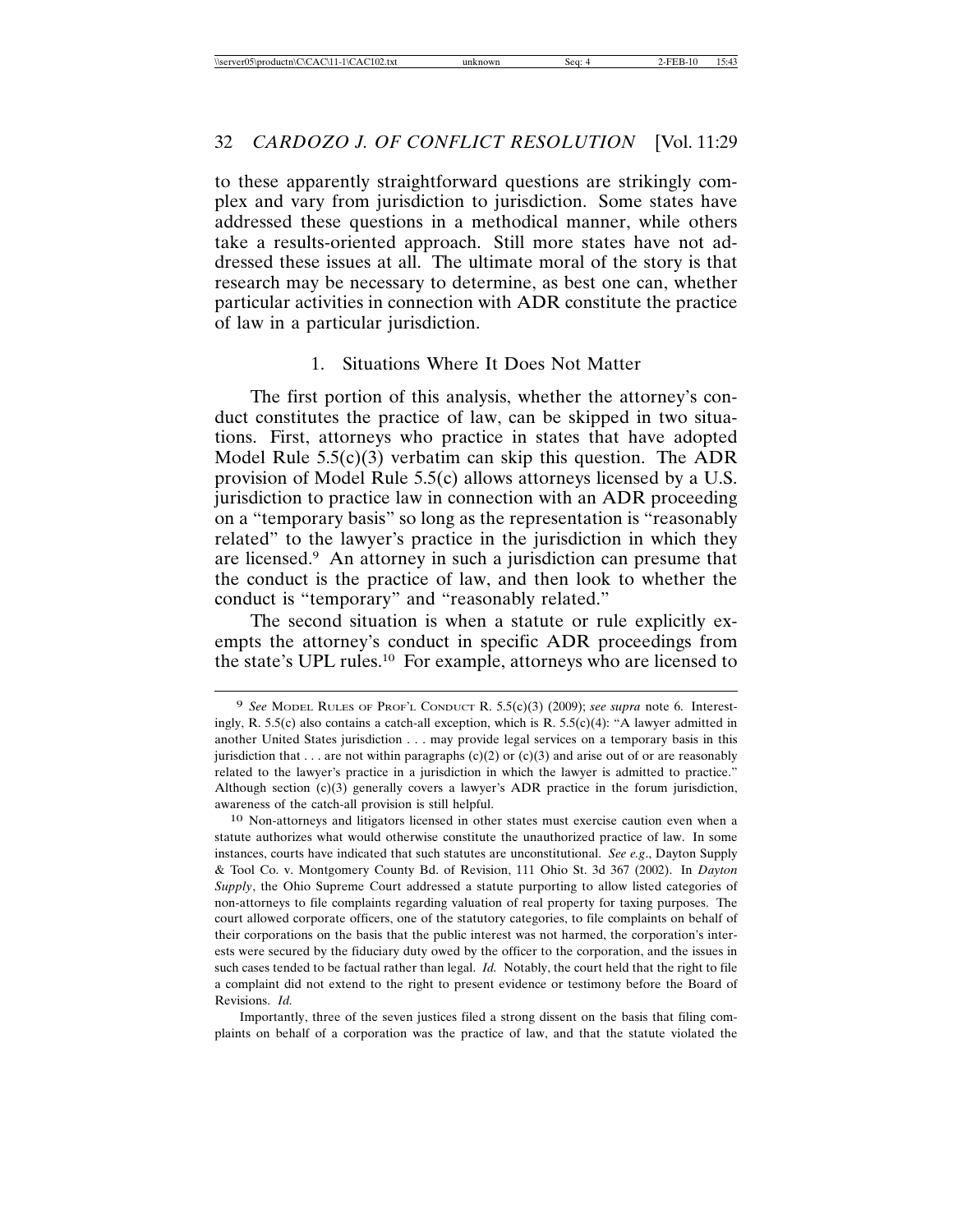practice law in a foreign country and wish to represent clients in "international commercial arbitrations" in the United States seem to be exempted from UPL rules by the Inter-American Convention on International Commercial Arbitration or by statute in several states.<sup>11</sup> For all other representations, though, attorneys licensed by a foreign country must be particularly mindful of UPL issues. Foreign-licensed attorneys do not fall within the language of Model Rule  $5.5(c)(3)$ , and the common foreign legal consultant rules involve their own strictures as to the scope of permissible representation within the United States.<sup>12</sup>

#### 2. What is the "Practice of Law?"

If an attorney's ADR representation involves actions or people in states that have not adopted Model Rule  $5.5(c)(3)$  and does not come within some other exemption, the attorney needs to consider whether he or she is, indeed, practicing law. In the context of arbitration, these issues have been litigated in a number of jurisdictions and under many definitions of the practice of law.13 The answers, though, are not uniform across jurisdictions and can be seen to vary over time as multijurisdictional ADR practices have become more readily recognized and accepted.

Clearly, there are two views about whether actions taken in relation to arbitration constitute the practice of law. The difference of opinion seems to result, in part, from the court's view on whether arbitration is truly different from traditional litigation. In some ways, both sides are correct, as the manner in which arbitrations are conducted vary widely according to the needs and agreements of the parties. Some arbitration proceedings are informal and are a far cry from traditional litigation. Other arbitrations, particularly large arbitrations where parties are represented by large litigation firms, look far more like traditional adversarial litigation and include discovery, depositions, and adversarial presentation of evidence. A court's view on which manner of arbitration is more prevalent, combined with a court's sometimes competing

separation of powers contained in the Ohio Constitution. The dissenters would have found the statute unconstitutional on the grounds that the legislature had no constitutional authority to dictate who was entitled to practice law in Ohio.

<sup>11</sup> 9 U.S.C. §§ 301–307(2006); Inter-American Convention on International Commercial Arbitration, art. 3 (1975); Rules of Procedure of the Inter-American Arbitration Commission, art. 4 (2002); CAL. CODE CIV. PRO. § 1297.11 *et seq.* (2009) (allowing non-lawyers to represent clients in international commercial disputes); CONN. GEN. STAT. § 51-88(d)(3) (2009).

<sup>12</sup> *See*, *e.g.*, FLA. BAR REG. R. 16-1.3; TEX. R. GOV. B. ADMIS. XIV, § 3 (2009).

<sup>13</sup> *See infra* notes 14–28 and accompanying text.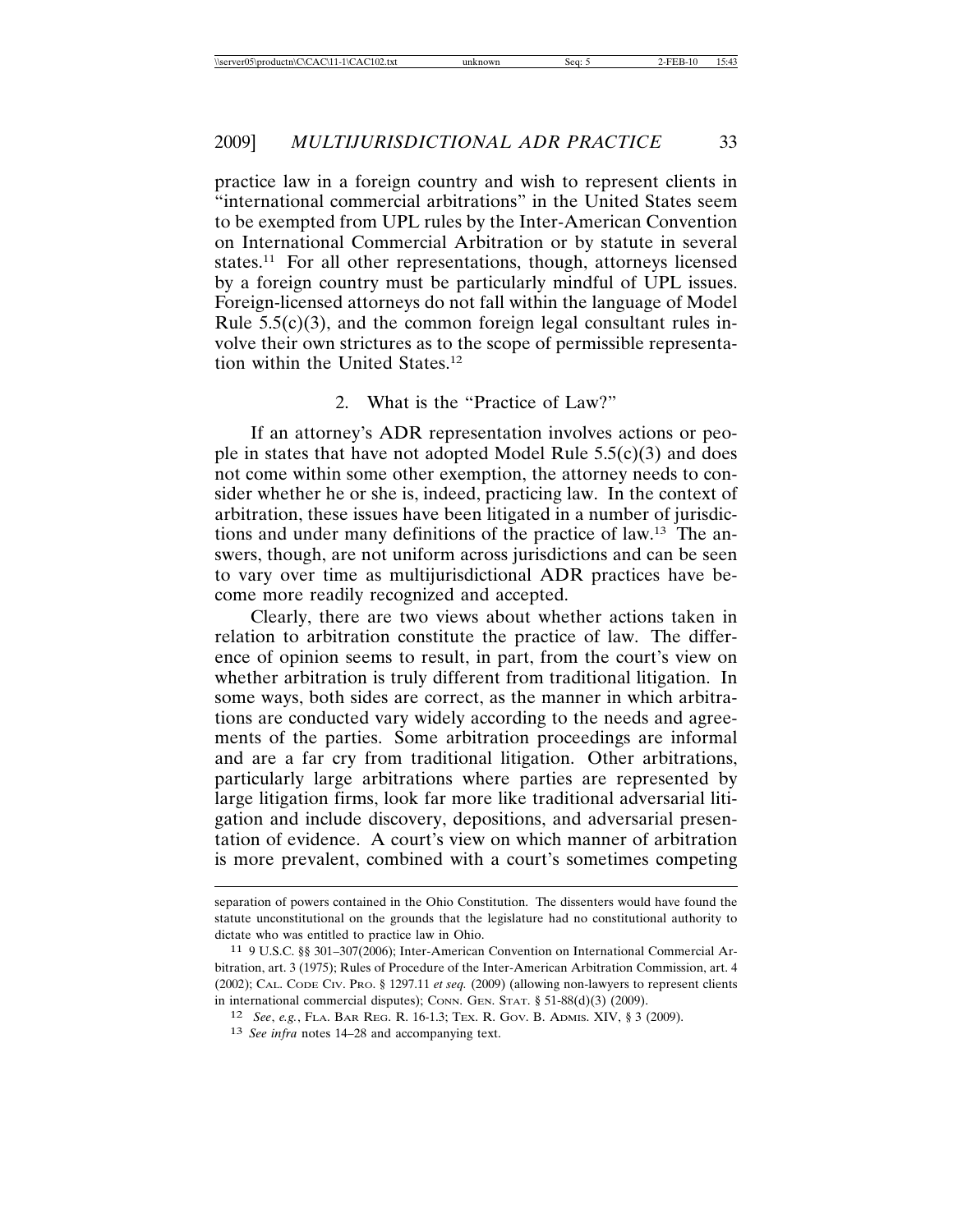concern regarding consumer protection issues and providing maximum access to representation, may be unspoken factors leading to the divergent views on whether an advocate's actions in arbitration constitute the practice of law.

#### a. When Arbitration is Not the Practice of Law

The narrower definition of the practice of law often removes at least some aspects of arbitration from regulation. The rationales used to arrive at this result, though, are varied. One approach is that the advocate's actions in preparation for and during arbitration proceedings are not the practice of law because arbitration is sufficiently different from litigation, in that arbitration advocacy does not constitute the practice of law.14 Primarily, arbitration awards are not necessarily the product of the application of law to facts—arbitrators can decide disputes based on principles of equity, rather than by strictly following rules of law.15 Furthermore, arbitrators do not necessarily apply rules of procedure or evidence.16 As such, a non-lawyer or a lawyer from another jurisdiction may be able to represent an arbitration participant as effectively, or even more effectively, as a local lawyer.<sup>17</sup>

Yet another approach seems to be more results-oriented. Some courts have expressed concern about extending the defini-

16 *Colmar*, 344 Ill. App. 3d at 991 (differentiating arbitration and trials because arbitration does not implicate traditional concerns of compliance and knowledge of local procedure and law); *Donald J. Williamson, P.A*., 537 F. Supp. at 616 (refusing to invalidate arbitration award on the basis of UPL because, among other things, the fact-finding in arbitration is not equivalent to that in a trial) (citing Alexander v. Gardner-Denver Co., 415 U.S. 36, 57–58 (1973)); Federal Arbitration Act, §§ 10–11 (not including failure to apply rule of law is not a basis for vacation or modification of the award).

17 *Colmar*, 344 Ill. App. 3d at 991.

<sup>14</sup> Colmar, Ltd. v. Fremantlemedia N. Am., Inc., 344 Ill. App. 2d 977, 991 (Ill. App. Ct. 2003) (noting that special experience with local rules of procedure or evidence are not required, as arbitrators are not required to apply such rules). *See also* Donald J. Williamson, P.A. v. John D. Quinn Constr. Corp., 537 F. Supp. 613, 616 (S.D.N.Y. 1982) (finding no UPL by attorney not admitted to the state hosting the arbitration); Birbrower, Montalbano, Condon & Frank, P.C. v. Super. Ct. of Santa Clara County, 17 Cal. 4th 119, 143–46 (1998), *superseded by statute* (Kennard, J. dissenting) (reasoning that the practice of law involves those issues requiring legal knowledge and expertise; arbitration can be a more informal process that does not require such legal knowledge and expertise).

<sup>15</sup> Revised Uniform Arbitration Act ("RUAA") § 15 and cmt.1 (2000) (noting that the arbitrators gives an arbitrator "wide latitude" in conducting the proceedings and noting that the rules of evidence are generally inapplicable); *see also Donald J. Williamson, P.A*., 537 F. Supp. at 616 (noting that arbitrators need not provide the reasons for their opinions), *citing* Alexander v. Gardner-Denver Co., 415 U.S. 36, 57–58 (1973); United States [Federal] Arbitration Act, Pub. L. No. 68-401, 43 Stat. 883, § 10–11 (1925) (not including failure to apply rule of law is not a basis for vacation or modification of the award) (codified as amended at 9 U.S.C. §§ 1–307 (2006)).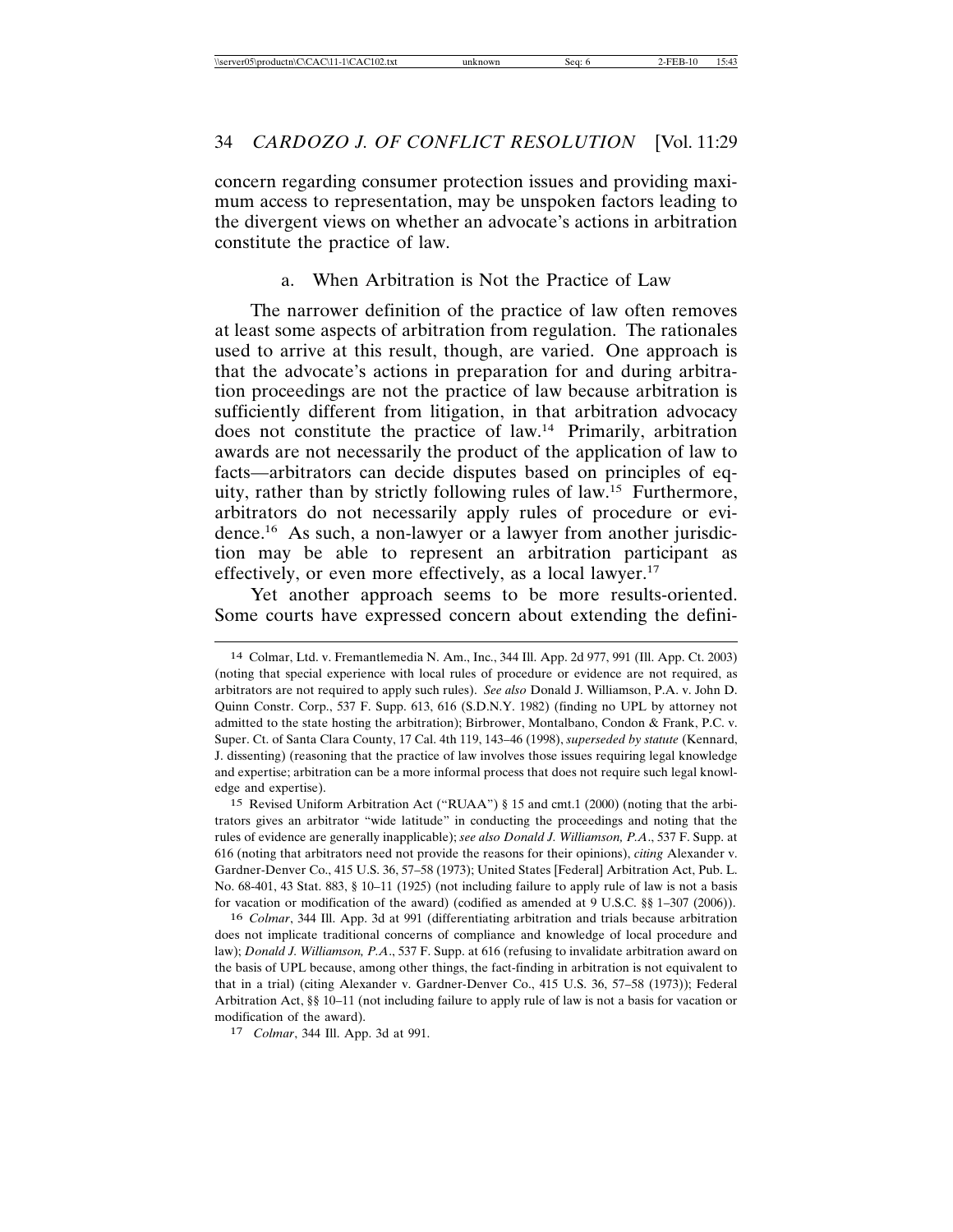tion of the practice of law so far that it allows locally admitted lawyers an effective monopoly over representations in arbitration proceedings.18 Other courts have held that arbitration representation is not conduct regulated by the UPL rules because opening arbitration to attorneys from other jurisdictions furthers public policy by optimizing both client choice of representatives and access to representation by having the maximum available pool of representatives.19

#### b. When Arbitration is the Practice of Law

Despite the various arguments in favor of a finding that ADR activities are outside the practice of law, many jurisdictions have come to the opposite conclusion. Whether these cases remain good law may be an open question, given the rapidly-developing nature of this area of law and of multijurisdictional practice in general.

Florida,<sup>20</sup> for example, adopted a relatively common definition of the practice of law as the giving of "specific legal advice" and the performance of "the traditional tasks of the lawyer."21 In applying

the appearance as an advocate in a representative capacity or the drawing of papers, pleadings or documents or the performance of any act in such capacity in connection with proceedings pending or prospective before any court, commissioner, referee or any body, board, committee or commission constituted by law or having authority to settle controversies, or the soliciting of clients directly or indirectly to provide such services.

TENN. CODE. ANN. § 23-3-101(3).

21 *Rapoport*, 845 So.2d at 877. This definition grows out of the long-standing definition of the practice of law adopted by the Supreme Court of Florida in *State ex rel. Florida Bar v. Sperry*, 140 So.2d 587, 591 (1962), *vacated and remanded on other grounds*. The test adopted in *Sperry* states that an action is the practice of law if "the giving of such advice and performance of such services affect important rights of a person under the law' and 'if the reasonable protection of the [person's] rights and property . . . requires that the persons giving such advice possess legal skill and a knowledge of the law greater than that possessed by the average citizen." *See also* Ranta v. McCarney, 391 N.W.2d 161, 163 (N.D. 1986) (holding that the practice of law includes

<sup>18</sup> *See*, *e.g.*, Prudential Equity Group v. Ajamie, 538 F. Supp. 2d 605, 608 (S.D.N.Y. 2008) (rejecting UPL allegations in fee sharing dispute among attorneys who represented a client in arbitration).

<sup>19</sup> *See, e.g.*, *Colmar*, 344 Ill. App. 3d at 977 (finding no UPL in connection with arbitrations in Illinois).

<sup>20</sup> Florida has subsequently adopted MODEL RULES OF PROF'L CONDUCT R. 5.5(c)(3) (2009), effectively overruling the outcomes of *Florida Bar v. Rapoport*, 845 So.2d 874 (2003) (enjoining Washington D.C. attorney not licensed in Florida from representing clients in securities arbitrations before the AAA, NASD, and NYSE) and *Florida Bar re: Advisory Opinion on Nonlawyer Representation in Sec. Arbitration*, 696 So.2d 1178, 1180 (1997), discussed herein. The reasoning in *Rapoport*, however, has been cited by other courts and, in jurisdictions that have not adopted Model Rule  $5.5(c)(3)$ , may still be persuasive. For another definition of the "practice of law," Tennessee defines it as: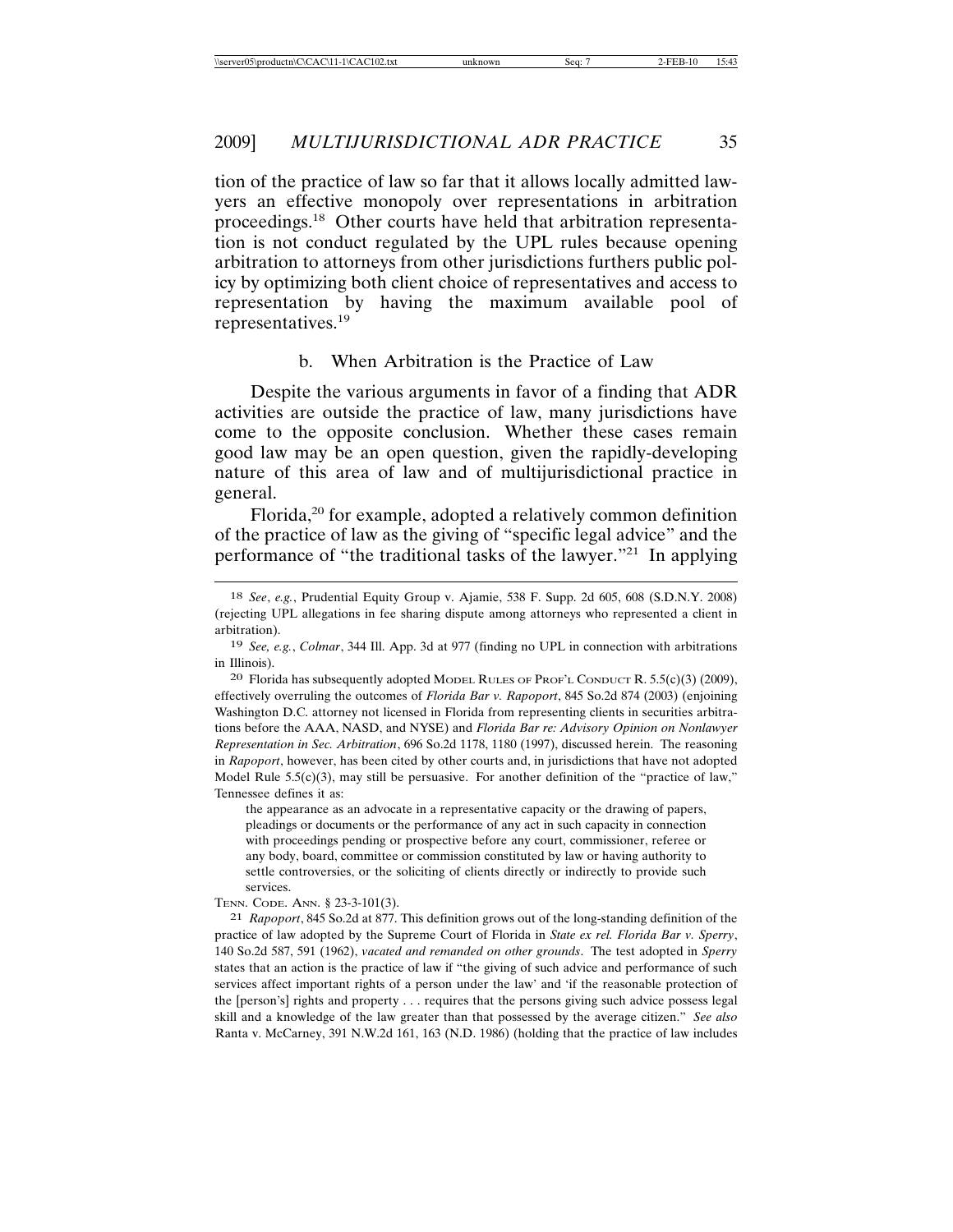this definition to securities arbitration in 2003, the Florida Supreme Court concluded that the practice of law extends to "giving of legal advice, preparing and submitting claims, representing clients in proceedings, [and] advertising his ability to represent clients" in securities arbitration proceedings.<sup>22</sup> The practice of law also encompasses actions taken before,<sup>23</sup> during,<sup>24</sup> and after<sup>25</sup> an arbitration.

not only appearances in court, but also "customary functions of an attorney or counsellor at law" that affect people's legal rights and obligations; typically, these services require a high degree of legal skill) (internal quotes omitted); *see also* Ind. St. Bar Ass'n L. Ethics Op. No. 4 (1992) (noting that "filling out or helping the person fill out the forms or assisting in the execution of the forms would constitute the practice of law" in a situation involving a non-attorney financial entity potentially assisting an attorney involved in estate planning).

22 *Rapoport*, 845 So.2d at 877.

23 Activities in preparation for arbitration that constitute the practice of law encompass advice and services rendered to determine:

- (1) whether the investor is compelled to arbitrate . . . ;
- (2) the effect of eligibility rules and statutes of limitations;
- (3) the scope of the arbitrator's authority;
- (4) whether to arbitrate or settle the dispute before filing a claim;
- (5) the merits of specific claims or defenses;
- (6) whether attorneys or expert witnesses should be hired to assist in the arbitration;
- (7) whether the investor should file a petition to stay the arbitration; and
- (8) the possibility of related or alternative civil actions.

*Florida Bar re: Advisory Opinion*, 696 So.2d at 1180; *see also* Birbrower, Montalbano, Condon & Frank, P.C. v. Super. Ct. of Santa Clara County, 17 Cal. 4th 119, 129 (1998) (finding, without discussion, that pre-arbitration case preparation constitutes the practice of law).

24 Activities during an arbitration that constitute the practice of law involve actions relating to discovery, presentation of evidence, examination of witnesses, opening and closing statements, and written filings with the arbitration authority. *Florida Bar re: Advisory Opinion*, 696 So.2d at 1180.

Similarly, the Arizona Supreme Court focused on the adversarial nature of the arbitration proceedings in holding that a suspended attorney could not act as an advocate in arbitration over uninsured motorist coverage. *In re* Creasy, 198 Ariz. 539, 543 (2000). Arizona has since adopted MODEL RULES OF PROF'L CONDUCT R.  $5.5(c)(3)$  (2009), but in jurisdictions that have not adopted R.  $5.5(c)(3)$ , this rationale may be persuasive.

The Uniform Revised Arbitration Act ("RUAA") specifically provides that a "party to an arbitration proceeding *may be represented by a lawyer.*" RUAA § 16 (emphasis added). According to the comments, the drafting committee specifically considered, but rejected, a proposal to add the phrase "or any other person" after the word "lawyer." RUAA § 16 cmt. 1. The comments, however, do provide that this section is not meant to limit "representation in an arbitration proceeding by individuals who are not licensed to practice law either generally *or in the jurisdiction in which the arbitration is held.*" RUAA § 16 cmt. 2 (emphasis added). In other words, the drafting committee recognized the potential that representation in arbitration does constitute the unauthorized practice of law in some jurisdictions; however, the committee wanted to retain for the parties the broadest possible right to representation provided that such representation does not violate the law of the forum jurisdiction.

25 The Florida Supreme Court's concerns about post-arbitration activities seem less wellfounded, as the only post-arbitration UPL the court noted was the affirmation or vacation of an award by the courts or collection of the award. *Florida Bar re: Advisory Opinion*, 696 So.2d at 1180. Appearing before a court to affirm or vacate an award is clearly the traditional practice of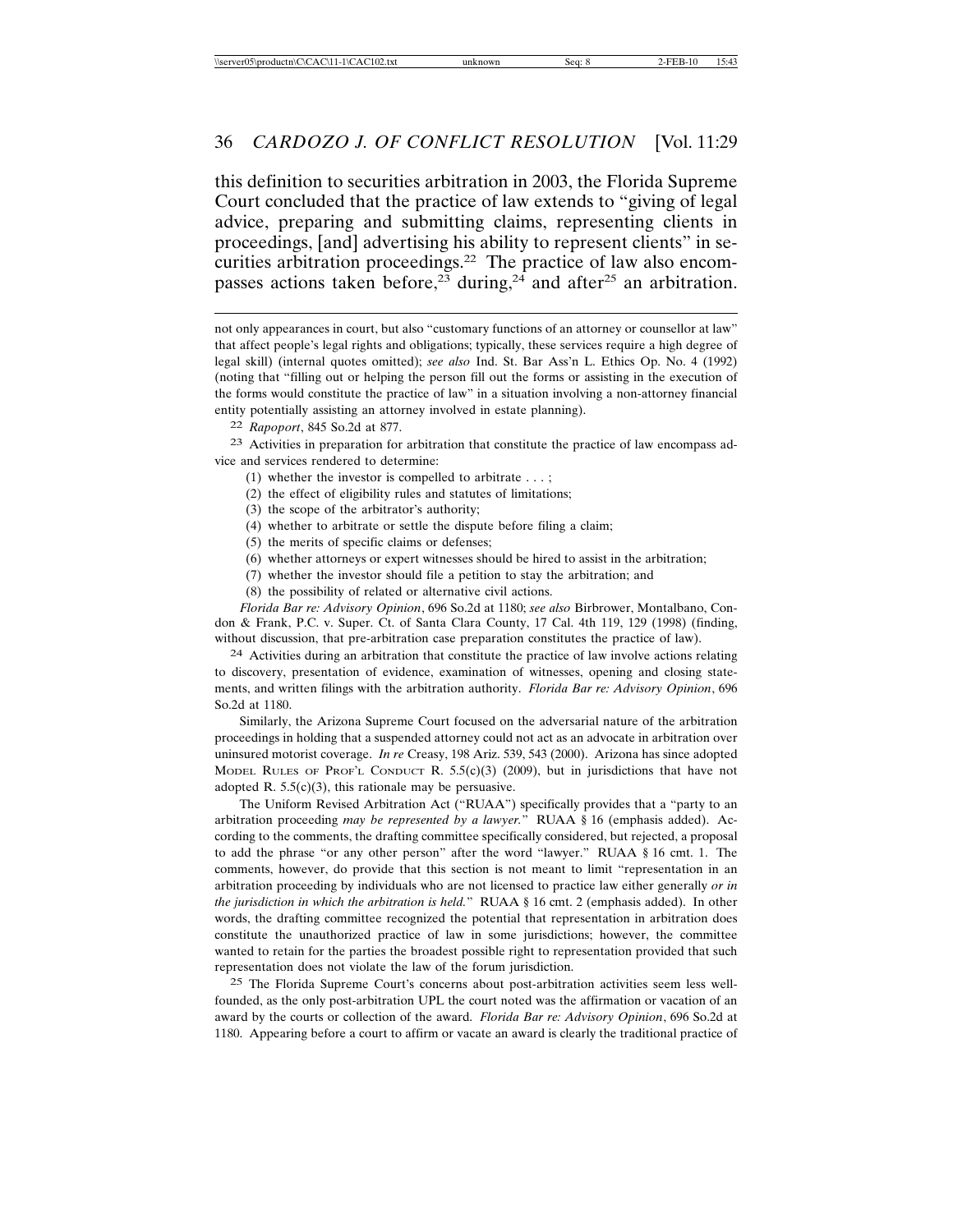These actions constitute the practice of law and, thus, the unauthorized practice of law if they are undertaken by a non-attorney<sup>26</sup> or by an attorney licensed in a jurisdiction other than Florida.<sup>27</sup>

One apparent reason for the *Rapoport* court's broad interpretation of the "practice of law" in an arbitration setting was its concerns for consumer protection. Specifically, the court relied upon testimony which stated that if arbitration advocates went unregulated: (1) there would be no recourse for clients if their advocate acted unethically or was incompetent; (2) non-lawyers representing consumers would be at a disadvantage and would not provide the level of representation necessary because the brokers are always represented by "well-resourced" attorneys; and (3) some non-lawyers or foreign-licensed lawyers may be improperly motivated to settle disputes because they cannot represent the client in any proceedings to enforce an arbitration award.<sup>28</sup> As noted above, these concerns seem more legitimate if one pictures arbitrations where litigation-type discovery and presentation of evidence are used and at least one party is represented by a team of litigators. On the other hand, these concerns may be less persuasive in the context of more informal arbitrations, or where both parties are sophisticated companies receiving advice from in-house counsel or lawyers with similar resources at their disposal.

#### c. Negotiation and Mediation as UPL

In addition to arbitrations, an advocate's actions in the context of negotiation and mediation of legal disputes may be considered the practice of law by some jurisdictions. The decisions in this area focus on the provision of legal advice regarding the validity of a party's claim, any procedural and evidentiary issues that would impact the outcome of pending or potential litigation, and the appro-

law. Collection efforts are either traditional practice of law to the extent they require court proceedings or are traditional out-of-court collections work that does not require an attorney.

<sup>26</sup> Disciplinary Counsel v. Alexicole, Inc., 105 Ohio St. 3d 52, 53 (2004) (holding a nonlawyer was engaged in UPL by representing another in NASD arbitrations, including conducting discovery, settlement negotiations, and pretrial conferences).

<sup>27</sup> *Rapoport*, 845 So.2d at 877 (finding NASD arbitration conduct to be UPL for an attorney licensed in Washington D.C. but not in Florida); *Florida Bar re: Advisory Opinion*, 696 So.2d at 1178 (finding securities arbitration conduct to be UPL for non-licensed individuals being compensated for their services).

<sup>28</sup> *Florida Bar re: Advisory Opinion*, 696 So.2d at 1181. Although these concerns were addressed to non-lawyer representatives in arbitration, there is no indication that these concerns would apply any less to attorney representatives who are not licensed in the forum state.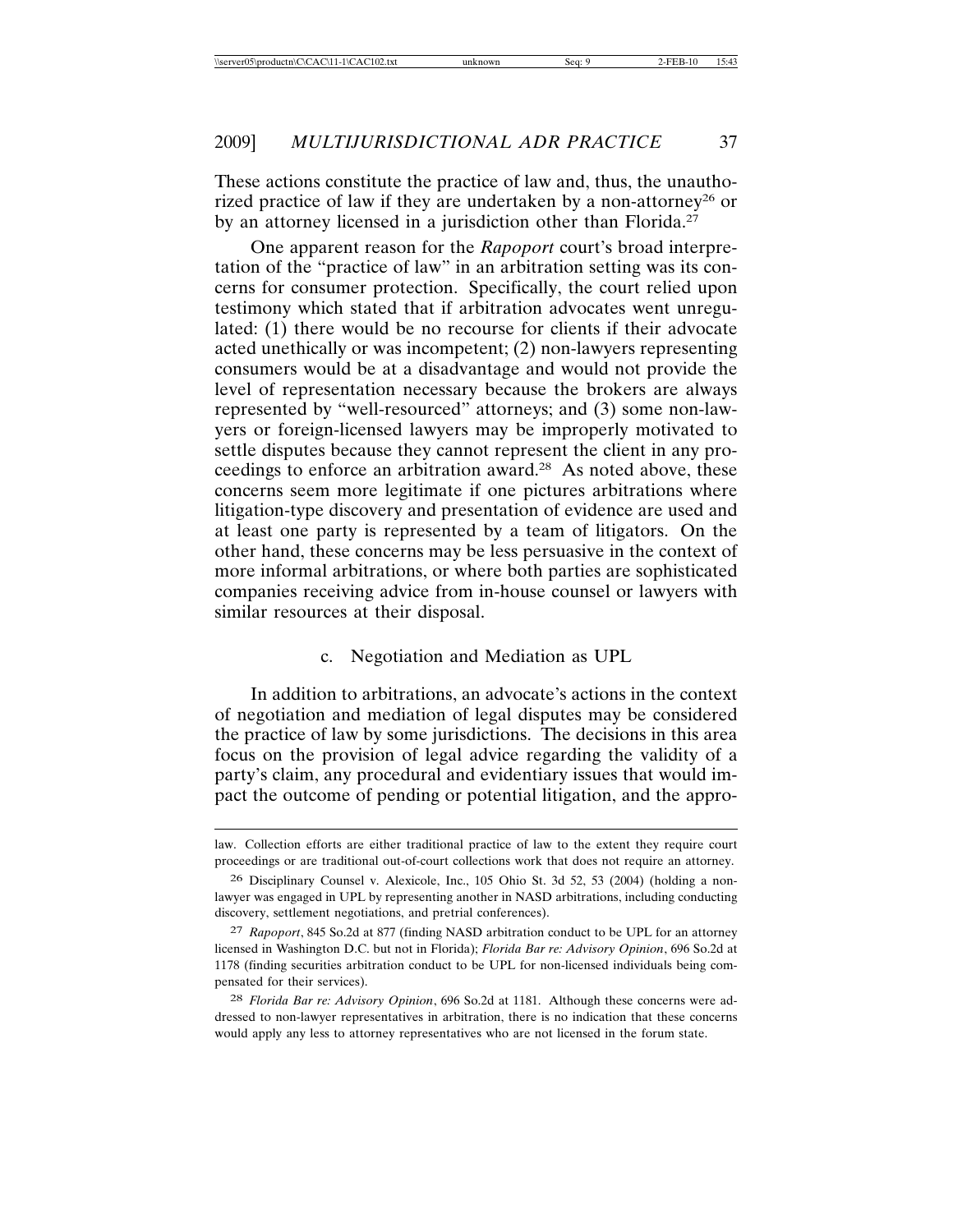priateness of settlement offers.29 At least one court has held that an attorney acting as an advocate in a mediation engages in UPL if the attorney is not licensed in the state in which the mediation occurs, but the court did not provide any reasoning to support its conclusion.30 In short, because negotiation and mediation activities

Georgia and Ohio have, since these opinions, adopted MODEL RULES OF PROF'L CONDUCT  $R. 5.5(c)(3)$  (2009), but it is unclear if the states will interpret the "alternative dispute resolution" proceeding" language of the rule to include negotiating resolutions to disputes where no formal mediation or arbitration proceedings have begun. If a problem arises because of the failure of the attorney to specifically institute proceedings, perhaps the catch-all provision found in Rule  $5.5(c)(4)$  could be applied.

Kansas has not yet adopted R.  $5.5(c)(3)$ , but its existing rule is based on the old R. 5.5, which is silent as to ADR proceedings.

30 *In re Dox*, 152 P.3d 1183, 1187 (Ariz. 2007) (reviewing the sanction of informal reprimand and concluding that the attorney negligently engaged in UPL because she believed, although erroneously, that her actions were authorized so long as they were confined to mediation and did not involve representation in litigation). Arizona has subsequently adopted MODEL RULES OF PROF'L CONDUCT R. 5.5(c)(3) (2009), which would effectively overrule the outcome in *Dox*. *See also* Fink v. Peden, 17 N.E.2d 95 (Ind. 1938) (holding that a non-attorney who negotiated and obtained a pre-litigation settlement on behalf of a widow against a railroad company constituted the unauthorized practice of law, and the non-lawyer could not recover fees against the widow).

Additionally, the Indiana Bar Association considered whether paralegals could engage in negotiations or act on behalf of clients in mediation, provided that the paralegals acted under the supervision of a licensed attorney. Ind. St. Bar Ass'n Ethics Op. No. 1 (1997). With respect to negotiations, the opinion cautions that a paralegal can conduct certain activities, if supervised by a lawyer, and provides that the "paralegal is not responsible for rendering any legal opinions to the client." *Id*. at 3. The bar association reasoned that given the normal timetable of negotiations, a paralegal could be trained and act in accordance with the client's authority, provided that the attorney actually conduct any legal analysis. *See id.* On the other hand, the bar association found that a paralegal could not ethically represent a client in a mediation. The opinion states:

The essence of mediation is decisional flexibility, in which the client must actively participate in the flow of demands and offers of settlement, often accompanied by consideration of the adversary's legal arguments and newly presented factual information, which may bear upon settlement value of the claim. There is the need for continual consultation between the lawyer and the client. As an advisor, a lawyer provides a client with an informed understanding of the client's legal rights and obligations and explains their practical implications . . . . A paralegal cannot fulfill the advisory role of a lawyer in a mediation setting.

*Id.* at 4. If a paralegal cannot conduct these types of activities, then the bar association indirectly found that representation in mediation constitutes the practice of law.

<sup>29</sup> *In re* UPL Advisory Opinion 2003-1, 280 Ga. 121 (2005); *see also* Cleveland Bar Assoc. v. Henley, 766 N.E.2d 130 (Ohio 2002) (holding a non-attorney engaged in UPL by issuing settlement demand including allegations of employment discrimination); Ohio State Bar Assoc. v. Kolodner, 817 N.E.2d 25 (Ohio 2004) (finding a non-lawyer committed UPL by negotiating settlements of his clients' debts and drafting settlement agreements); Kansas *ex rel*. Stovall v. Martinez, 996 P.2d 371 (Kan. App. 2000) (holding the respondent committed UPL by assembling settlement packages, sending demand letters to insurance companies on behalf of individuals, advising clients on whether to accept or reject settlements, and advertising his services as an alternative to legal representation).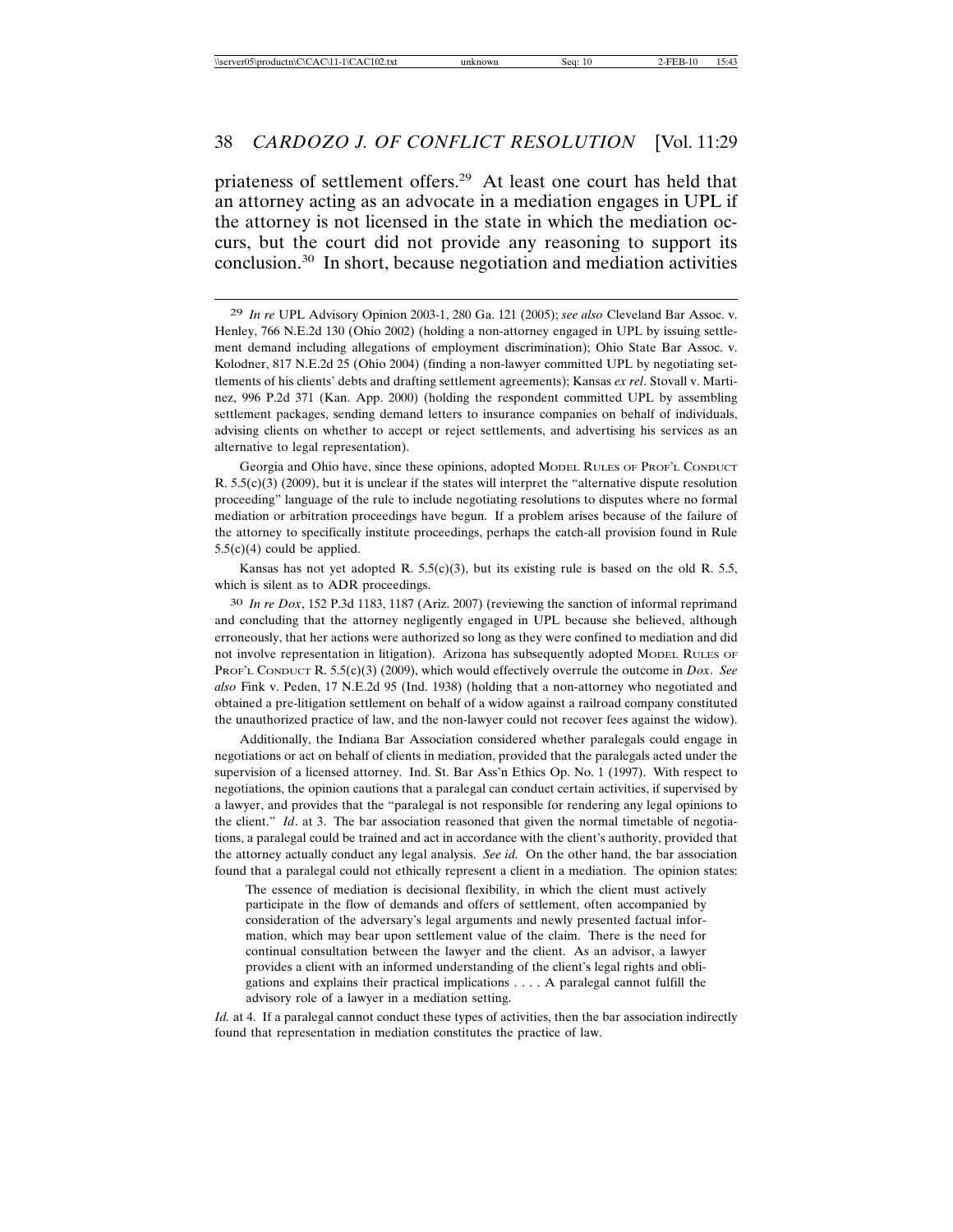are viewed as similar to pre-filing litigation activities, they are often deemed the practice of law.

#### B. Where is the Lawyer Practicing?

Once an attorney has determined if he or she is practicing law or has determined that the conduct is exempted, the attorney still needs to decide where the conduct is occurring in order to assess which state's UPL rules may apply. Although there seems to be endless law on what conduct constitutes the practice of law, there is very little law on where a lawyer is deemed to be practicing. With modern technology such as e-mail, videoconferencing, and on-line conferencing, finding a coherent and useful answer is increasingly difficult.

The decision in *Birbrower*<sup>31</sup> as to where an attorney is practicing law is infamous and highly criticized. The California Supreme Court in *Birbrower* decided that the New York attorneys had practiced law in California on behalf of a California client when they were physically present in California, and also when they were "virtually" present.<sup>32</sup> The court expressly stated, without further elaboration, that not all "virtual" presence is practice in the state.<sup>33</sup> In the end, the *Birbrower* court came to the highly unsatisfying resolution that each case must be decided "on its individual facts."34 The court then remanded the case for a determination of the amount of fees legitimately earned for services provided to the California client "in New York" for which the New York firm would be permitted to recover.<sup>35</sup>

*Birbrower*, 17 Cal. 4th at 128–29 (emphasis in original).

<sup>31</sup> *Birbrower*, 17 Cal. 4th at 119. California has subsequently adopted CAL. CIV. PROC. CODE § 1282.4(b), which would effectively overrule the outcome in *Birbrower*.

<sup>32</sup> *Birbrower*, 17 Cal. 4th at 128–29.

<sup>33</sup> The *Birbrower* Court noted:

For example, one may practice law in the state in violation of section 6125 although not physically present here by advising a California client on California law in connection with a California legal dispute by telephone, fax, computer, or other modern technological means. Conversely . . . we do reject the notion that a person *automatically* practices law "in California" whenever the person practices California law anywhere, or "virtually" enters the state by telephone, fax, e-mail, or satellite.

<sup>34</sup> *Id.* at 129.

<sup>35</sup> *Id.* at 139–40.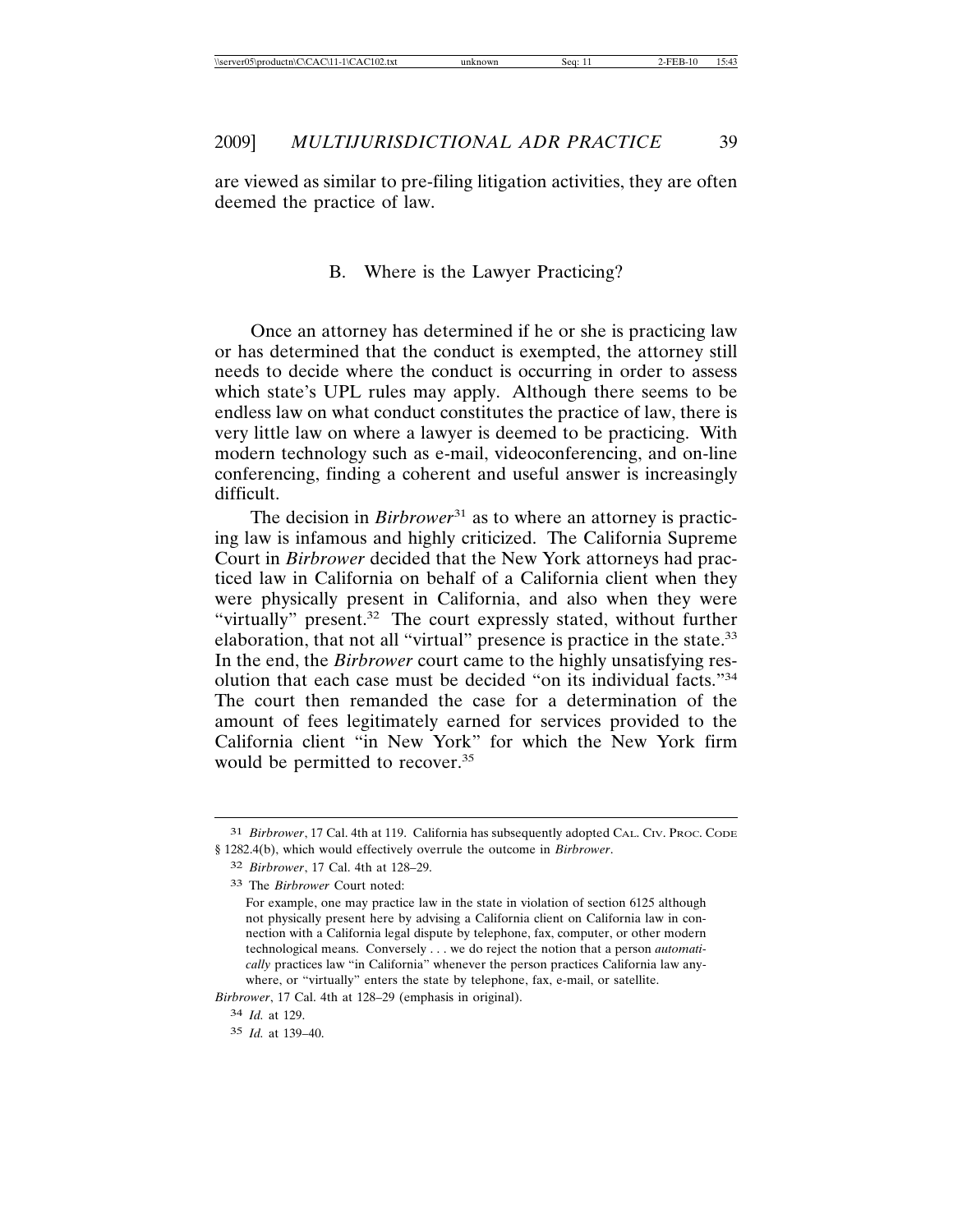Later decisions have indicated that physical presence is less an indicator of practicing law in a specific jurisdiction.<sup>36</sup> The answer should be determined by looking at the totality of the connections with the foreign jurisdiction. For example, the California Court of Appeals in *Estate of Condon v. McHenry*37 declined to find a Colorado attorney engaged in UPL by representing a Colorado co-executor of a California estate in proceedings involving real estate in Colorado and California. In making its decision, the court focused on the purpose of the UPL rules to protect California citizens. The court reasoned that this purpose was not served when the client was not a California citizen and that citizens of other states would not necessarily need to retain a California attorney to provide advice about California law.38

The Hawaii Supreme Court found that an in-house counsel licensed and residing exclusively in Oregon had not committed UPL in Hawaii by consulting with, and assisting outside counsel licensed in Hawaii, in the course of representing a corporate client in litigation and mediation.39 There, the court rejected the argument that the Oregon attorney "virtually" was practicing law in Hawaii by telephone and other technological means. Indeed, the *Fought* decision specifically deferred to the ever-increasingly multijurisdictional nature of legal practice and stated that such activity in the state is not automatically considered practicing "in" the state. This is, by far, the better rule regarding "virtual" presence.<sup>40</sup>

38 *Id.* at 1145–46.

<sup>36</sup> Although physical presence is not the end of the analysis, it is still an important factor when an attorney physically appears in front of a tribunal. The Massachusetts Supreme Court addressed that situation in the context of an action to vacate an arbitration award. Superadio L.P. v. Winsar Radio Prods. LLC, 446 Mass. 330 (2006). There, a New York lawyer represented a Florida corporation in a dispute against a Massachusetts customer. The arbitration was filed with the NASD office in New York, but the NASD ordered that the hearing occur in Boston for convenience of the customer. The court did not decide which UPL rules applied but reviewed the attorney's authority to participate in the arbitration under Massachusetts rules. This case indicates that the physical location of the hearing is, at a minimum, a forum where the attorney is practicing law. *See also* Mscisz v. Kashner Davidson Secs. Corp., 844 N.E.2d 614, 616 (Mass. 2006) ("[E]ven if an out-of-State attorney's representation of a party at an arbitration proceeding in Massachusetts might constitute the practice of law, this conduct does not provide a basis to vacate the arbitration award, and, as such, the plaintiffs are not entitled to relief.").

<sup>37</sup> 65 Cal. App. 4th 1138 (Cal Ct. App. 1998).

<sup>39</sup> Fought & Co., Inc. v. Steel Eng'g & Erection, Inc., 951 P.2d 487 (Haw. 1998).

<sup>40</sup> *See* RESTATEMENT (THIRD) OF THE LAW GOVERNING LAWYERS § 3 cmt. e (2000) ("It is also clearly permissible for a lawyer from a home-state office to direct communications to persons and organizations in other states (in which the lawyer is not separately admitted), by letter, telephone, telecopier, or other forms of electronic communication.").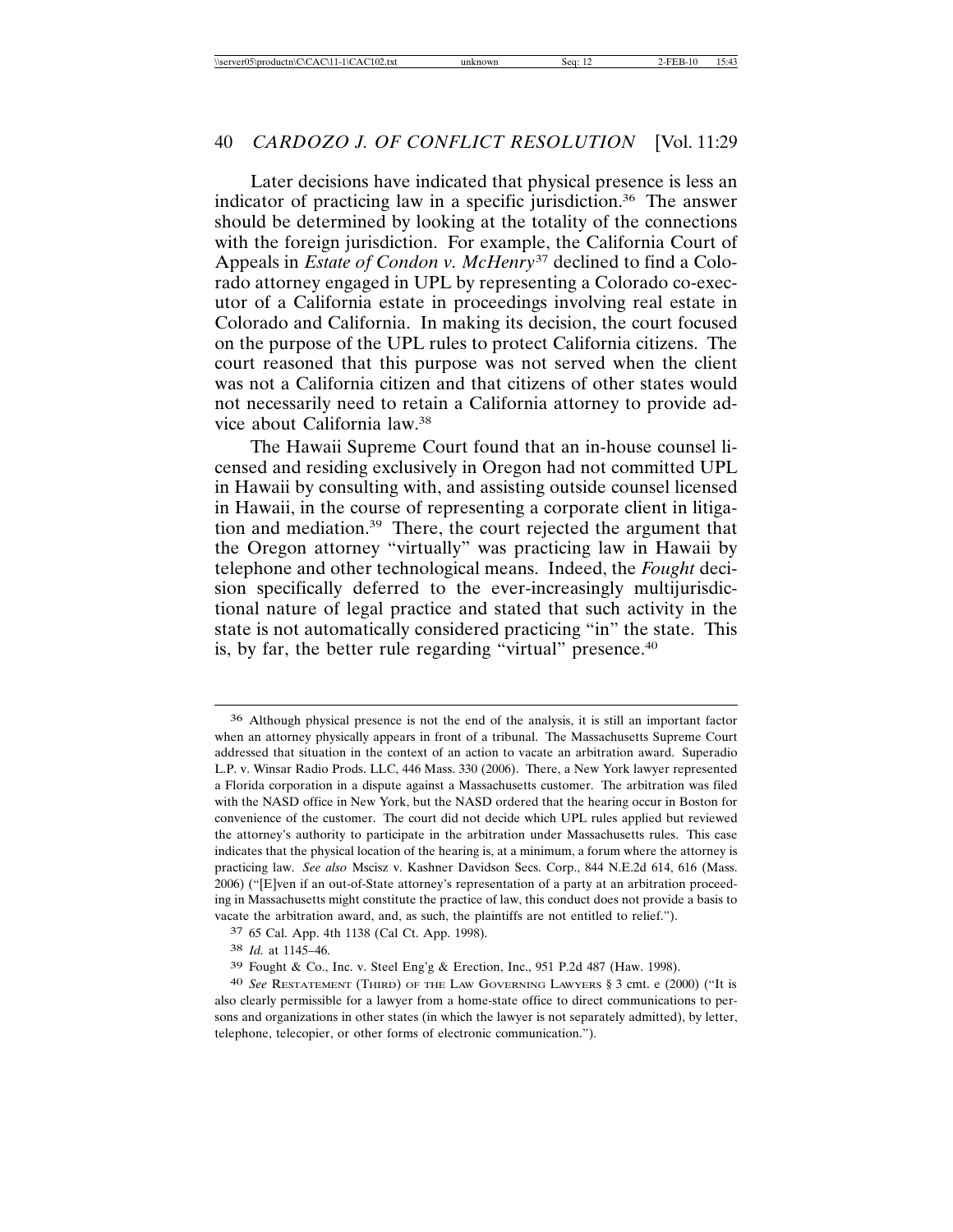Plainly, the stronger the connection with the foreign jurisdiction, the more likely the state will deem an attorney to have practiced law in the jurisdiction. For example, in accordance with Section 3 of the Restatement (Third) of the Law Governing Lawyers, an attorney must be cognizant of those factors that bear on the connection between the licensing state and the client, the dispute, and the lawyer, such as the connection of the client with the licensing state or lawyer, the connection of the representation with the licensing state, the physical presence or absence of the lawyer from the licensing state, and the connection between the substantive law and the licensing state. $41$ 

This focus on a broad spectrum of facts and circumstances to determine if the conduct is sufficiently connected to a given state to justify regulation by that state has the clear benefit of regulating conduct that has a significant impact on the state's citizens, while allowing clients to select attorneys that the client believes will serve his or her interests. The balancing of these factors, though, may not provide much predictability or certainty, and are also prone to different weighing across jurisdictions. Indeed, some factors listed by the Restatement implicate factors that have little, if anything, to do with the actual services rendered by the attorney.42 As such, it seems that attorneys are still left with little concrete guidance on which jurisdictions may consider which of an attorney's ADR activities to be the practice of law occurring within their borders.

*Id.*

<sup>41</sup> *Id.* The RESTATEMENT (THIRD) also notes:

<sup>[</sup>W]hether the lawyer's client is a regular client of the lawyer or, if a new client, is from the lawyer's home state, has extensive contacts with that state, or contacted the lawyer there; whether a multistate transaction has other significant connections with the lawyer's home state; whether significant aspects of the lawyer's activities are conducted in the lawyer's home state; whether a significant aspect of the matter involves the law of the lawyer's home state; and whether either the activities of the client involve multiple jurisdictions or the legal issues involved are primarily either multistate or federal in nature.

<sup>42</sup> For example, RESTATEMENT (THIRD) OF THE LAW GOVERNING LAWYERS § 3 cmt. e (2000) indicates that a long-standing client relationship may result in a finding of no practice in a non-licensing jurisdiction. According to the same commentary, though, a new attorney-client relationship may indicate that the representation is less connected to the licensing state and the attorney may, therefore, be engaging in UPL. *Id*. Similarly, the Restatement supports consideration of whether the lawyer was contacted by the client in the lawyer's home state. *Id*. These connections between the attorney and the client seem unconnected with the quality of the representation that would be provided or the interests of the regulating state. In some situations, it might be possible that the same conduct could be UPL for some clients but not for others, making the assessment of UPL liability even more difficult.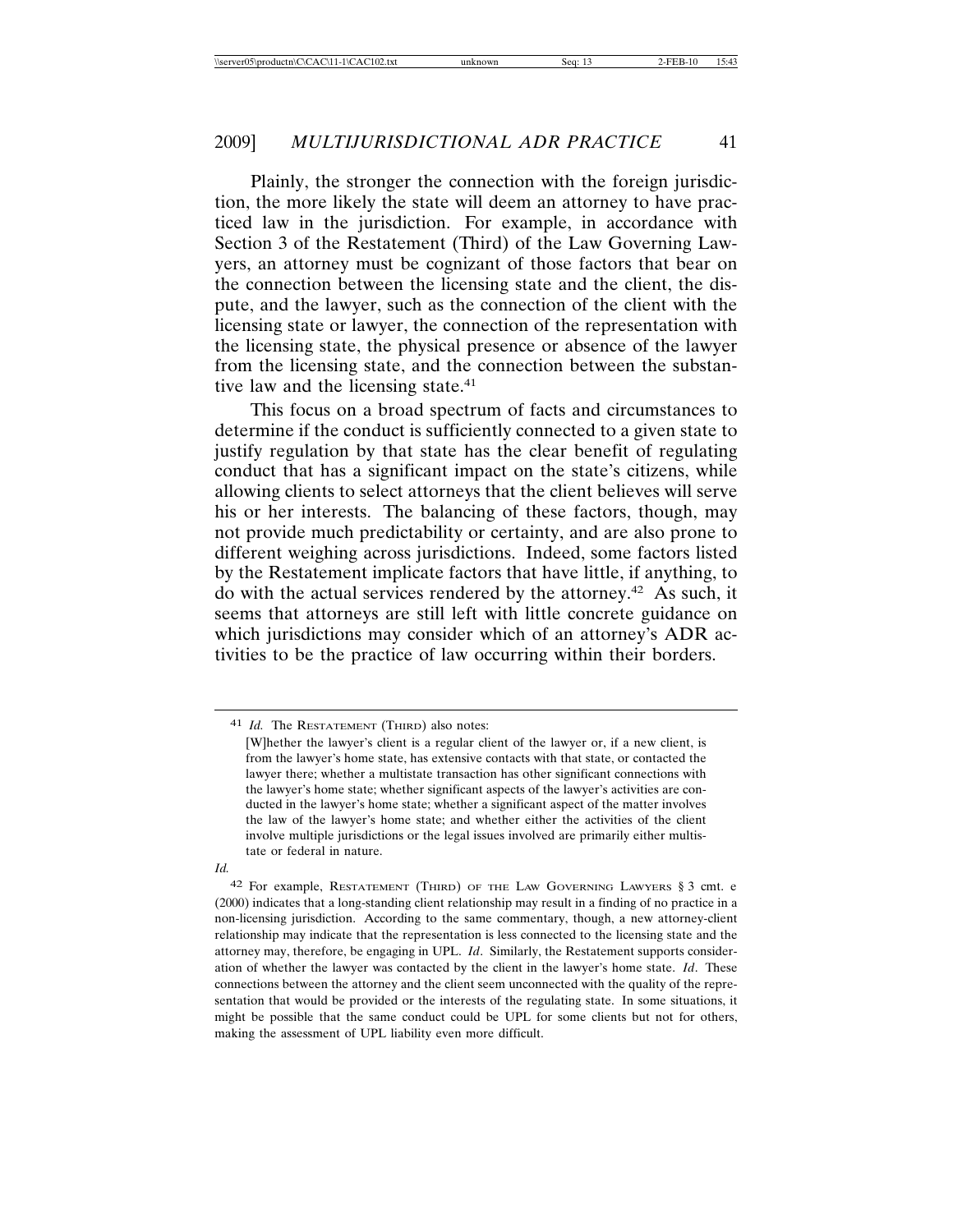#### C. Pulling the Concepts Together: An Example

Given the differing tests in various jurisdictions, many questions remain unanswered for ADR lawyers. An example might be helpful in order to both illustrate how these questions arise in practice and to highlight those questions that lawyers should keep in mind throughout their practice. An increasingly common situation is an arbitration involving parties in different states (claimant is a California corporation, respondent is a Michigan individual) with lawyers in different states (claimant's attorneys are in California and Illinois, respondent's attorney is in Illinois). Frequently, the state specified as the situs of the arbitration in the agreement (New York), the state where the hearing actually occurs (Washington, D.C.), and the state where filings are submitted (New Jersey) may be different. In this situation, which state UPL regulations should the respondent's attorney review?

Two of the issues are relatively straightforward. First, the attorney must think about his pre-arbitration conduct. If the attorney advises the California client about its potential claims by telephone from his office in Chicago, that conduct is likely the authorized practice of law in Illinois. Does the analysis change if the substantive law at issue is California law? Does the analysis change if the California client is a long-standing client of the Chicago firm or if this is the first engagement?

Second, the Illinois attorney should review Washington D.C.'s UPL rules. Because the hearing is actually conducted in Washington D.C. and the Illinois attorney presents arguments and evidence in that jurisdiction, the Illinois attorney is likely practicing law (or some portion of law) in Washington  $D.C.<sup>43</sup>$  Does this analysis change if the location of the hearing is chosen because it is a neutral location, having no connection to the parties or the dispute?<sup>44</sup> What if the location is chosen because it is the most convenient location for one of the parties, as in a consumer arbitration?

In addition to these two obvious issues, there are two other lurking jurisdictions in which an aggressive opponent might claim the attorney is practicing law. Because the attorney has signed filings and submitted them to the arbitration authority for filing in New Jersey, does New Jersey have a basis to regulate the attorney's

<sup>43</sup> The Massachusetts Supreme Court addressed a similar situation in the context of an action to vacate an arbitration award. *Superadio L.P.*, 446 Mass. at 330. For a recitation of the facts and issues in *Superadio* see text in note 36.

<sup>44</sup> *See* ABA Comm'n on Multijurisdictional Practice, *supra* note 1.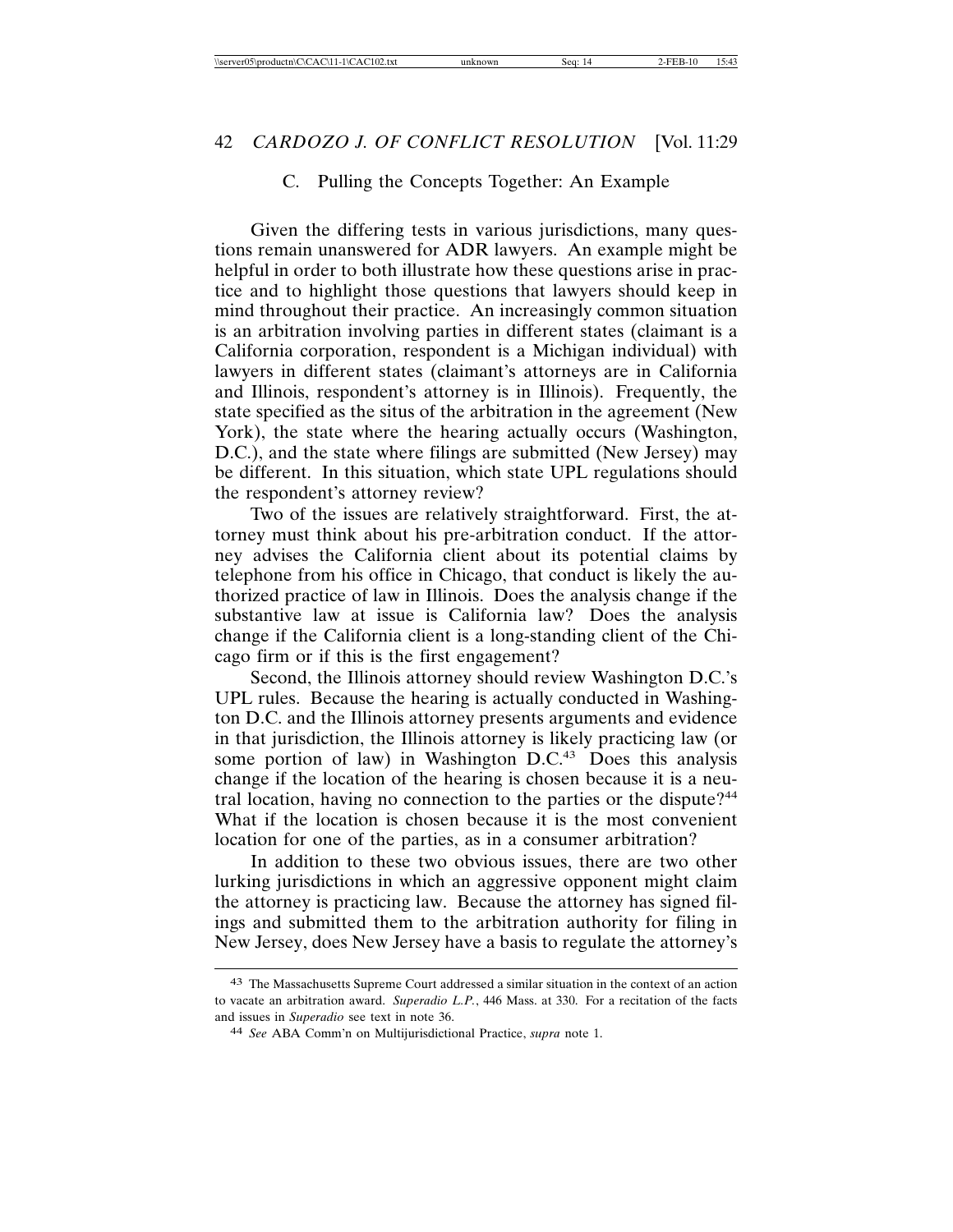conduct? In light of the move towards centralized offices for receiving filings or for case management services, such as AAA Case Management Centers, more and more arbitrations see filings in states that otherwise have no relationship with the parties or the dispute. The mere filing of papers with a national or international arbitral authority in a state in which the attorney is not licensed, seems to be a thin basis for claiming that the lawyer is practicing in that state, where there is no other connection between the state of filing and the dispute or parties.

Finally, is the Illinois attorney practicing in New York on the theory that the technical situs of the arbitration is New York, even though the attorney never sets foot there? This argument also seems to be an implausible stretch, particularly with the flexibility in the selection of the actual hearing site and New York's scant interest in regulating conduct that does not come within its borders or effect its citizens.

Once the Illinois attorney assesses which UPL rules to review, he must then determine whether he is engaging in UPL or if there are additional actions he must take to avoid committing UPL. For those states that have adopted Model Rule  $5.5(c)(3)$  verbatim, if the above representation is temporary and sufficiently connected to the Illinois attorney's practice in Illinois, the conduct would be protected, so long as the attorney complies with any state law requirements for additional registration or association with local counsel. For all other states, independent research on UPL issues is warranted.

#### III. WHAT SHOULD THE LAWYER DO IF THE LAWYER IS PRACTICING IN A FOREIGN JURISDICTION?

Lawyers asked to represent a client in a state in which they are not licensed will likely start by checking the state's pro hac vice rules to determine what is required in order to legally provide services in that state. However, many times the pro hac vice rules only provide guidance if the lawyer knows whether or not her services constitute the practice of law. While all of the states have laws governing the "practice of law," they often differ as to its definition and require different procedures for searching for this definition. As a general matter, the UPL provisions prohibit a person from practicing law in a jurisdiction in which that person is not generally licensed and are applicable to non-attorneys as well as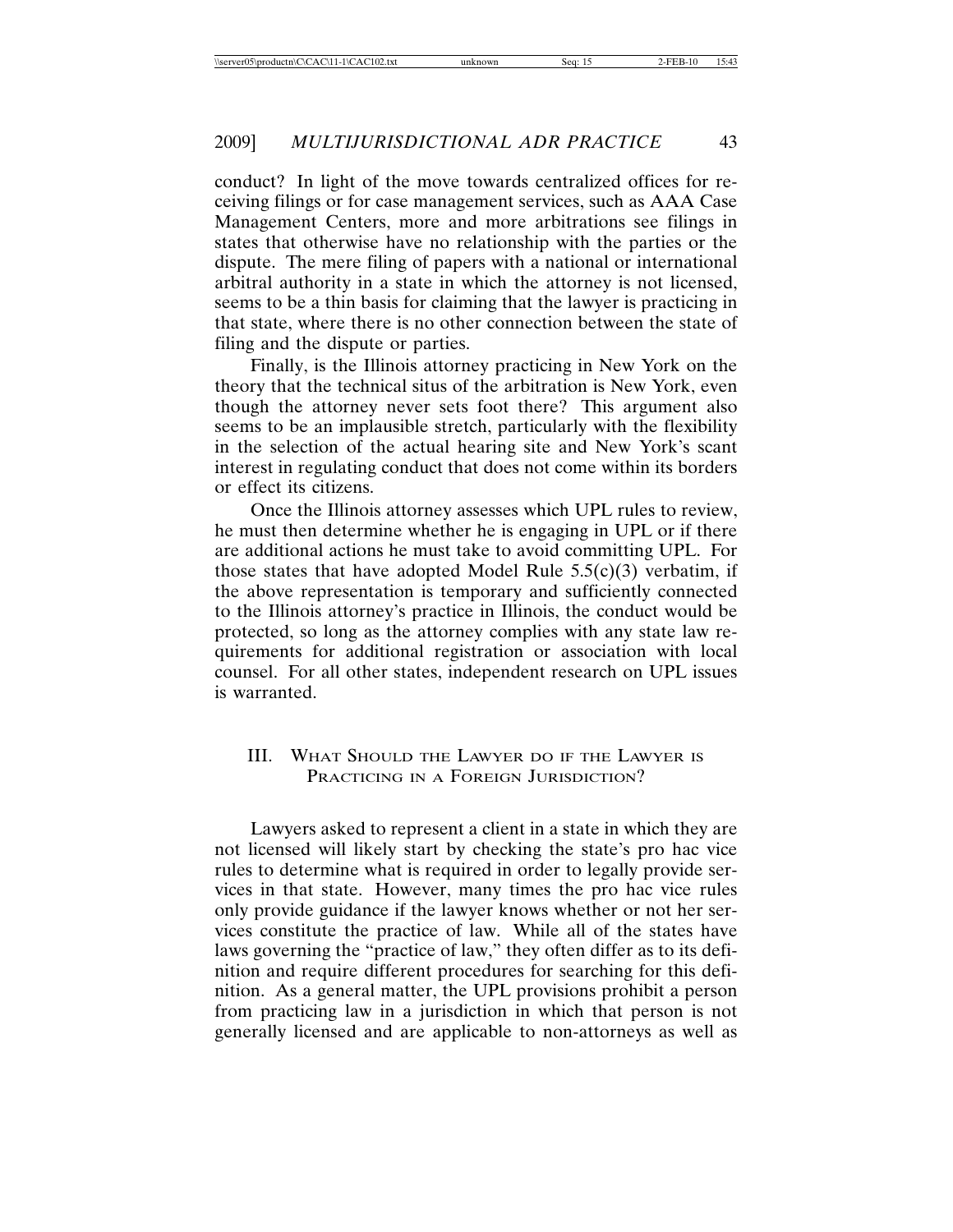attorneys licensed in a state other than the applicable forum state.<sup>45</sup>

Because the definition of the practice of law varies among states, it can be difficult to determine how to legally provide representation in ADR processes in different states. Some states' pro hac vice rules do not explicitly require admission to perform services in ADR processes.46 Other states' rules expressly mandate an attorney's pro hac vice admission to participate in a particular ADR process.<sup>47</sup> Unfortunately, as discussed in more detail later in this article, many states' pro hac vice rules do not directly address this issue. So, in many cases, a lawyer will need to become familiar with the state's standards for pro hac vice admission and then look elsewhere to determine if her particular ADR related services constitute the practice of law. Some states address this ADR repre-

<sup>45</sup> The UPL rules are written in a manner that prohibits anyone other than those who are licensed within the forum state from practicing law within the forum state. As a general matter, the prohibition affects both non-attorneys as well as attorneys from different states. *See, e.g.,* Quintin Johnstone, *Connecticut Unauthorized Practice Laws and Some Options for Their Reform*, 36 CONN. L. REV. 303, 310–16 (2004) (examining Connecticut case law regarding unauthorized practice relating to both non-attorneys and attorneys licensed in other states); *see also* ABA Comm'n on Multijurisdictional Practice, *supra* note 1, at 3 ("In the early twentieth century, states adopted 'unauthorized practice of law' (UPL) provisions that apply equally to lawyers licensed in other states and to nonlawyers. These laws prohibit lawyers from engaging in the practice of law except in states in which they are licensed or otherwise authorized to practice  $law.'$ ).

Generally, however, the bar rules govern the conduct of lawyers, and questions may exist regarding whether non-lawyers may be subject to those rules. In order to remedy this potential loophole, many states, in addition to a UPL rule in the bar rules, also have statutes of general applicability limiting the practice of law to lawyers. For example, Arkansas adopted MODEL RULES OF PROF'L CONDUCT R. 5.5, but also addresses the unauthorized practice of law issue in ARK. CODE ANN. § 16-22-208 (2009) (unauthorized practice of law) and § 16-22-209 (2009) (unlicensed practice). Connecticut adopted R. 5.5 and also enacted CONN. GEN. STAT. § 51-88 (2009) (practice of law by persons not attorneys).

<sup>46</sup> An example of this type of state is South Carolina. *See infra* Part III.C.2 of this article for a discussion regarding states that do not require pro hac vice admission for out-of-state attorneys seeking temporary admission to participate in ADR procedures.

<sup>47</sup> An example of this type of state is Nevada, which requires pro hac vice admission for court annexed arbitration and mediation. *See infra* Part III.C.3 of this article for a discussion regarding states that do require pro hac vice admission for out-of-state attorneys seeking temporary admission to participate in ADR procedures. As noted below, these states often do not require court approval, but do require approval from the state bar association.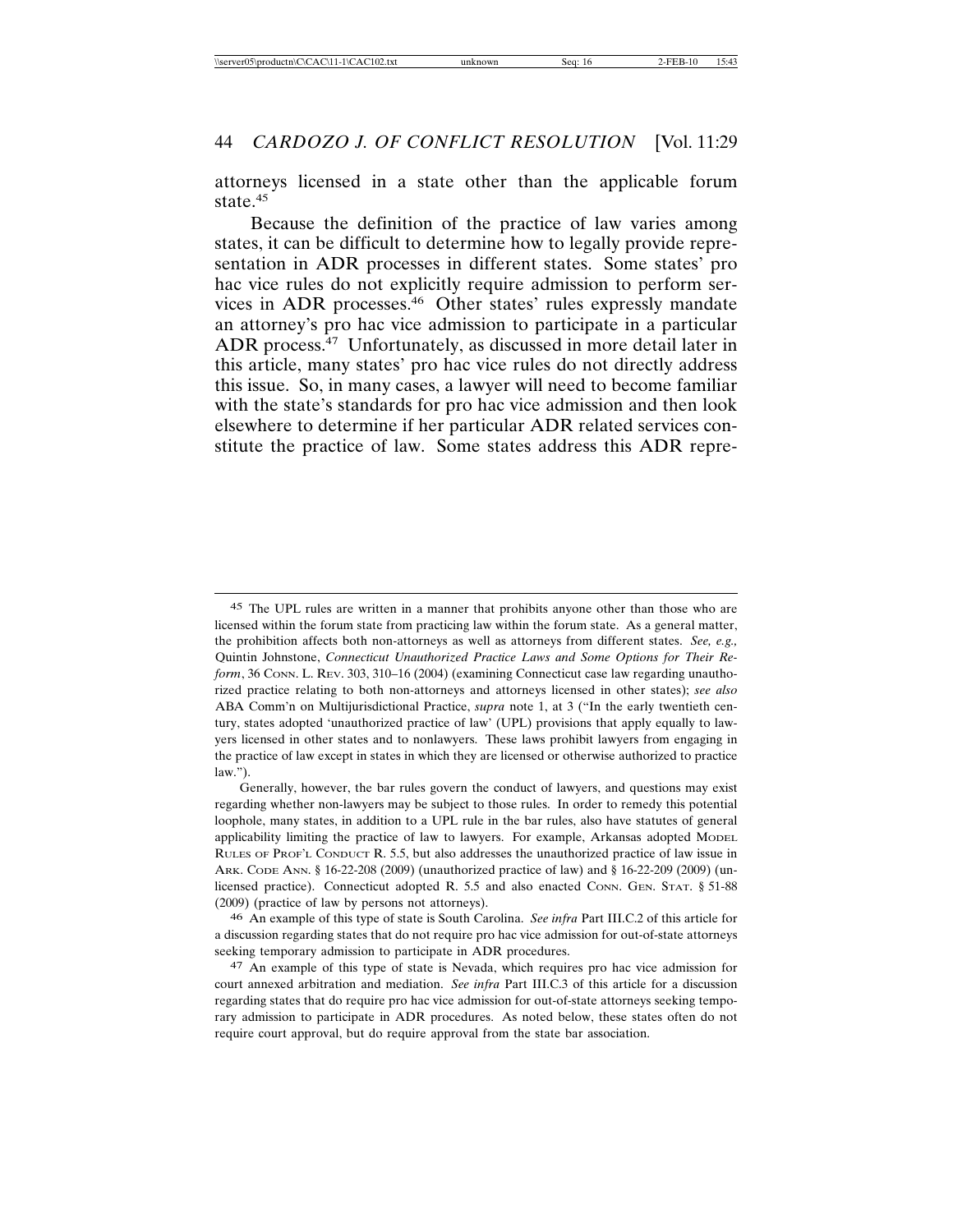sentation issue in their professional rules of conduct,<sup>48</sup> while other states address it in their statutes, bar rules, and court rules.<sup>49</sup>

What follows in Part III is a discussion regarding where states have chosen to address the issues surrounding the representation of clients in ADR processes and the unauthorized practice of law outside of their pro hac vice rules.50 These sections do not provide specific instructions about how to legally provide ADR representation in each state; however, they hopefully provide a framework as to where to look and how to determine what to do in order to provide such representation.

#### A. UPL Rules Regarding ADR Services in the States' Rules of Ethics

A total of thirty-one states directly address the question of whether attorney services in ADR processes is the unauthorized practice of law in their rules of professional conduct. Twenty-nine of these states did so by adopting in principle the ABA's proposed Model Rule of Professional Conduct 5.5(c)(3), which states:

A lawyer admitted in another United States jurisdiction, and not disbarred or suspended from practice in any jurisdiction, may provide legal services on a temporary basis in this jurisdiction that  $\dots$  (3) are in or reasonably related to a pending or potential arbitration, mediation, or other alternative dispute resolution proceeding in this or another jurisdiction, if the services arise out of or are reasonably related to the lawyer's practice in a jurisdiction in which the lawyer is admitted to practice and are not services for which the forum requires pro hac vice admission  $\ldots$ <sup>51</sup>

<sup>48</sup> The following states address whether ADR services constitute the unauthorized practice of law in their rules of professional conduct: Alabama, Alaska, Arizona, Arkansas, Connecticut, Delaware, Florida, Georgia, Indiana, Iowa, Louisiana, Maine, Maryland, Massachusetts, Minnesota, Missouri, Nebraska, New Hampshire, New Jersey, New Mexico, North Carolina, Ohio, Oklahoma, Oregon, Pennsylvania, Rhode Island, South Carolina, South Dakota, Utah, Washington, and Wisconsin.

<sup>49</sup> The following states address whether ADR services constitute the unauthorized practice of law outside their rules of professional conduct: California, Colorado, District of Columbia, Hawaii, Idaho, Illinois, Kansas, Kentucky, Michigan, Mississippi, Montana, New York, North Dakota, Tennessee, Texas, Vermont, Virginia, West Virginia, and Wyoming.

<sup>50</sup> *See* Part III.C. for a detailed discussion regarding how states have drafted their pro hac vice rules to address the issue of representation in ADR processes.

<sup>51</sup> *See supra* note 48 and *infra* notes 58–59 for a list of these states. *See also* the Appendix for a chart compiling each state's multijurisdictional ethics requirements. The following states address this issue in their rules of professional conduct, but do so without adopting Model Rule 5.5: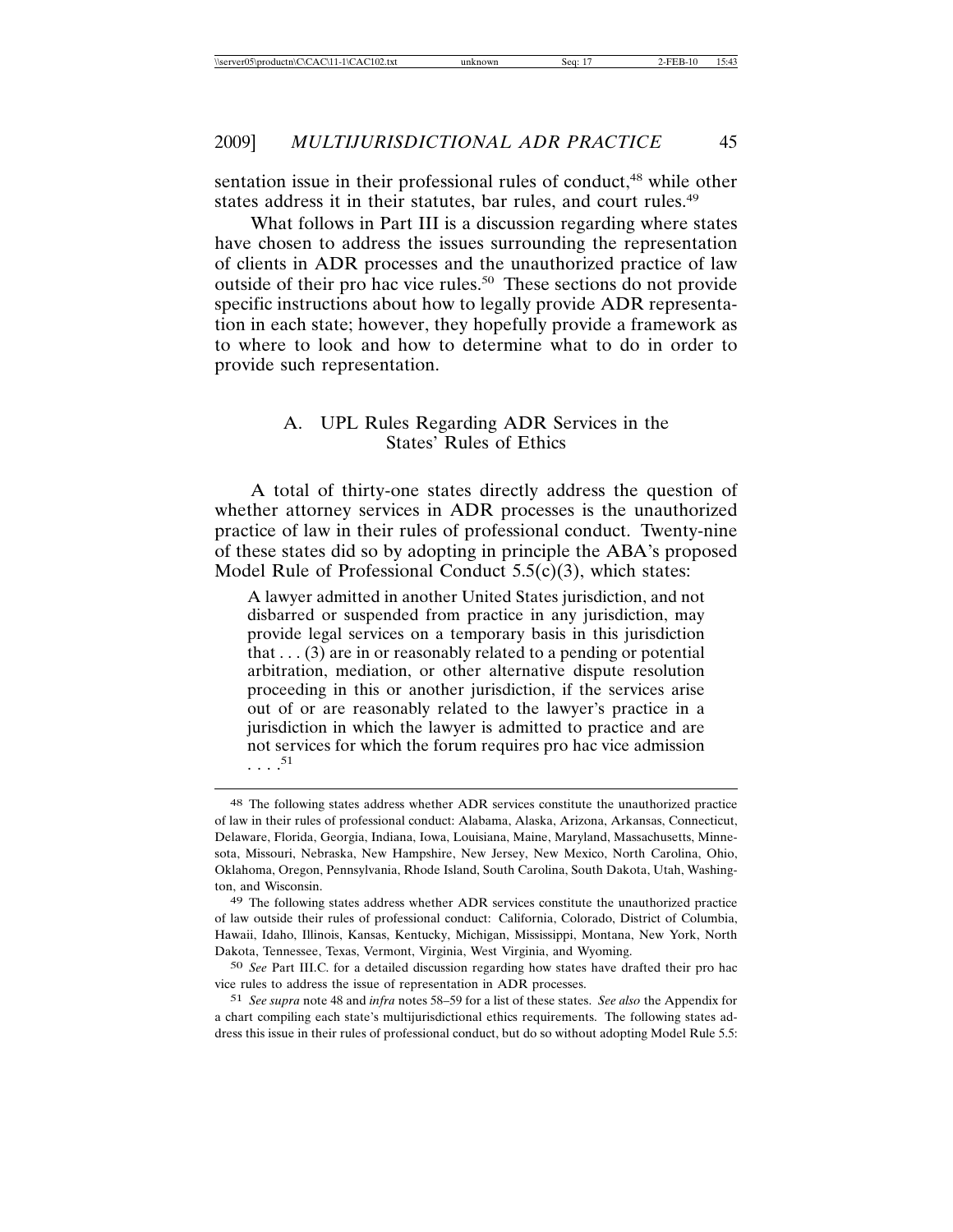Section 5.5(c) of the Model Rules identifies the legal services that an out-of-state attorney may provide in a jurisdiction where he or she is not licensed, on a temporary basis, without creating an unreasonable risk to the interests of clients, the public or the courts.52 The services an attorney provides as a representative in an ADR process were identified as one of these areas, however, Section  $5.5(c)(3)$  was only intended to apply when participation in an ADR process was not governed by the state's pro hac vice provision.<sup>53</sup> This is evident by the fact that a majority of the states that adopted Model Rule  $5.5(c)(3)$  adopted the official comment that "[t]he lawyer, however, must obtain admission pro hac vice in the case of a court-annexed arbitration or mediation or otherwise if court rules or law so require."54

Also, the Section  $5.5(c)(3)$  provision was not meant to address the work of arbitrators, mediators and others serving in ADR processes in comparable non-representative roles.<sup>55</sup> The section

Despite the reference in the comment to "court-annexed arbitration or mediation," presumably a state has the power to require pro hac vice admission in any arbitration or mediation if that state has determined that advocacy in ADR procedures constitutes the practice of law. As a practical matter, obtaining pro hac vice admission is perhaps the easiest in an already-pending litigation matter; however, the rule itself does not necessarily limit the pro hac vice requirements to court-connected ADR. In fact, for the states that explicitly require some type of pro hac vice admission to act as an advocate in an ADR procedure, see Part III.C.3, *infra*; those rules do not turn on whether the proceeding is court-connected.

55 *Id.* at 24–25. Some states, however, have created separate provisions that address a neutral's activities. Nevada, for example, creates an exception to its unauthorized practice of law rule in its rules of professional conduct for lawyers acting as neutrals. NEV. RULES OF PROF'L CONDUCT R. 5.5 (2008). The Nevada rule states:

AL. RULES OF PROF'L CONDUCT R. 5.5(B)(2) (2009) (unauthorized practice of law); N.J. CODE OF PROF'L CONDUCT R. 5.5(b)(3)(ii) (2008) (lawyers not admitted to the bar of this state and the lawful practice of law).

<sup>52</sup> MODEL RULES OF PROF'L CONDUCT R. 5.5 cmt. 5 (2009) (unauthorized practice of law; multijurisdictional practice of law).

<sup>53</sup> MODEL RULES OF PROF'L CONDUCT R.  $5.5(c)(3)$  (2009); ABA Comm'n on Multijurisdictional Practice, *supra* note 1, at 24.

<sup>54</sup> MODEL RULES OF PROF'L CONDUCT R. 5.5 cmt. 12 (2009) creates this requirement. The states that adopted this comment are: Alaska, Connecticut, Delaware, Florida, Georgia, Iowa, Maine, Massachusetts, Minnesota, Missouri, Nebraska, New Hampshire, North Carolina, Ohio, Oklahoma, Pennsylvania, Rhode Island, South Carolina, South Dakota, Utah, Washington, and Wisconsin.

<sup>(</sup>a) General. A lawyer shall not: (1) Practice law in a jurisdiction where doing so violates the regulation of the legal profession in that jurisdiction; or (2) Assist another person in the unauthorized practice of law.

<sup>(</sup>b) Exceptions. A lawyer who is not admitted in this jurisdiction, but who is admitted and in good standing in another jurisdiction of the United States, does not engage in the unauthorized practice of law in this jurisdiction when  $\dots$  (7) The lawyer is acting as an arbitrator, mediator, or impartial third party in an alternative dispute resolution proceeding.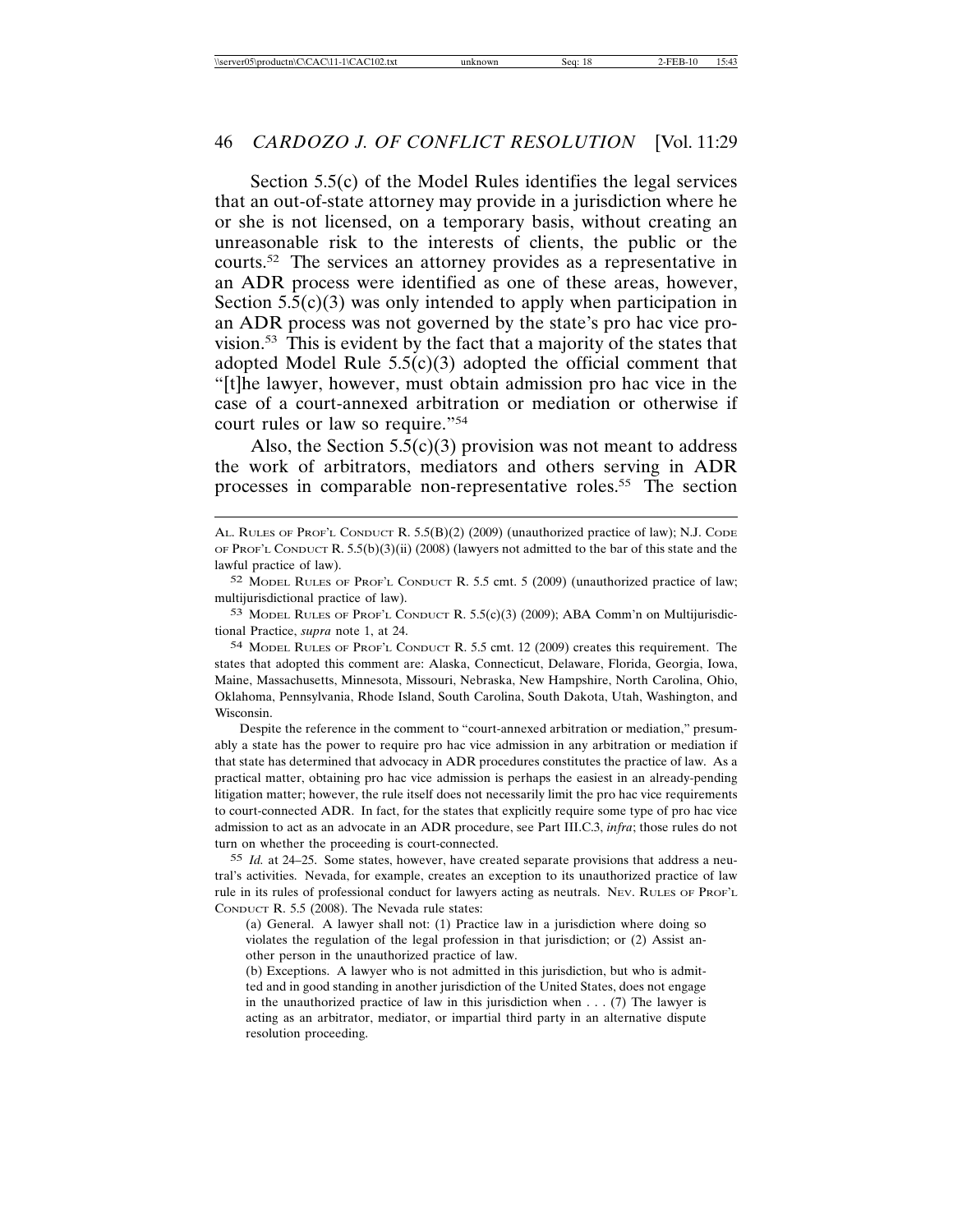was drafted conservatively with the intent that the determination of what constitutes authorized conduct would require judgment and balancing, achieved through individual opinion and judicial interpretation.<sup>56</sup> So while Model Rule  $5.5(c)$  provides a framework for the activities that the Commission thought should be authorized, the fact that a service is not identified does not imply it is not authorized.<sup>57</sup>

Out of the twenty-nine states that adopted a form of the  $(c)(3)$ provision, twenty-three of them adopted it with no or only slight modifications.<sup>58</sup> The remaining six states made modifications that, on their face, appear to change the scope of the Model Rule.<sup>59</sup> What follows is a general discussion regarding the states that made substantial modifications when they adopted Model Rule  $5.5(c)(3)$ and an examination of Model Rule  $5.5(c)(3)$ 's requirements that the legal services provided be on a "temporary basis," "reasonably related" to a pending or potential ADR process, and that they "arise out of or are reasonably related" to an attorney's practice in a jurisdiction in which she is admitted to practice.<sup>60</sup>

#### 1. States That Made Substantial Modifications to Model Rule  $5.5(c)(3)$

Out of the states that made substantial modifications to Model Rule 5.5(c)(3), Connecticut, North Carolina, Ohio, and Wisconsin appear to have narrowed the rule's intended scope; Florida appears to have expanded it; and Georgia made a modification that is simply worth noting.

Connecticut Rule of Professional Conduct 5.5(c)(3) only applies to attorneys from states that apply similar privileges to Con-

*Id.*

<sup>56</sup> A.B.A Comm'n on Multijurisdictional Practice, *supra* note 1, at 21.

<sup>57</sup> MODEL RULES OF PROF'L CONDUCT R. 5.5 cmt. 5 (2009).

<sup>58</sup> The states that adopted MODEL RULES OF PROF'L CONDUCT R. 5.5(c)(3) (2009) with no or only slight modifications are: Arizona, Arkansas, Delaware, Indiana, Iowa, Louisiana, Maryland, Massachusetts, Minnesota, Missouri, Nebraska, New Hampshire, New Mexico, Oklahoma, Oregon, Pennsylvania, Rhode Island, South Carolina, South Dakota, Utah, Washington. New Jersey did not adopt the language from MODEL RULES OF PROF'L CONDUCT R.  $5.5(c)(3)$  (2009), but N.J. RULES OF PROF'L CONDUCT R. 5.5(b)(3)(ii) (2009) (lawyers not admitted to the bar of this state and the lawful practice of law) addresses this issue. The six states that adopted MODEL RULES OF PROF'L CONDUCT R  $5.5(c)(3)$  (2009) with more significant modifications are discussed below.

<sup>59</sup> The states that made substantial modifications to MODEL RULES OF PROF'L CONDUCT R. 5.5(c)(3) (2009) when they adopted it are Connecticut, Florida, Georgia, North Carolina, Ohio, and Wisconsin.

<sup>60</sup> ABA Comm'n on Multijurisdictional Practice, *supra* note 1, at 17–20.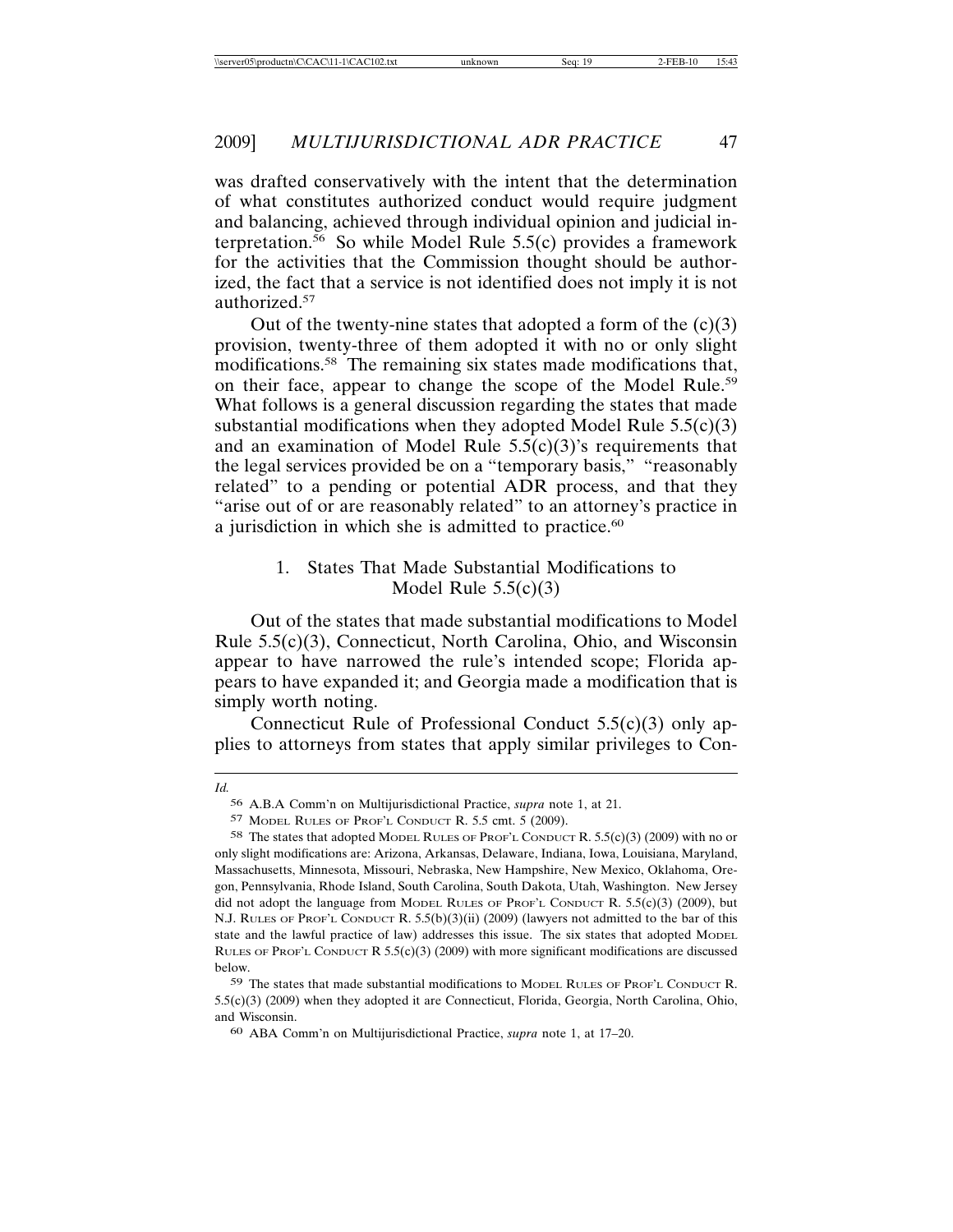necticut lawyers and does not specifically address representing a party in arbitration.<sup>61</sup> Perhaps the most interesting modification Connecticut made, however, is related to the standard of connectedness that an attorney's services must have to a jurisdiction she is licensed to practice. Both Model Rule  $5.5(c)(3)$  and Connecticut Rule  $5.5(c)(3)$  require the legal services provided by an out-of-state attorney to be reasonably related to a pending ADR proceeding.<sup>62</sup> Where the model rule requires the services to also arise out of or be *reasonably related* to the *lawyer's practice* in the jurisdiction in which she is admitted, Connecticut Rule  $5.5(c)(3)$  states legal services can only be provided if they are with respect to *a matter* that is *substantially related* to, or arises in, a jurisdiction in which the lawyer is admitted to practice.<sup>63</sup> While there is no case law to interpret whether this amounts to an actual difference, based on the common use of the words "reasonably" and "substantially," it appears Connecticut has a higher standard than the Model Rule.<sup>64</sup> Also, under the Connecticut rule a lawyer needs to establish a relationship between his or her legal services and a *matter* that is connected to his or her jurisdiction, instead of the Model Rule's test of establishing a relationship between the legal services and the lawyer's *practice* in the jurisdiction where he or she is licensed. These

*Id.* The state of Connecticut maintains a list of states that have afforded Connecticut attorneys the same privilege at the State of Connecticut Judicial Branch website. *See* Multi-Jurisdictional Practice Notification, http://www.jud.state.ct.us/SGC/mjp/mjpmenu.htm (last visited Oct. 9, 2009). Based on the authors' research to date, Connecticut is the only state to incorporate such reciprocity in its rule.

62 CONN. RULES OF PROF'L CONDUCT R. 5.5(c)(3) (2009); MODEL RULES OF PROF'L CON-DUCT R  $5.5(c)(3)$  (2009).

<sup>61</sup> CONN. RULES OF PROF'L CONDUCT. R. 5.5(c)(3) (2009):

<sup>(</sup>c) A lawyer admitted in another United States jurisdiction which accords similar privileges to Connecticut lawyers in its jurisdiction, and provided that the lawyer is not disbarred or suspended from practice in any jurisdiction, may provide legal services on a temporary basis in this jurisdiction, that: (3) are in or reasonably related to a pending or potential mediation or other alternative dispute resolution proceeding in this or another jurisdiction, with respect to a matter that is substantially related to, or arises in, a jurisdiction in which the lawyer is admitted to practice and are not services for which the forum requires pro hac vice admission . . . .

<sup>63</sup> CONN. RULES OF PROF'L CONDUCT R. 5.5(c)(3) (2009).

<sup>64</sup> Webster's defines substantial as follows: "Ample . . . Being of considerable importance, value, degree, amount, or extent . . . ." WEBSTER'S NEW WORLD COLLEGE DICTIONARY 1336 (3d ed. 2008). Black's Law Dictionary does not define substantial, but Webster's does define reasonable as "fair, proper, or moderate under the circumstances," while Black's defines reasonable as "a) not extreme, immoderate, or excessive." BLACK'S LAW DICTIONARY 1272 (7th ed. 1999); WEBSTER'S NEW WORLD COLLEGE DICTIONARY 1336 (3d ed. 2008). Based on the normal use of these words, and the absence of case law in Connecticut regarding this rule to suggest otherwise, it appears to these authors "substantial" is a higher standard than "reasonable."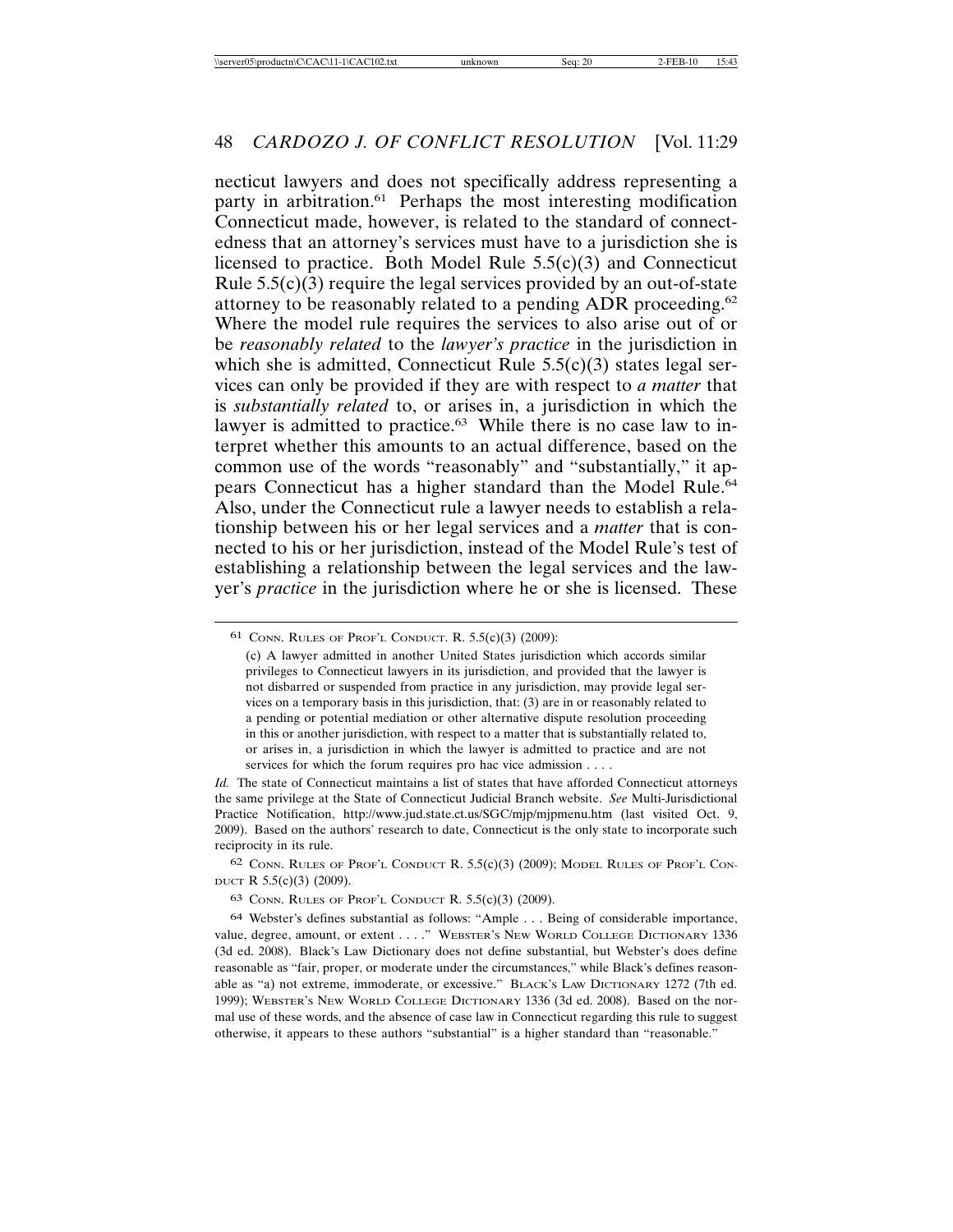two modifications make the Connecticut rule appear narrower than the Model Rule.

North Carolina Rules of Professional Conduct, Rule 5.5 also appears to narrow the standard in Model Rule  $5.5(c)(3)$ . North Carolina Rule 5.5 requires an out-of-state attorney to limit his legal services to those that arise out of or are reasonably related to the lawyer's representation of a *client* in a jurisdiction in which the lawyer is admitted to practice.<sup>65</sup> This wording gives the appearance that North Carolina requires an attorney wanting to practice under this rule to establish an existing attorney-client relationship, while the Model Rule's use of the word "practice" is broader and creates an image that it may not be necessary to establish an existing attorney-client relationship in every case.<sup>66</sup>

Ohio requires that an out-of-state attorney not only be admitted in another jurisdiction, but also "regularly practices law."67 This requirement to regularly practice law is not necessarily in the Model Rule. Its plain language only requires that an attorney be admitted in a United States jurisdiction and not be disbarred or suspended from practice in any jurisdiction. While Ohio has not

*Id.* (emphasis added). As a practical matter, however, this distinction may be one of semantics as opposed to substance. Because the practice of law generally concerns a lawyer's representation of a client, *see supra* notes 8 through 29 and accompanying text, North Carolina's version of the rule may be co-extensive as the ABA Model Rule.

<sup>65</sup> N.C. RULES OF PROF'L CONDUCT R.  $5.5(c)(2)(C)$  (2009). This rule provides that: (c) A lawyer admitted to practice in another jurisdiction, but not in this jurisdiction, does not engage in the unauthorized practice of law in this jurisdiction if the lawyer's conduct is in accordance with these Rules and: (1) the lawyer is authorized by law or order to appear before a tribunal or administrative agency in this jurisdiction or is preparing for a potential proceeding or hearing in which the lawyer reasonably expects to be so authorized; or (2) other than engaging in conduct governed by paragraph  $(1)$ ... $(C)$  the lawyer acts with respect to a matter that is in or is reasonably related to a pending or potential arbitration, mediation, or other alternative dispute resolution proceeding in this or another jurisdiction, if the services arise out of or are reasonably related to the *lawyer's representation of a client* in a jurisdiction in which the lawyer is admitted to practice and are not services for which pro hac vice admission is required . . . .

<sup>66</sup> *Id.*; MODEL RULES OF PROF'L CONDUCT R. 5.5(c)(3) (2009).

<sup>67</sup> According to the OHIO RULES OF PROF'L CONDUCT R. 5.5 (2007) (unauthorized practice of law, multijurisdictional practice of law):

<sup>(</sup>c) A lawyer who is admitted in another United States jurisdiction, is in good standing in the jurisdiction in which the lawyer is admitted, and *regularly practices law* may provide legal services on a temporary basis in this jurisdiction if one or more of the following apply: . . . (3) the services are *reasonably* related to a pending or potential arbitration, mediation, or other alternative dispute resolution proceeding in this or another jurisdiction, if the services arise out of or are *reasonably* related to the lawyer's practice in a jurisdiction in which the lawyer is admitted to practice and are not services for which the forum requires pro hac vice admission . . . .

*Id.* (emphasis added).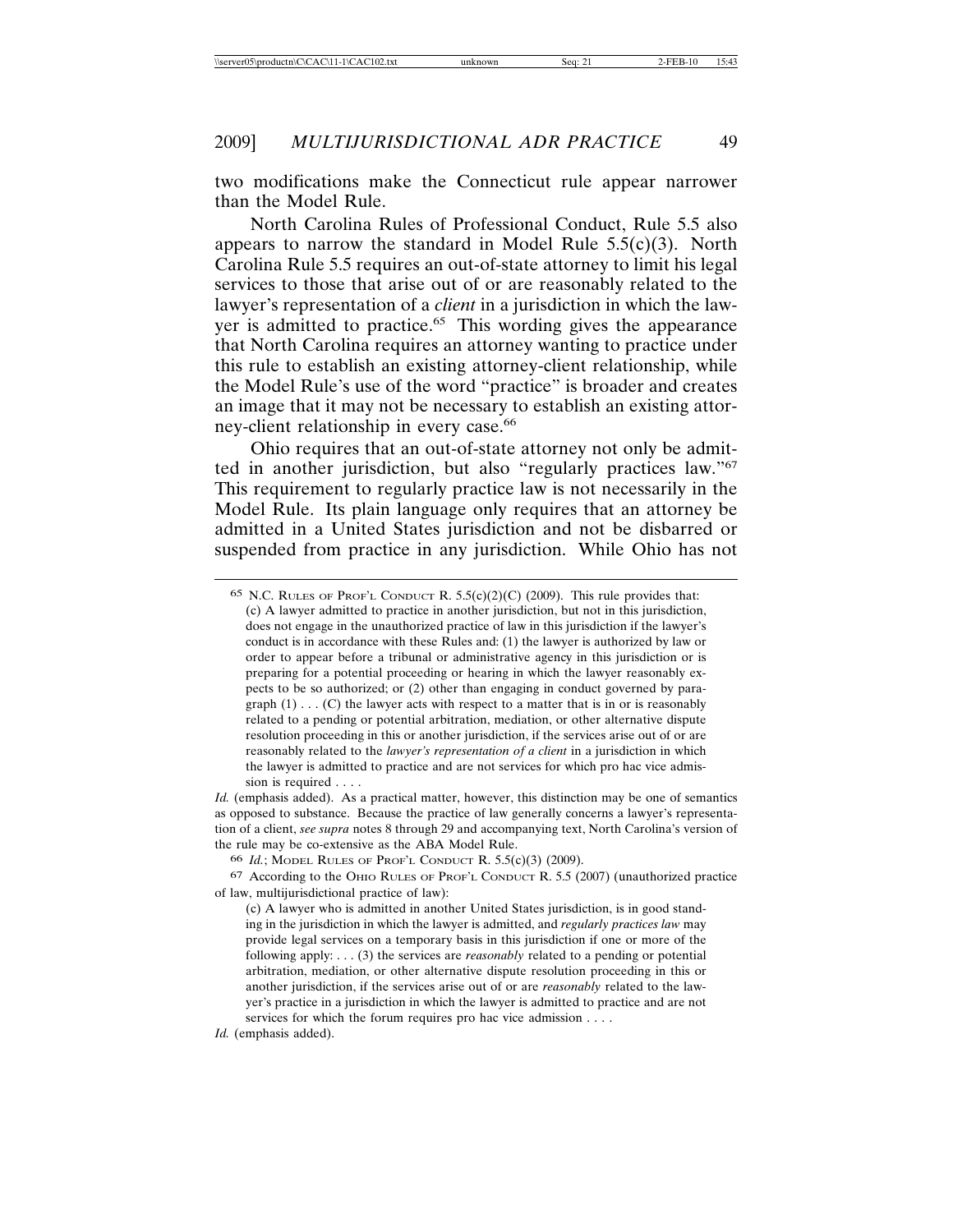defined what a regular practice is in this context, the addition of this language appears to raise the minimum requirements for providing services under this rule. This higher standard may prevent some groups of professionals outside of Ohio, with a legal license and active status in their home state, from representing clients in ADR proceedings in Ohio because their day-to-day job lacks the characteristics of a regular practice. Examples of these groups could include academics, such as law school professors, and neutrals.68 Wisconsin explicitly prevents its rule from applying to outof-state attorneys that are disbarred or suspended from practice in any jurisdiction for disciplinary reasons or for medical incapacity.<sup>69</sup> The Model Rule only excludes attorneys disbarred or suspended for disciplinary reasons.70 Wisconsin's rule also restricts the practice of all out-of-state attorneys in ADR proceedings to an "occasional basis."71 Based on plain language definitions, this appears to be a narrower standard than the Model Rule's standard of a "temporary basis."72

Florida, on the other hand, appears to have broadened the scope of Model Rule  $5.5(c)(3)$  through its enactment. In Florida, a lawyer can provide legal services that are in or reasonably related to an ADR proceeding, if the services arise out of or are reasonably related to the lawyer's practice in a jurisdiction in which the lawyer is admitted to practice, language identical to Model Rule

71 WIS. SUP. CT. R. 20:5.5 (2008).

72 To date, this provision has not been interpreted. Thus, whether the Wisconsin rule is different from the ABA in any significant practical manner has yet to be determined.

<sup>68</sup> For example, if a full-time mediator from Indianapolis were licensed and on active status in Indiana, he or she could theoretically represent a client in an ADR process in a state, like Iowa, that adopted MODEL RULES OF PROF'L CONDUCT R. 5.5(c)(3) (2009) verbatim. However, if the mediator were to try to represent a client in Ohio, he or she might be committing the unauthorized practice of law. This example assumes each state's pro hac vice rules and other rules of practice do not prohibit this type of representation.

<sup>69</sup> WIS. SUP. CT. R. 20:5.5 (2008) (unauthorized practice of law; multijurisdictional practice of law). This state provides that:

<sup>(</sup>c) Except as authorized by this rule, a lawyer who is not admitted to practice in this jurisdiction but who is admitted to practice in another jurisdiction of the United States and *not disbarred or suspended from practice in any jurisdiction for disciplinary reasons or for medical incapacity,* may not provide legal services in this jurisdiction except when providing services on an occasional basis in this jurisdiction that: (3) are in, or reasonably related to, a pending or potential arbitration, mediation, or other alternative dispute resolution proceeding in this or another jurisdiction, if the services arise out of, or are reasonably related to, the lawyer's practice in a jurisdiction in which the lawyer is admitted to practice and are not services for which the forum requires pro hac vice admission . . . .

*Id.* (emphasis added).

<sup>70</sup> MODEL RULES OF PROF'L CONDUCT R. 5.5(c)(3) (2009).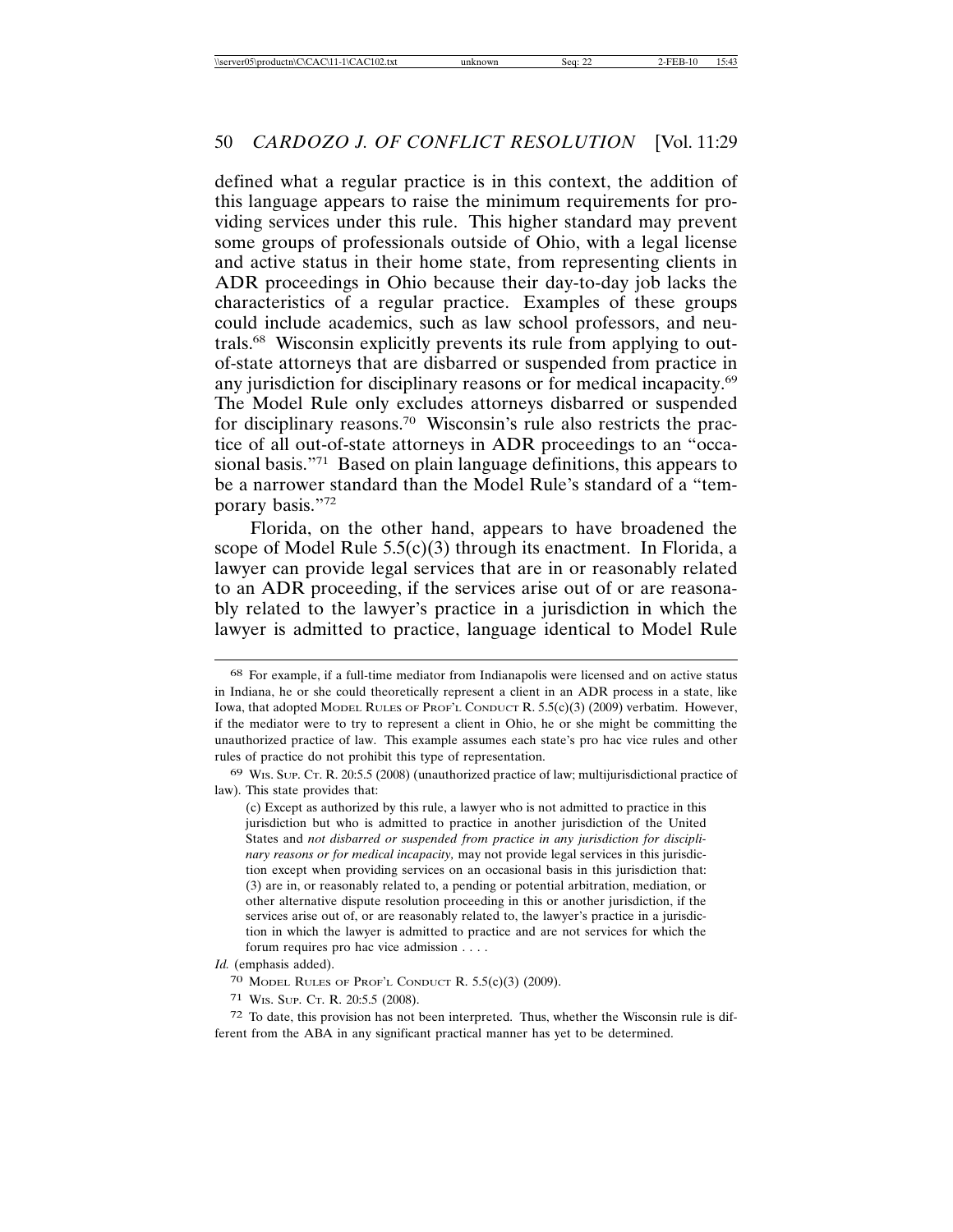5.5(c)(3), *or* if the services are performed for a client who resides in or has an office in the lawyer's home state.73 Based on this wording, it appears an attorney not licensed in Florida can represent a client in an ADR proceeding in Florida regardless if it is related to her practice in her home state, as long as the client is from her home state.<sup>74</sup>

One modification worth noting is that of Georgia, which maintains the substance of Model Rule  $5.5(c)(3)$ , but codified it twice: once for "domestic lawyers" and again in a separate provision for "foreign lawyers."75

While the above modifications are interesting to note, a majority of the states that have adopted Model Rule  $5.5(c)(3)$  made little or no modifications. Regardless of whether a state made major or minor modifications, a practitioner reviewing a rule that includes Model Rule 5.5(c)(3)'s requirements that the legal services be provided on a "temporary basis," that they be "reasonably related" to a pending or potential ADR process, and that they "arise out of or are reasonably related" to an attorney's practice in a jurisdiction in which he or she is admitted to practice, will have questions as to whether her services meet these requirements. While the case law defining these requirements is scarce, the drafters did provide guidelines to help interpret these phrases.

74 This rule, then, still leaves open questions relating to a lawyer's representation of out-ofstate clients that do not otherwise fall within section  $(c)(3)(B)$ .

<sup>&</sup>lt;sup>73</sup> FLA. BAR REG. R. 4-5.5(c)(3)(A)–(B) (2009) (unlicensed practice of law; multijurisdictional practice of law) provides:

<sup>(</sup>c) Authorized Temporary Practice by Lawyer Admitted in Another United States Jurisdiction. A lawyer admitted and authorized to practice law in another United States jurisdiction who has been neither disbarred or suspended from practice in any jurisdiction, nor disciplined or held in contempt in Florida by reason of misconduct committed while engaged in the practice of law permitted pursuant to this rule, may provide legal services on a temporary basis in Florida that . . . (3) are in or reasonably related to a pending or potential arbitration, mediation, or other alternative dispute resolution proceeding in this or another jurisdiction and the services are not services for which the forum requires pro hac vice admission: *(A) if the services are performed for a client who resides in or has an office in the lawyer's home state, or* (B) where the services arise out of or are reasonably related to the lawyer's practice in a jurisdiction in which the lawyer is admitted to practice . . . .

*Id.* (emphasis added).

<sup>75</sup> GA. RULES & REGS. ST. BAR R. 5.5(c)(3), (e)(3) (2001).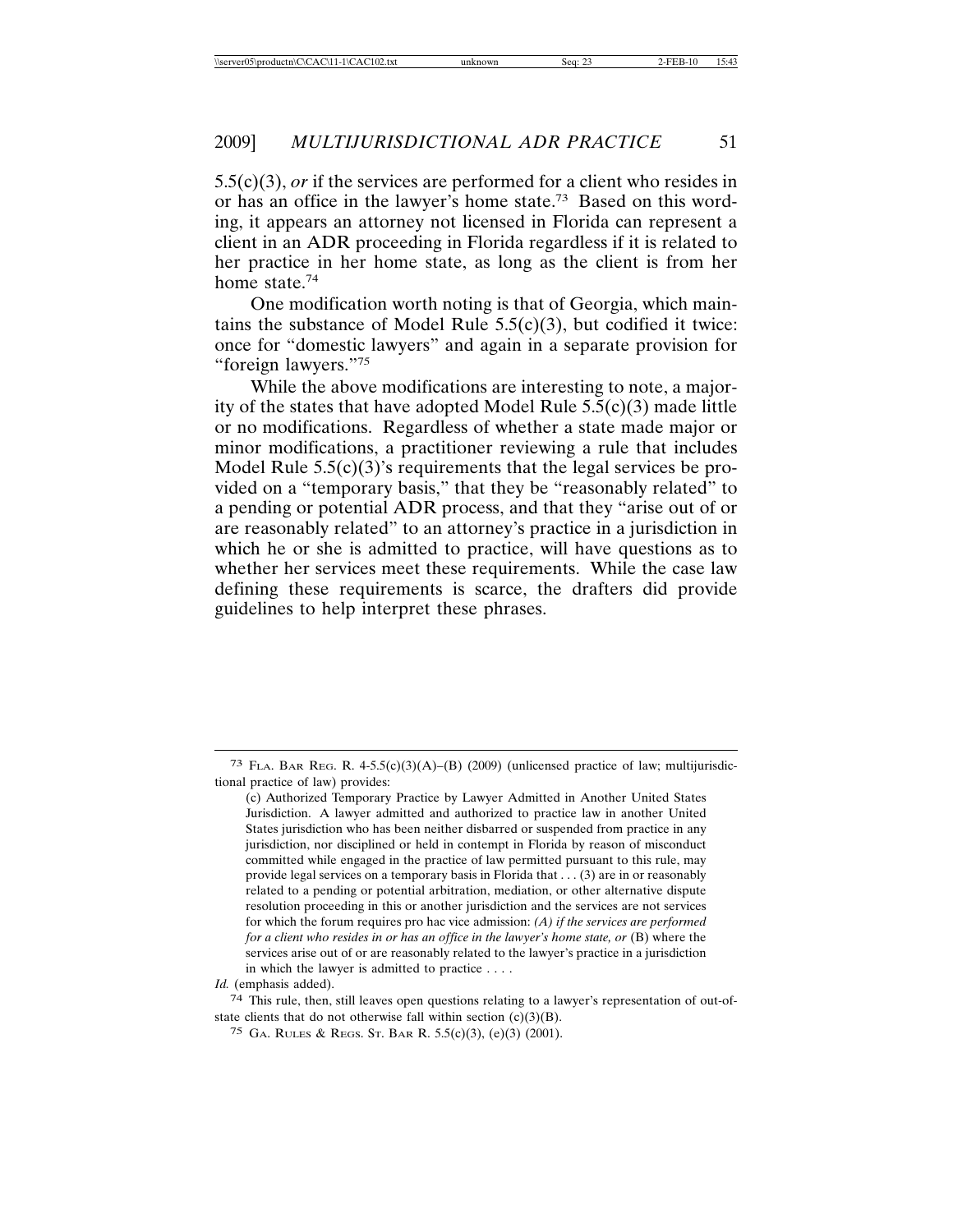#### 2. How Do You Determine Whether an Attorney's Services . . .

a. Are on a "temporary basis?"

The drafters did not recommend a black-letter test for determining what constitutes providing legal services on a "temporary basis," but Model Rule 5.5's Comments do provide some guidance as to how to make this determination.76

Comment 6 to Model Rule 5.5 states that services may be temporary even though they are provided on a recurring basis or for an extended period of time, such as in a "single lengthy negotiation or litigation."77 Comment 10 to Model Rule 5.5 lists specific examples of legal services that can be provided if they are performed temporarily and in anticipation of a proceeding or hearing, or connected to a pending litigation in a jurisdiction in which the lawyer was or reasonably expects to be authorized to appear.<sup>78</sup> Examples of the permissible legal services include: meeting with clients, interviewing potential witnesses, reviewing documents, and conducting depositions.79 For example, it appears that a litigator licensed in Ohio—a state that has adopted Model Rule 5.5, Comment 10 could argue she has the ability to prepare for a pre-file mediation in Ohio by going to Indiana—another state that has adopted Model Rule 5.5, Comment 10—to interview her clients and review relevant documents prior to the mediation. It also appears that if the attorney filed a complaint on behalf of her clients in an Ohio court and the court referred them to mediation in Ohio, then the attorney could perform depositions in Indiana prior to the mediation without violating the unauthorized practice of law rules. This example assumes that Indiana's pro hac vice rules do not require admission for these types of services and that all of the tasks above were performed on a temporary basis. Litigators need to pay attention to this temporary requirement because many states have not clearly delineated when permitted activities transition from a

<sup>76</sup> MODEL RULES OF PROF'L CONDUCT R. 5.5 cmt. 6 states in part: "There is no single test to determine whether a lawyer's services are provided on a "temporary basis" in this jurisdiction, and may therefore be permissible under paragraph  $(c)$ ...."

<sup>77</sup> *Id.*

<sup>78</sup> MODEL RULES OF PROF'L CONDUCT R. cmt. 10 states in part:

Paragraph (c)(2) also provides that a lawyer rendering services in this jurisdiction on a temporary basis does not violate this Rule when the lawyer engages in conduct in anticipation of a proceeding or hearing in a jurisdiction in which the lawyer is authorized to practice law or in which the lawyer reasonably expects to be admitted pro hac vice.

<sup>79</sup> *Id*.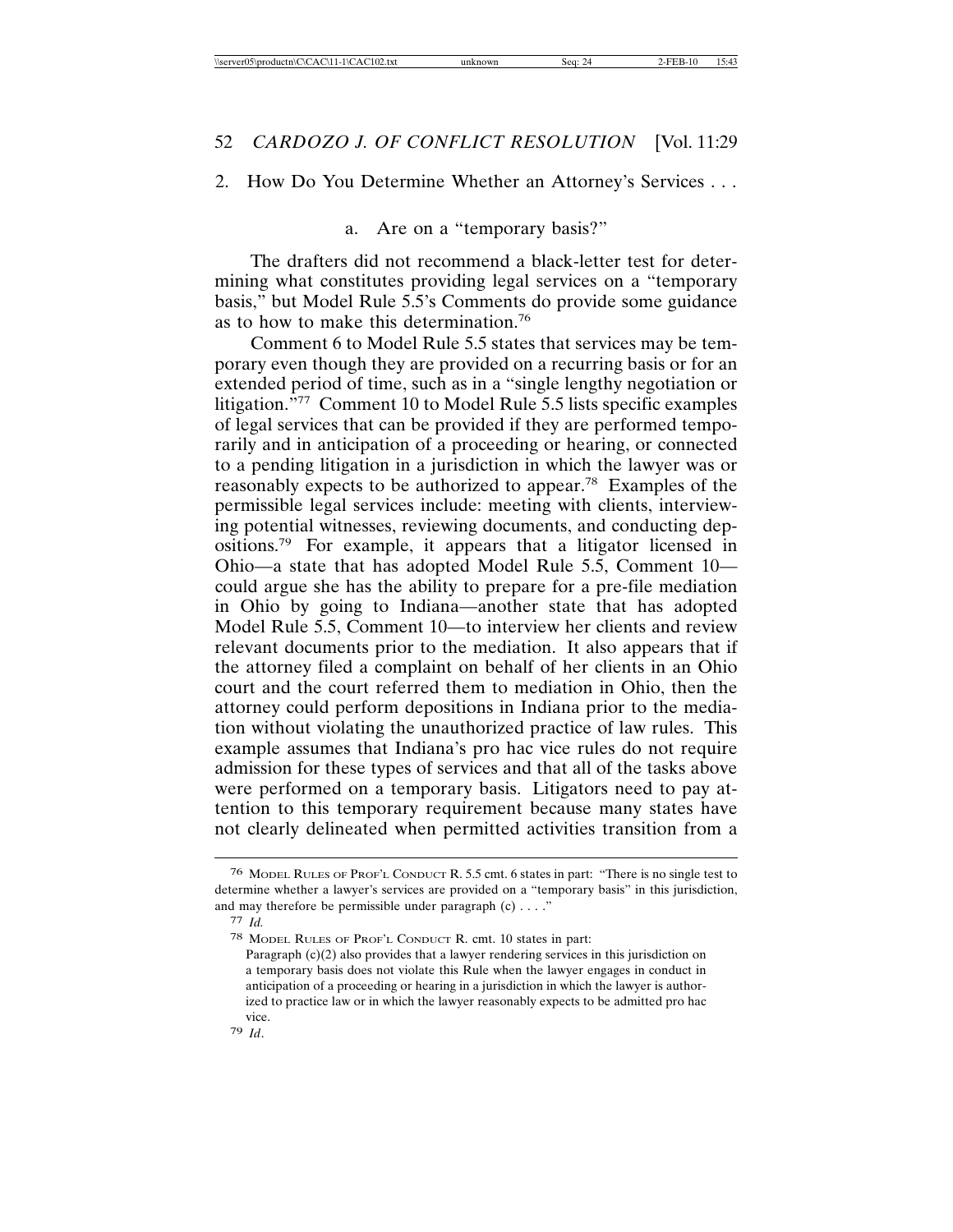"temporary" to a "regular" basis.<sup>80</sup> Overall, states that adopted some form of Model Rule 5.5(c)(3) also adopted Model Rule 5.5, Comments 6 and  $10^{81}$  A few of these states, however, modified and/or elaborated on these comments.

Florida's comments create a specific limit to the number of times someone without a license can perform arbitration services in the state. In Florida, an out-of-state lawyer's legal services in an arbitration are presumed to be temporary; however, this presumption is rebutted when she files more than three separate demands or responses in arbitration in a 365 day period.<sup>82</sup> This determination does not apply to international arbitrations.<sup>83</sup> South Carolina also has determined that the presumption under Rule  $5.5(c)(3)$ goes from a "temporary" to a "regular" basis if an attorney makes an application to perform legal services in more than three matters within a 365-day period.<sup>84</sup> Presumably, if an attorney practices law

82 FLA. BAR REG. R. 4-5.5 cmt. 12 (2009). This comment states:

Subdivisions  $(c)(3)$  and  $(d)(3)$  permit a lawyer admitted to practice law in another jurisdiction to perform services on a temporary basis in Florida if those services are in or reasonably related to a pending or potential arbitration, mediation, or other alternative dispute resolution proceeding in this or another jurisdiction, if the services are performed for a client who resides in or has an office in the lawyer's home state, or if the services arise out of or are reasonably related to the lawyer's practice in a jurisdiction in which the lawyer is admitted to practice. The lawyer, however, must obtain admission pro hac vice in the case of a court-annexed arbitration or mediation if court rules or law so require. The lawyer must file a verified statement with The Florida Bar in arbitration proceedings as required by rule 1-3.11 unless the lawyer is appearing in an international arbitration as defined in the comment to that rule. A verified statement is not required if the lawyer first obtained the court's permission to appear pro hac vice and the court has retained jurisdiction over the matter. For the purposes of this rule, a lawyer who is not admitted to practice law in Florida who files more than 3 demands for arbitration or responses to arbitration in separate arbitration proceedings in a 365-day period shall be presumed to be providing legal services on a regular, not temporary, basis; however, this presumption shall not apply to a lawyer appearing in international arbitrations as defined in the comment to rule 1-3.11.

83 *Id.*

84 S.C. RULES OF PROF'L CONDUCT R. 5.5 cmt. 12 (2009). Comment 12 states:

Paragraph (c)(3) permits a lawyer admitted to practice law in another jurisdiction to perform services on a temporary basis in this jurisdiction if those services are in or reasonably related to a pending or potential arbitration, mediation, or other alternative dispute resolution proceeding in this or another jurisdiction, if the services arise out of or are reasonably related to the lawyer's pre-existing representation of a client

<sup>80</sup> Arthur F. Greenbaum, *Multijurisdictional Practice and the Influence of Model Rule of Professional Conduct 5.5 - An Interim Assessment*, AKRON L. REV. (forthcoming 2010).

<sup>81</sup> The states that adopted MODEL RULES OF PROF'L CONDUCT R. 5.5 cmts. 6, 10 with or without modification are: Alaska, Connecticut, Delaware, Florida, Georgia, Indiana, Iowa, Maine, Massachusetts, Minnesota, Missouri, Nebraska, New Hampshire, North Carolina, Ohio, Oklahoma, Pennsylvania, Rhode Island, South Carolina, South Dakota, Utah, Washington, and Wisconsin.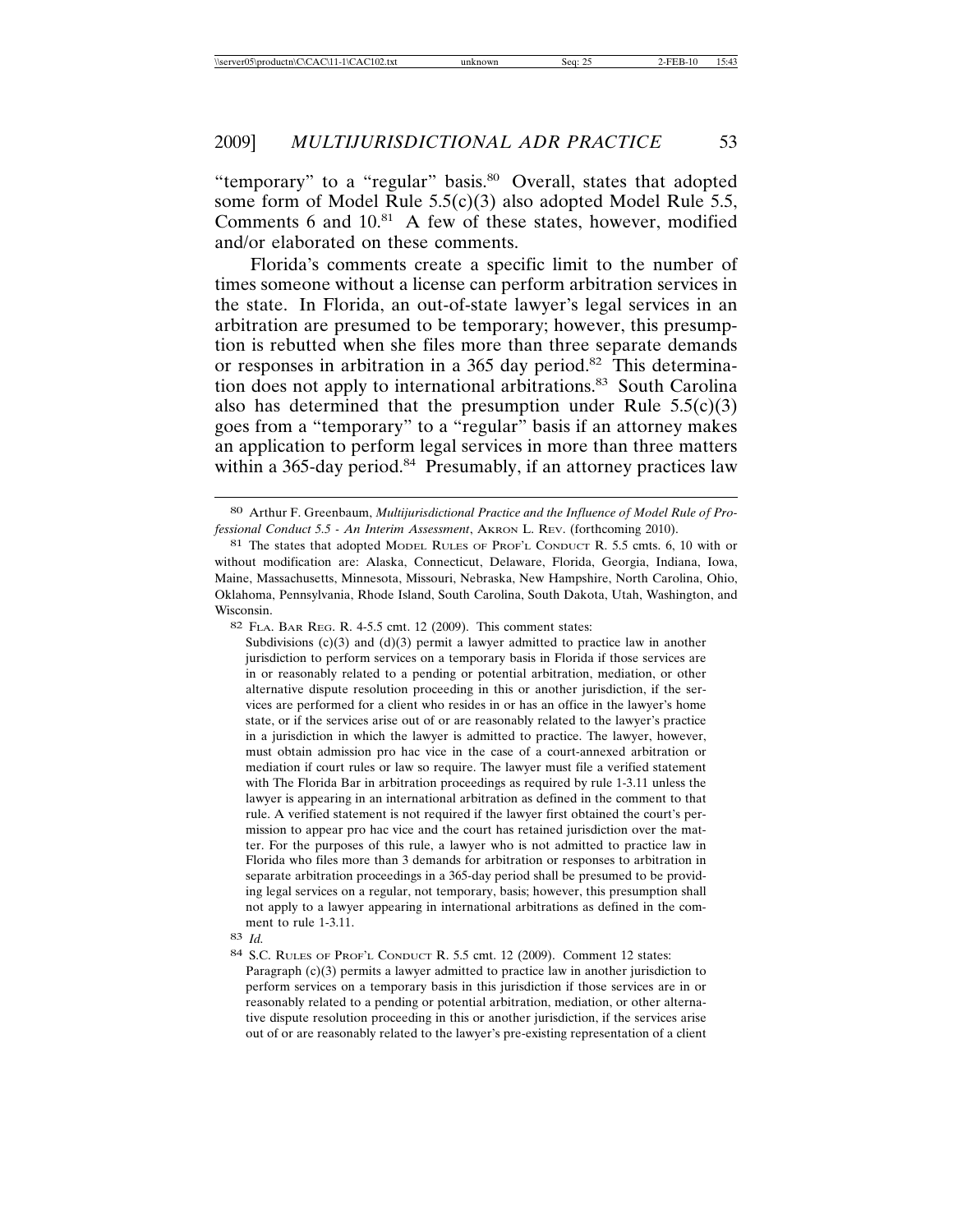on a "regular" basis, that attorney would be required to gain permanent admission to that state's bar.

A lawyer can also look for guidance as to what constitutes a "temporary" basis by reviewing a state's comments regarding what constitutes a "systematic and continuous" presence, which comes from Model Rule  $5.5(b)(1).85$  While states also do not adopt a black-line rule as to what is "systematic and continuous," many states comment that a prohibited presence can occur even if the lawyer is not "physically present," and a few give examples as to what this presence might look like.<sup>86</sup>

Connecticut warns attorneys that the "repeated and frequent activities of a similar nature . . . such as the preparation and/or recording of legal documents (loans and mortgages) involving residents or property in this state [Connecticut] may be considered to have a systematic and continuous presence."<sup>87</sup> The Indiana and Ohio ethics rules note that advertisements specifically targeted to residents in their respective states from attorneys outside the state could meet the "systematic and continuous" standard.<sup>88</sup> Massachusetts has determined that "placing a name on the office door or letterhead of another lawyer without qualification" can meet this standard.<sup>89</sup> In addition to determining what constitutes a temporary basis, attorneys who wish to practice in states that adopted a form of Model Rule  $5.5(c)(3)$  may also have to determine if their

85 MODEL RULES OF PROF'L CONDUCT R. 5.5(b)(1) states:

(b) A lawyer who is not admitted to practice in this jurisdiction shall not: (1) except as authorized by these Rules or other law, establish an office or other *systematic and continuous presence* in this jurisdiction for the practice of law . . . .

*Id.* (emphasis added).

86 Examples of states that have a comment indicating that a prohibited presence can exist even if a lawyer is not physically present are: Alaska, Connecticut, Delaware, Florida, Georgia, Indiana, Iowa, Maine, Massachusetts, Minnesota, Missouri, Nebraska, New Hampshire, North Carolina, Ohio, Oklahoma, Pennsylvania, Rhode Island, South Carolina, South Dakota, Utah, Washington, and Wisconsin.

88 IND. RULES OF PROF'L CONDUCT R. 5.5 cmt. 4 (2009); OHIO RULES OF PROF'L CONDUCT R. 5.5 cmt. 4 (2009).

in a jurisdiction in which the lawyer is admitted to practice. The lawyer, however, must obtain admission pro hac vice in the case of a court-annexed arbitration or mediation or otherwise if court rules or law so require. For the purposes of this rule, a lawyer who is not admitted to practice in South Carolina who seeks to provide legal services pursuant to Rule  $5.5(c)(3)$  in more than three matters in a 365-day period shall be presumed to be providing legal services on a regular, not temporary, basis. A lawyer providing legal services pursuant to paragraph (c)(3) must comply with the requirements of Rule 404, SCACR.

<sup>87</sup> CONN. RULES OF PROF'L CONDUCT R. 5.5 cmt. 3 (2009).

<sup>89</sup> MASS. RULES OF PROF'L CONDUCT R. 5.5 cmt. 4 (2009).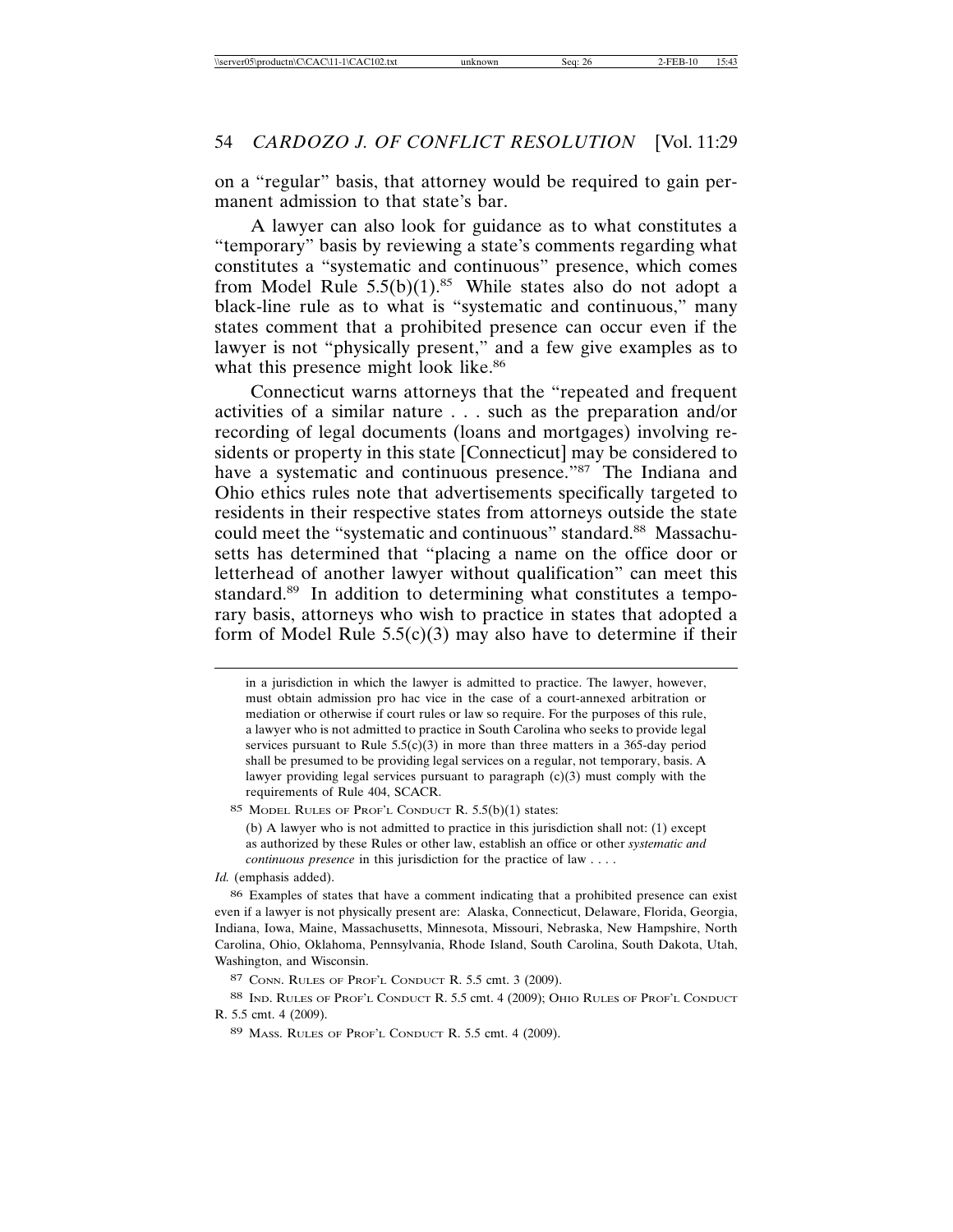legal services are "in or reasonably related" to an ADR proceeding.

#### b. Are "in or reasonably related to a pending or potential arbitration, mediation, or other alternative dispute resolution proceeding?"

Model Rule 5.5(c)(3), Comment 12 addresses what actions "are in or reasonably related to a pending or potential arbitration, mediation, or other alternative dispute resolution proceeding in this or another jurisdiction."90 A majority of the states that adopted a form of Model Rule  $5.5(c)(3)$  also adopted this comment.<sup>91</sup> While many states adopted it verbatim, there were some that made notable modifications.

Connecticut adopted Model Rule 5.5's twelfth comment, but it did not include "arbitration." It states that an attorney can temporarily provide legal services if they "are in or reasonably related to a pending or potential mediation or other alternative dispute resolution proceeding . . . ."92 Florida appears to have modified the comment to match its modified rule by stating that an attorney can temporarily provide legal services in an ADR process if they are reasonably related to the lawyer's practice in the jurisdiction in which he or she is admitted or if they are for a client who resides in or has an office in the lawyer's home state.<sup>93</sup> South Carolina's

91 The states that adopted MODEL RULES OF PROF'L CONDUCT R. 5.5 cmt. 12 (2009) verbatim or with only slight modification are: Alaska, Delaware, Georgia, Indiana, Iowa, Maine, Massachusetts, Missouri, Nebraska, New Hampshire, North Carolina, Ohio, Oklahoma, Pennsylvania, Rhode Island, South Dakota, Utah, Washington, and Wisconsin.

92 CONN. RULES OF PROF'L CONDUCT R. 5.5 cmt. 11 (2009). This modification was likely made to mirror the language in paragraph  $(c)(3)$  of the rule it is commenting on, which also does not mention arbitration. Rule  $5.5(c)(3)$  reads in part:

(c) A lawyer admitted in another United States jurisdiction which accords similar privileges to Connecticut lawyers in its jurisdiction, and provided that the lawyer is not disbarred or suspended from practice in any jurisdiction, may provide legal services on a temporary basis in this jurisdiction, that . . . (3) are in or reasonably related to a pending or potential mediation or other alternative dispute resolution proceeding in this or another jurisdiction . . . .

93 FLA. BAR REG. R. 4-5.5, Paragraph 12 of the comments states:

<sup>90</sup> MODEL RULES OF PROF'L CONDUCT R. 5.5 cmt. 12 (2009) states:

Paragraph (c)(3) permits a lawyer admitted to practice law in another jurisdiction to perform services on a temporary basis in this jurisdiction if those services are in or reasonably related to a pending or potential arbitration, mediation, or other alternative dispute resolution proceeding in this or another jurisdiction, if the services arise out of or are reasonably related to the lawyer's practice in a jurisdiction in which the lawyer is admitted to practice. The lawyer, however, must obtain admission pro hac vice in the case of a court-annexed arbitration or mediation or otherwise if court rules or law so require.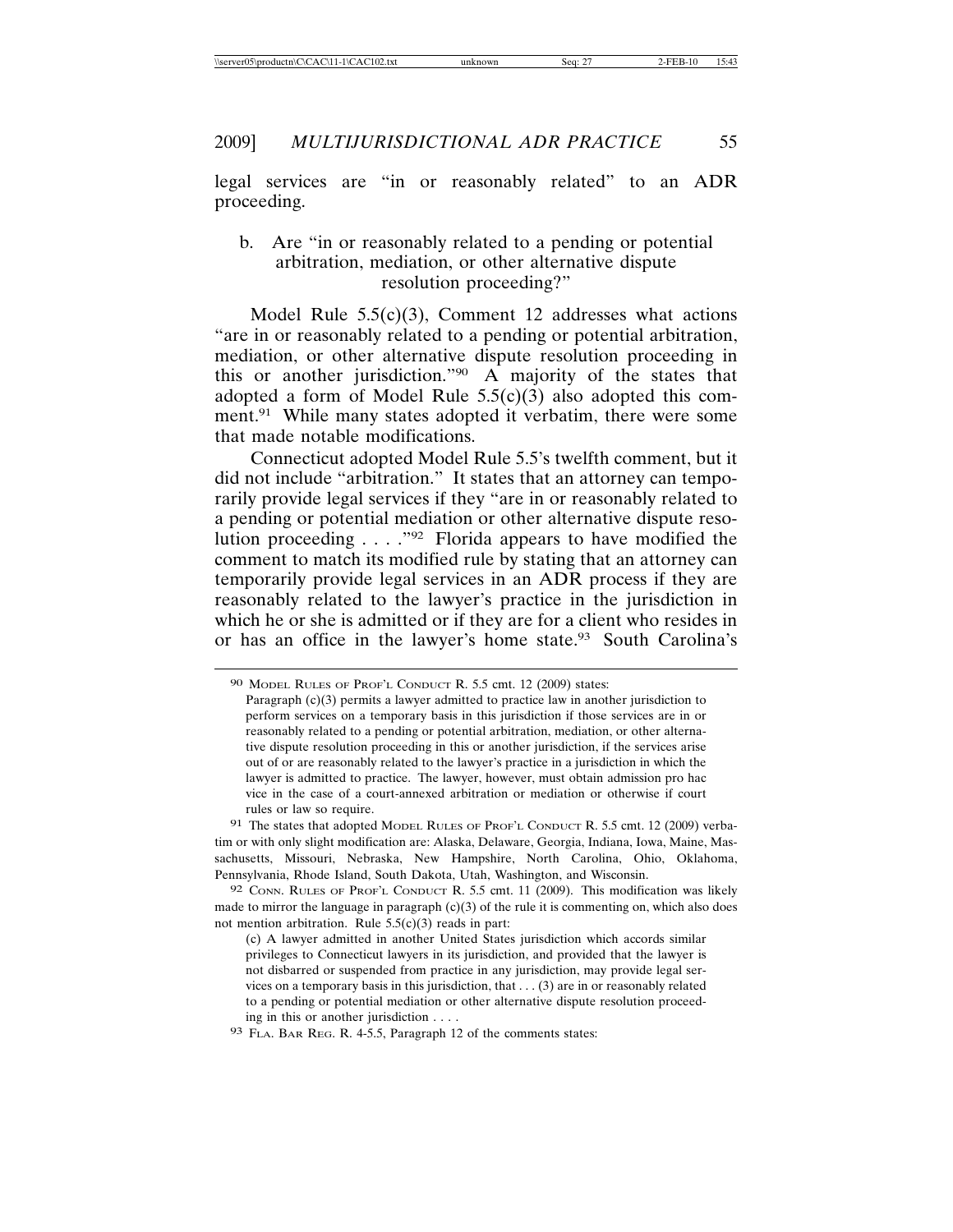modification appears to have restricted its provision by not only requiring the services to be in or reasonably related to a pending or potential ADR process, but the services also have to arise out of or be reasonably related to the lawyer's pre-existing representation of a client and be in a jurisdiction in which the lawyer is licensed to practice.94 As with the other comments, there is no case law yet to show the effect these modifications have on the application of the rules.

c. "[A]rise out of or are reasonably related to a lawyer's practice in a jurisdiction in which she is admitted?"

In regards to whether an attorney's services "arise out of or are reasonably related to the lawyer's practice in a jurisdiction in which the lawyer is admitted," the Commission on Multijurisdictional Practice recommends three ways this connection can be established, but it does not address whether all, some, or none of these factors have to exist.<sup>95</sup> A connection can be established

Subdivisions  $(c)(3)$  and  $(d)(3)$  permit a lawyer admitted to practice law in another jurisdiction to perform services on a temporary basis in Florida if those services are in or reasonably related to a pending or potential arbitration, mediation, or other alternative dispute resolution proceeding in this or another jurisdiction, if the services are performed for a client who resides in or has an office in the lawyer's home state, or if the services arise out of or are reasonably related to the lawyer's practice in a jurisdiction in which the lawyer is admitted to practice.

<sup>94</sup> S.C. RULES OF PROF'L CONDUCT R. 5.5 cmt. 12 (2009).

<sup>95</sup> MODEL RULES OF PROF'L CONDUCT R. 5.5 cmt. 14 (2009) states:

Paragraphs  $(c)(3)$  and  $(c)(4)$  require that the services arise out of or be reasonably related to the lawyer's practice in a jurisdiction in which the lawyer is admitted. A variety of factors evidence such a relationship. The lawyer's client may have been previously represented by the lawyer, or may be resident in or have substantial contacts with the jurisdiction in which the lawyer is admitted. The matter, although involving other jurisdictions, may have a significant connection with that jurisdiction. In other cases, significant aspects of the lawyer's work might be conducted in that jurisdiction or a significant aspect of the matter may involve the law of that jurisdiction. The necessary relationship might arise when the client's activities or the legal issues involve multiple jurisdictions, such as when the officers of a multinational corporation survey potential business sites and seek the services of their lawyer in assessing the relative merits of each. In addition, the services may draw on the lawyer's recognized expertise developed through the regular practice of law on behalf of clients in matters involving a particular body of federal, nationally-uniform, foreign, or international law. Lawyers desiring to provide *pro bono* legal services on a temporary basis in a jurisdiction that has been affected by a major disaster, but in which they are not otherwise authorized to practice law, as well as lawyers from the affected jurisdiction who seek to practice law temporarily in another jurisdiction, but in which they are not otherwise authorized to practice law, should consult the [*Model Court Rule on Provision of Legal Services Following Determination of Major Disaster*].

*Id.* (emphasis in original).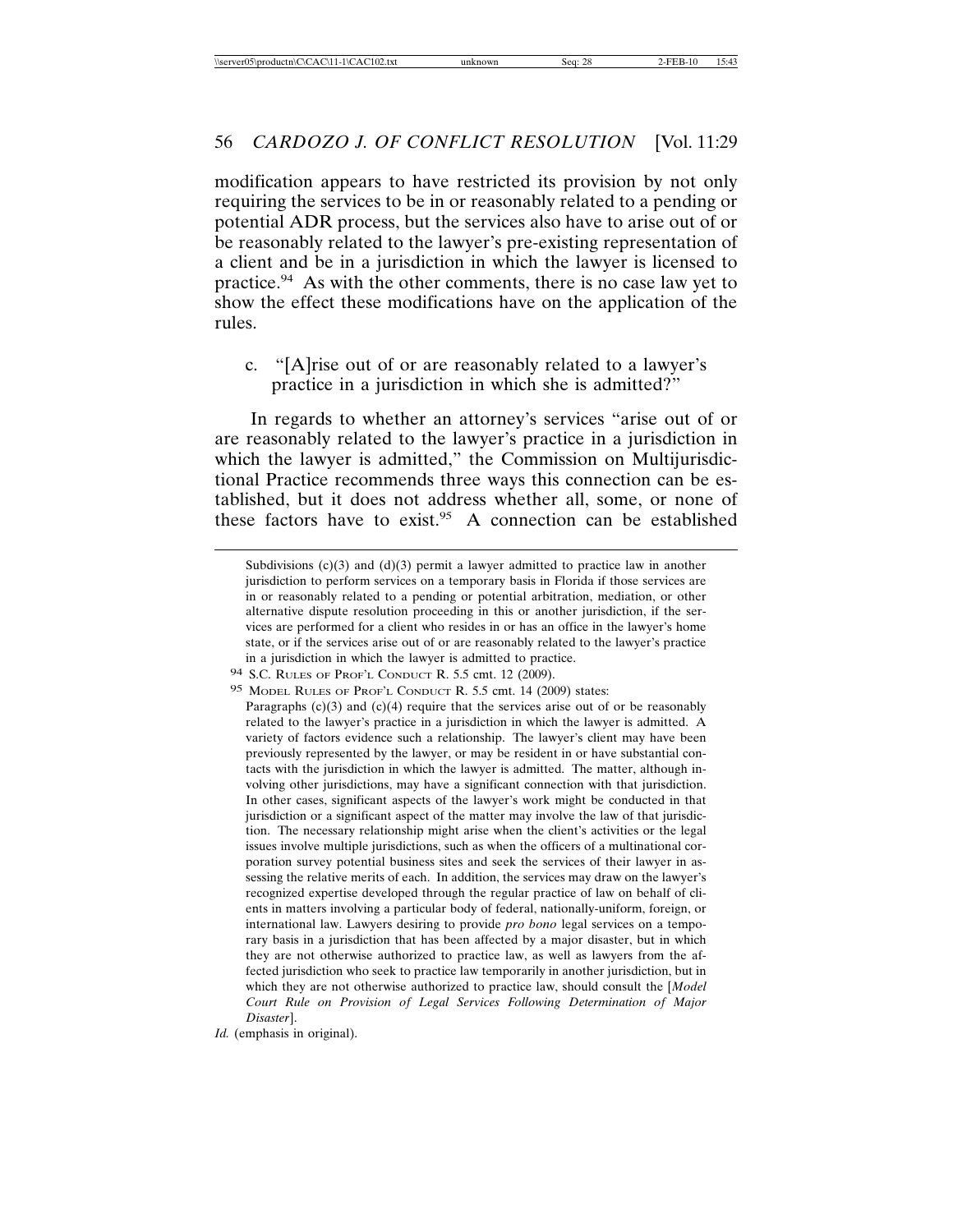through the attorney's client, the matter being addressed, and/or the lawyer's work.<sup>96</sup> In regards to the client, a "reasonable" relationship might exist if the lawyer has previously represented the client, the client is a resident, or the client has "substantial contacts with the jurisdiction in which the lawyer is admitted."<sup>97</sup> In regards to the matter being addressed, a "reasonable" relationship might exist if the matter has significant connections to the jurisdiction in which the lawyer is admitted.<sup>98</sup> A "reasonable" relationship might also exist when a significant aspect of the matter involves the law of the jurisdiction.<sup>99</sup> In regards to the lawyer's work, a reasonable relationship might exist if significant aspects of the lawyer's work are conducted in the jurisdiction of his or her licensure.100

The Model Rule does not define what qualifies as a "client," a "matter," or as "lawyer's work" for purposes of the rule, but it does give examples of situations where a reasonable relationship might exist. For example, a reasonable relationship could exist when a lawyer's requested legal services "draw on [her] recognized expertise developed through the regular practice of law on behalf of clients in matters involving a particular body of federal, nationally-uniform, foreign, or international law."101 Thus, if a labor law attorney in Ohio commonly represents clients in Equal Employment Opportunity Commission ("EEOC") mediations in Ohio and has become recognized for the service she provides, a potential client from Indiana could, presumably, ask her to represent him in an EEOC mediation in Indiana without the attorney having to gain pro hac vice admission. Again, *this is assuming Indiana's pro hac vice rule does not require pro hac vice admission to represent a client in an EEOC mediation.* Consistent with other aspects of Model Rule  $5.5(c)(3)$ , there is no case law yet determining the effect of Comment 14 on the enforcement of Model Rule 5.5(c)(3). Several states have, however, adopted Comment 14 with modifications.

On its face, Connecticut's comment appears to be narrower than the Model Rule 5.5, Comment 14, as it adopted language to mirror the modifications in its rule discussed above.<sup>102</sup> Connecticut requires a substantial relationship to exist between the matter for which the attorney wants to provide services and the jurisdiction in

101 *Id.*

<sup>96</sup> *Id.*

<sup>97</sup> *Id.*

<sup>98</sup> *Id.*

<sup>99</sup> *Id.*

<sup>100</sup> MODEL RULES OF PROF'L CONDUCT R. 5.5 cmt. 14 (2009).

<sup>102</sup> CONN. RULES OF PROF'L CONDUCT R. 5.5 cmts. ¶¶ 11, 13 (2009).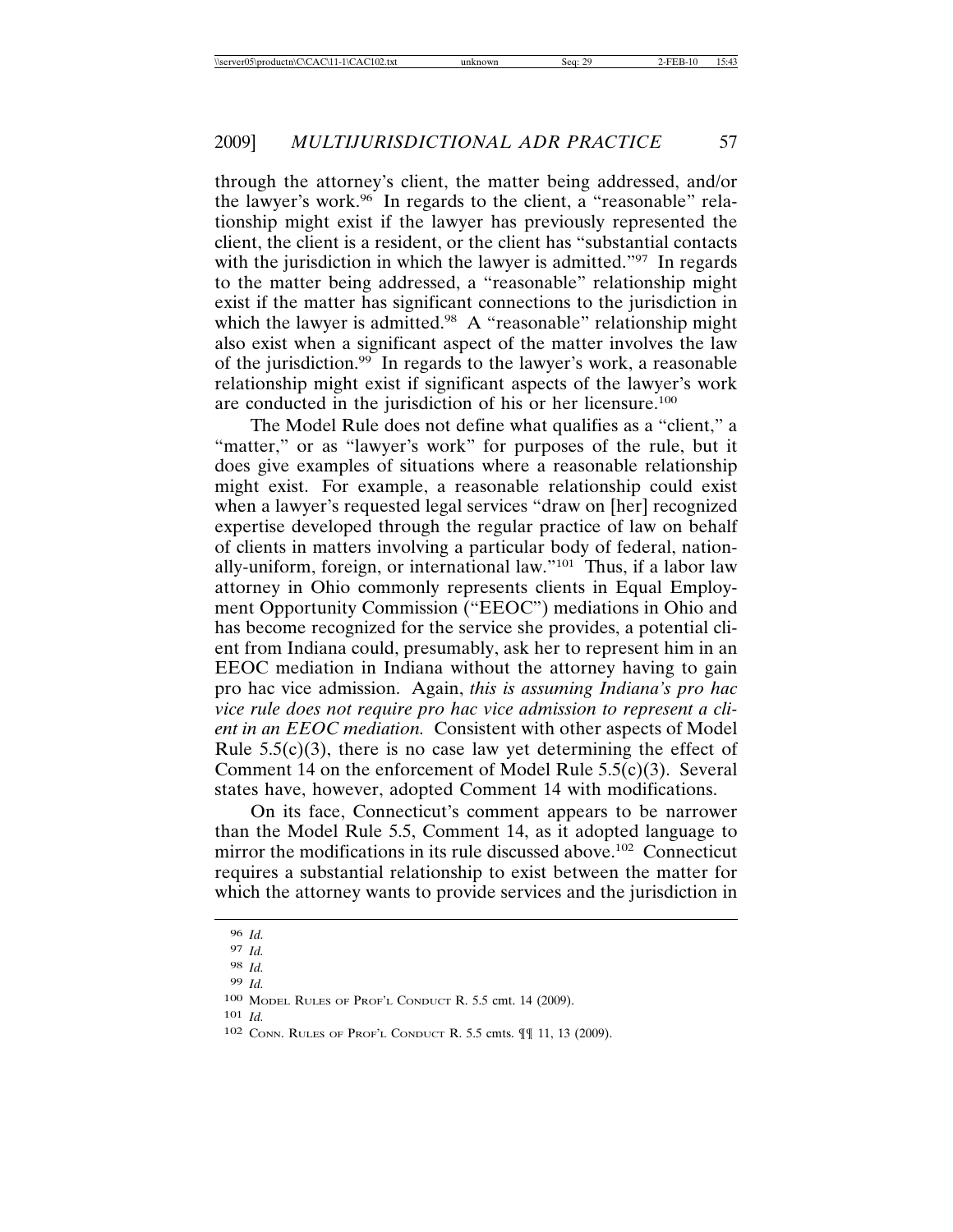which the attorney is admitted; the Model Rule requires the attorney to establish a reasonable connection between the services she wants to provide and the jurisdiction in which she is admitted.<sup>103</sup> Connecticut also requires that the matter *must* have a significant connection with the jurisdiction in which the lawyer is admitted to practice, while the Model Rule only requires that the matter *may* have a significant connection with the jurisdiction.<sup>104</sup> Finally, the Model Rule states, "[t]he necessary relationship might arise when the client's activities *or* the legal issues involve multiple jurisdictions,"105 while Connecticut's comment states: "[t]he necessary relationship might arise when the client's activities *and* the resulting legal issues involve multiple jurisdictions."106

North Carolina and South Carolina also modified this comment when they adopted it. North Carolina states that a lawyer can act on a client's behalf in other jurisdictions in matters arising "out of or otherwise reasonably related to the lawyer's representation of [the] client," which may involve negotiations and participation in ADR procedures.107 South Carolina modified Model Rule 5.5, Comment 14 to read "Paragraph (c)(3) requires that the services arise out of or be reasonably related to the lawyer's pre-existing representation of a client in a jurisdiction in which the lawyer is admitted."108

Although it remains to be seen how Model Rule  $5.5(c)(3)$  will be interpreted, practitioners who want to provide legal services in

<sup>103</sup> MODEL RULES OF PROF'L CONDUCT R. 5.5 cmt. 14 (2009); CONN. RULES OF PROF'L CON-DUCT R. 5.5 cmt. ¶ 13 (2009). Paragraph 13 of the commentary states:

Subdivision (c) (3) requires that the services be with respect to a matter that is substantially related to, or arises out of, a jurisdiction in which the lawyer is admitted. A variety of factors may evidence such a relationship. However, the matter, although involving other jurisdictions, must have a significant connection with the jurisdiction in which the lawyer is admitted to practice. A significant aspect of the lawyer's work might be conducted in that jurisdiction or a significant aspect of the matter may involve the law of that jurisdiction. The necessary relationship might arise when the client's activities and the resulting legal issues involve multiple jurisdictions. Subdivision (c) (4) requires that the services provided in this jurisdiction in which the lawyer is not admitted to practice be for (1) an existing client, i.e., one with whom the lawyer has a previous relationship and not arising solely out of a Connecticut-based matter and (2) arise out of or be substantially related to the legal services provided to that client in a jurisdiction in which the lawyer is admitted to practice. Without both, the lawyer is prohibited from practicing law in the jurisdiction in which the lawyer is not admitted to practice.

<sup>104</sup> CONN. RULES OF PROF'L CONDUCT R. 5.5 cmts., ¶¶ 11, 13 (2009).

<sup>105</sup> *Id*. (emphasis added).

<sup>106</sup> *Id.* (emphasis added).

<sup>107</sup> N.C. RULES OF PROF'L CONDUCT R. 5.5 cmt. 5 (2003).

<sup>108</sup> S.C. RULES OF PROF'L CONDUCT R. 5.5 cmt. 14 (2003).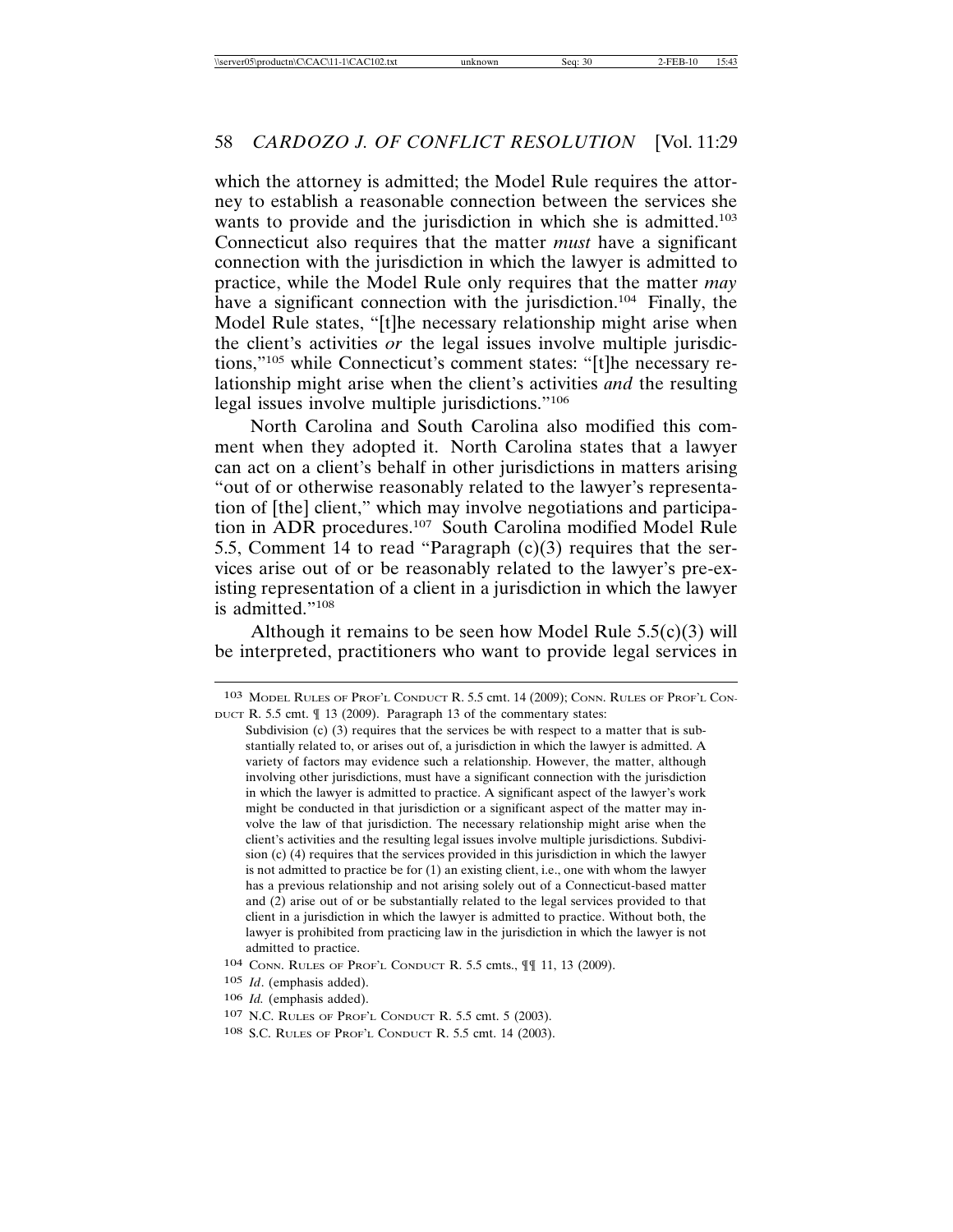states that adopted the rule at least know they can look in the rules of professional conduct to find it. Some states, however, do not address the issue of multijurisdictional ADR practice in their respective rules of professional conduct, so an attorney is forced to look through a state's court rules and statutes.

#### B. UPL Rules Regarding ADR Representation Found in Other State Statutes and Court Rules

If a state does not address whether an attorney's services in an ADR proceeding are the practice of law in its pro hac vice rules or in its rules of professional conduct, a practitioner will likely have to search other provisions of the state statutes, bar rules, court rules, and case law.

There is a range of how states choose to deal with this issue outside of its rules of professional conduct. Some states, in their court rules and/or bar rules, explicitly address whether an out-ofstate attorney's representation of a client in an ADR proceeding is UPL. For example, in California, the process for an out-of-state attorney not licensed in California to represent a client in a California mediation or arbitration is addressed in the California Rules of Court, where it says it is not UPL as long as certain requirements are met and the attorney is attempting to gain temporary authority to practice in California.109 In Alaska, authority is given to the Alaska Bar Rules to define the practice of law.110

- licensed to practice law in Alaska and is an active member of the Alaska Bar. A member of the bar in good standing in another jurisdiction may appear in the courts of the state under the rules the supreme court may adopt.
- (b) The practice of law shall be defined in the Alaska Bar Rules.
- (c) This section and AS 08.08.230 do not apply to the practice of law for the legislature by a person employed by or under contract with the legislature until the results are released of the third Alaska Bar examination following that person's employment.
- (d) Employees of the Department of Law, the Public Defender Agency, and the office of public advocacy, whose activities would constitute the practice of law under this chapter and under Alaska Bar Rules are required to obtain a license to practice law in Alaska no later than 10 months following the commencement of their employment.

<sup>109</sup> CAL. CT. R. 9.47 (2009) (attorneys practicing law temporarily as part of litigation). This rule allows an out-of-state attorney that meets certain requirements to represent a client in an arbitration or mediation in California while going through the process of gaining more permanent authorization, like pro hac vice admission.

<sup>110</sup> ALASKA STAT. § 08.08.210 (2009). This section explains who may practice law and states: (a) A person may not engage in the practice of law in the state unless the person is

Alaska Bar Rule 63 defines the practice of law. *See* ALASKA BAR R. 63.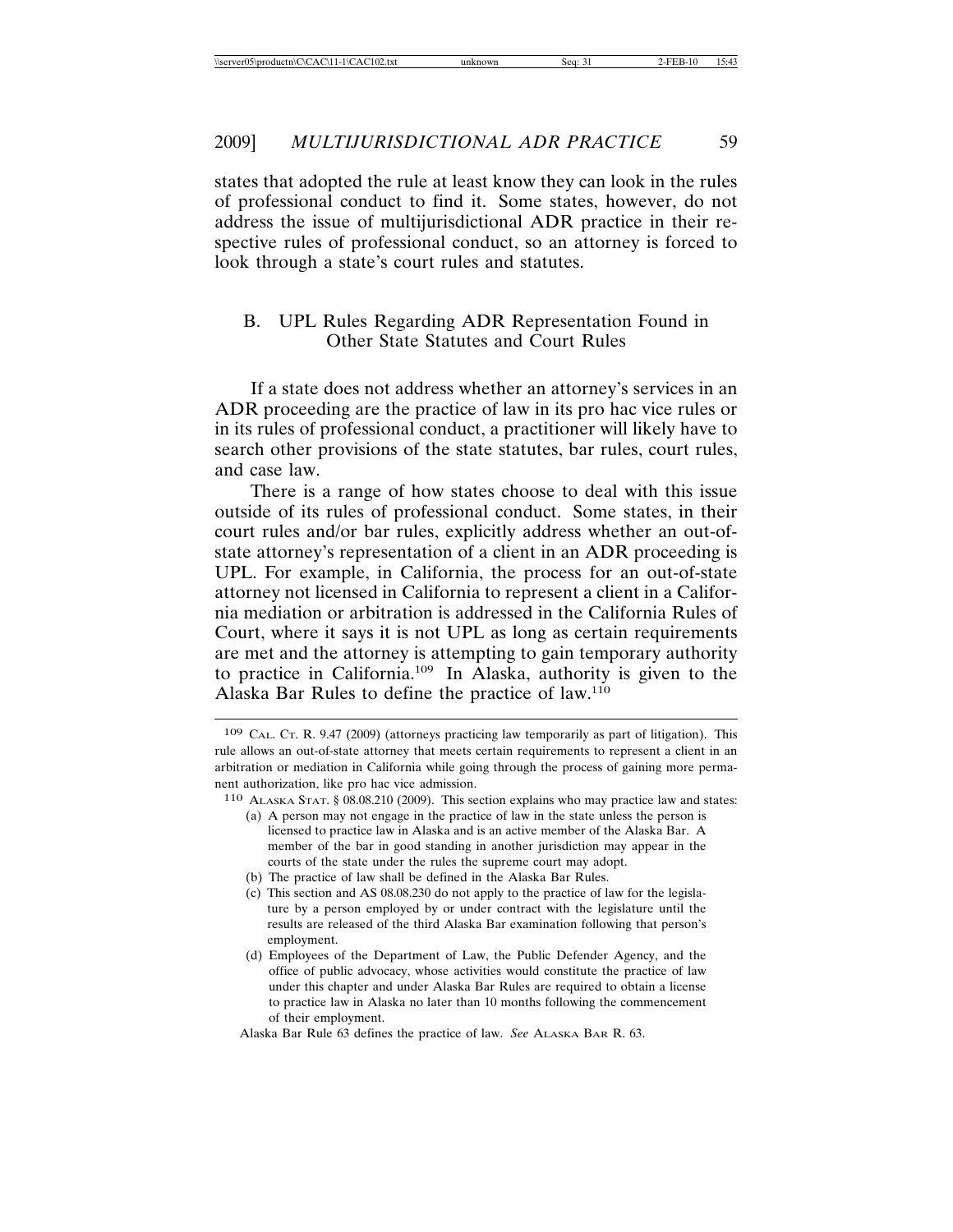Other states define what constitutes the practice of law or the "unauthorized" practice of law in statutes outside their rules of professional conduct. When a state leaves it up to the legislature to define the practice of law, the statutes are usually entitled, "Unlawful Practice of Law," "Unauthorized Practice of Law," or a title indicating a license to practice law is necessary. Often, but not always, these statutes are found under titles similar to "Courts" or "Judicial Proceedings," "Professions and Occupations," or "Attorneys."

When a definition for the practice of law is found in these states, it is sometimes unclear whether "providing representation in ADR services" falls within the definition. Take the State of Tennessee, for example. The "practice of law" is defined in the Tennessee Annotated Code § 23-3-101(3) as:

the appearance as an advocate in a representative capacity or the drawing of papers, pleadings or documents or the performance of any act in such capacity in connection with proceedings pending or prospective before any court, commissioner, referee or any body, board, committee or commission constituted by law or having authority to settle controversies, or the soliciting of clients directly or indirectly to provide such services.<sup>111</sup>

Based on this definition, while it is clear that a practitioner would be "an advocate in a representative capacity," it is not clear whether an ADR process, like mediation for example, would be a "proceeding[s] pending or prospective before any court, commissioner, referee or any body, board, committee or commission constituted by law or having authority to settle controversies . . . ."<sup>112</sup> This lack of clarity may be troublesome for a practitioner heading to Tennessee, since there are criminal consequences for anyone that engages in the practice of law without a Tennessee license or proper authorization.<sup>113</sup> So even when a definition of the practice of law is found, a practitioner often has to review case law and ethics opinions to see how the definition is applied in the state.

<sup>111</sup> TENN. CODE ANN. § 23-3-101(3) (2009). Please note, the Tennessee Bar Association petitioned the Supreme Court of Tennessee to amend section 5.5 of the Tennessee Supreme Court Rules addressing the unauthorized practice of law and multijurisdictional practice of law. The proposed amendments included section  $5.5(c)(3)$  of the model rules. The Supreme Court created a comment period that expires December 16, 2009. For more information regarding this process, see Tennessee Bar Association (TBA), Rules of Professional Conduct, *available at* http:/ /www.tba.org/ethics/index.html (last visited Aug. 21, 2009).

<sup>112</sup> *Id.*

<sup>113</sup> TENN. CODE ANN § 23-3-103(a) (2009) (unlawful practice; crimes and offenses; fines and penalties).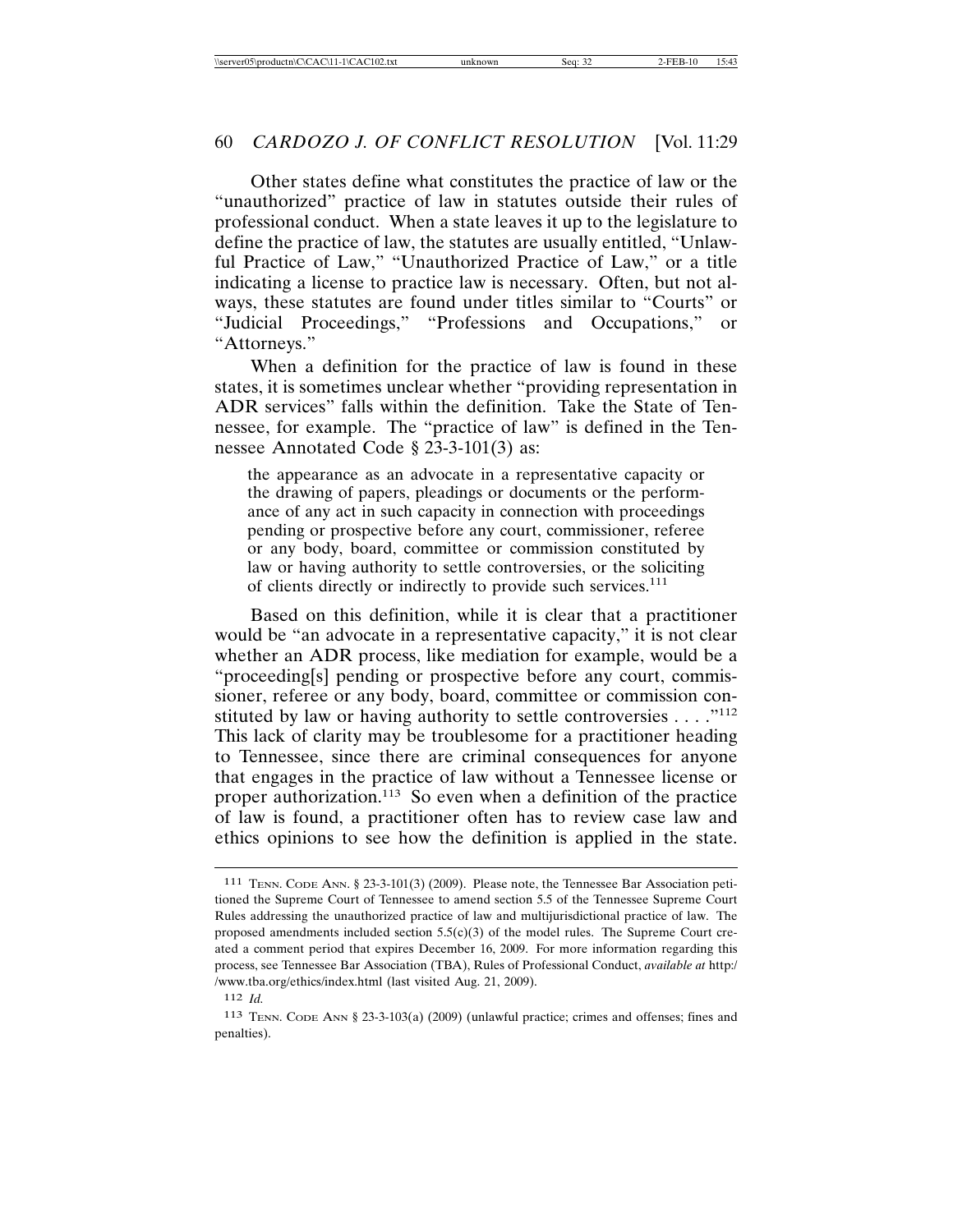The general ways in which states have defined the practice of law can be seen above in Section II of this article.

Finally, some states do not define the authorized or unauthorized practice of law statutorily, and leave the definition entirely up to the courts. For example, Hawaii's rule 605-14 prohibits UPL; it does not, however, define the practice of law.114 According to the legislative notes, the legislature purposely did not define the practice of law so that the application of the statute could change with the changes in society and the legal practice.<sup>115</sup> The Hawaii Supreme Court has determined that the practice of law can occur outside the courtroom and includes, but is not limited to, "the giving of advice, the preparation of any document or the rendition of any service to a third party *affecting the legal rights . . . of such party,* where such advice, drafting or rendition of service requires the use of any degree of legal knowledge, skill or advocacy."116

So, an attorney trying to determine whether her services in an ADR process are the practice of law may have to look in several places in order to find an answer. Clearly, it is easier for attorneys to practice in states where the pro hac vice rules explicitly address whether services in ADR proceedings require pro hac vice admission. Unfortunately, very few states have done so. Below, is a more detailed discussion regarding how states have, or have not, addressed this issue in their existing pro hac vice rules.

#### C. When is Pro Hac Vice Admission Required?

Pro hac vice admission allows an attorney who is not licensed within the forum state to practice in a particular case or matter.<sup>117</sup>

115 Fought & Co., v. Steel Eng'g and Erection, Inc., 951 P.2d 487, 495 (Haw. 1998).

116 *Id.* (emphasis added).

<sup>114</sup> HAW. REV. STAT. § 605-14 (unauthorized practice of law prohibited). The rule states: It shall be unlawful for any person, firm, association, or corporation to engage in or attempt to engage in or to offer to engage in the practice of law, or to do or attempt to do or offer to do any act constituting the practice of law, except and to the extent that the person, firm, or association is licensed or authorized so to do by an appropriate court, agency, or office or by a statute of the State or of the United States. Nothing in sections 605-14 to 605-17 contained shall be construed to prohibit the preparation or use by any party to a transaction of any legal or business form or document used in the transaction.

<sup>117</sup> According to BLACK'S LAW DICTIONARY, "Pro hac vice" is translated to mean "for this occasion or particular purposes," and the concept refers to "a lawyer who has not been admitted to practice in a particular jurisdiction but who is admitted there temporarily for the purpose of conducting a particular case." BLACK'S LAW DICTIONARY 1248 (8th ed. 2004); *see also* 7 AM. JUR. 2D *Attorneys at Law* § 22 (2008) ("In general, the practice of law in a state by any attorney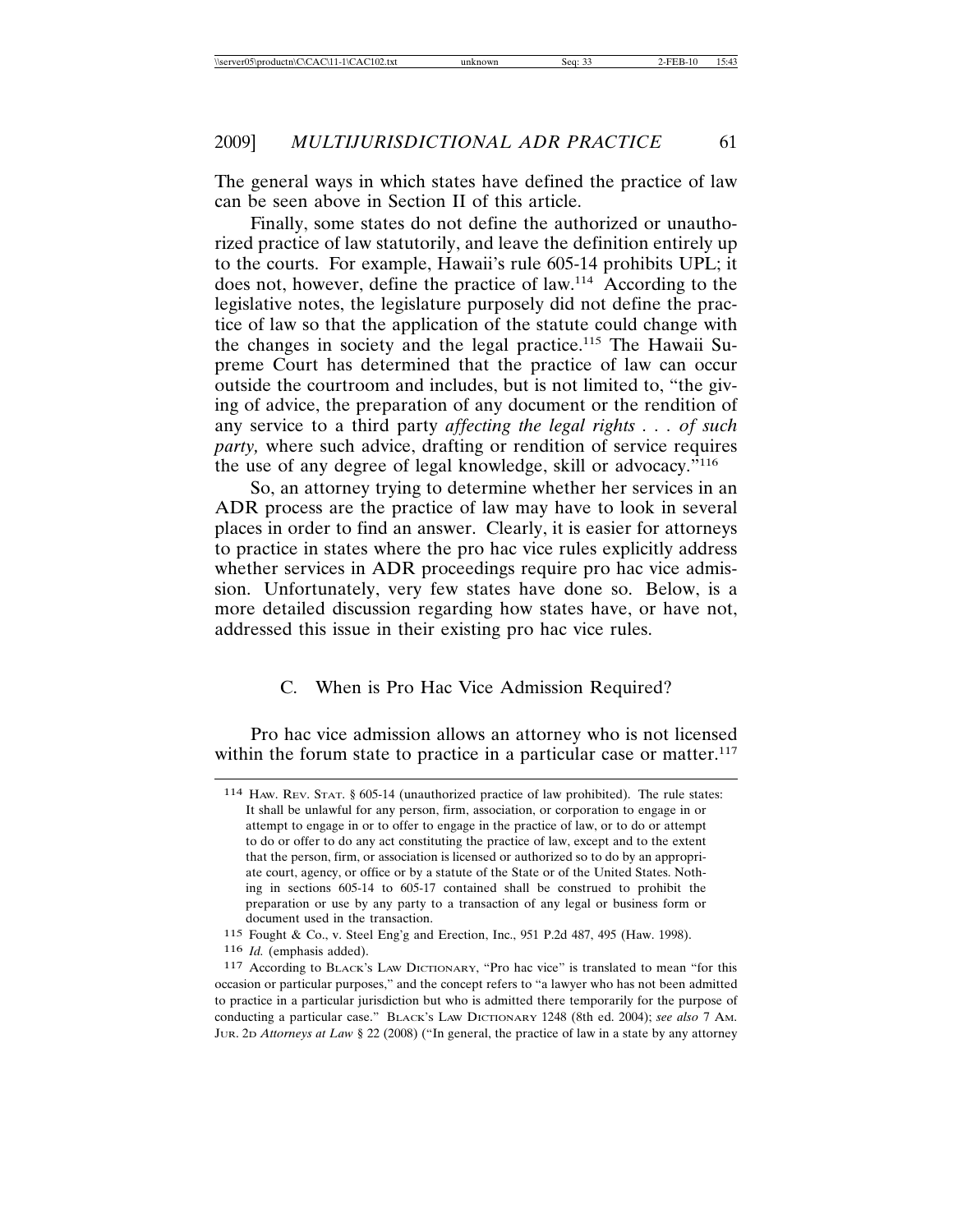The standards for pro hac vice admission are governed by state law.<sup>118</sup> Pro hac vice admission is generally given by a court<sup>119</sup> to an attorney whose practice in the forum state is infrequent<sup>120</sup> and who pays the applicable fee.<sup>121</sup> The usual situation involving a motion for admission pro hac vice involves an out-of-state litigation attor-

As a practical matter, an attorney who properly obtains pro hac vice admission generally should be immune from an allegation that an attorney committed unauthorized practice of law in a later malpractice action and/or collection action brought between the attorney and client. *See* Leigh Babb, Comment, *Take Caution When Representing Clients Across State Lines: The Services Provided May Constitute the Unauthorized Practice of Law*, 50 ALA. L. REV. 535, 538 (1999) ("The client uses the unauthorized practice statutes as a defense for failure to compensate the attorney, and the courts must decide whether the attorney is entitled to his or her fee. Attorneys admitted pro hac vice by the state for litigation purposes are exempt from this threat."); *see also* Christine R. Davis, Comment, *Approaching Reform: The Future of Multijurisdictional Practice in Today's Legal Profession*, 29 FLA. ST. U. L. REV. 1339, 1352 (2002) ("Pro hac vice rules permit a lawyer simply to apply for admittance to practice in that jurisdiction for a particular case.").

As described in more detail below, each state defines the matter for which pro hac vice admission may be granted in a different way. Statutes and rules refer to "cases," "proceedings," matters before "courts" and "tribunals," and other ways of describing the action into which the lawyer may appear.

118 Just as the standards for the practice of law are governed by state law, the standards for pro hac vice admission are also governed by state law. As the Supreme Court noted:

Since the founding of the Republic, the licensing and regulation of lawyers has been left exclusively to the States and the District of Columbia within their respective jurisdictions. The States prescribe the qualifications for admission to practice and the standards of professional conduct. They also are responsible for the discipline of lawyers.

Leis v. Flint, 439 U.S. 438, 442 (1979). The Court found that attorneys have no federal right to appear before a court under pro hac vice admission. *Id.* at 443–44.

119 Which court or tribunal has the authority to grant pro hac vice admission in relation to an ADR proceeding is an interesting question, but one that is outside the scope of this article. Some of the pro hac vice statutes specify which courts are permitted to entertain these motion and determine the admission of the attorney seeking temporary admission.

120 If an attorney seeks pro hac vice admissions in the same jurisdiction too frequently, the court may deny a later admission on the basis that the attorney is actually engaged in a more systematic practice within the forum state and should seek permanent admission to the state bar. *See, e.g.*, S.C. Med. Malpractice Joint Underwriting Ass'n v. Froelich, 377 S.E.2d 306, (S.C. 1989) (noting that seeking repeated pro hac vice admissions "is not a vehicle by which a South Carolina resident, who is a member of an out-of-state bar, may circumvent the rules for admission to practice in this State.").

121 Not surprisingly, the fees associated with a motion for admission pro hac vice vary from state to state.

who is not a member of the state bar, and who has not been given prior pro hac vice permission to practice in the state, is unlawful, regardless of whether the attorney appears before any court, or before any municipal or state agency, board, or commission."); Pamela A. McManus, *Have Law License; Will Travel*, 15 GEO. J. LEGAL ETHICS 527, 528 (2002) ("Lawyers may only practice law in jurisdictions in which they have been admitted or licensed.").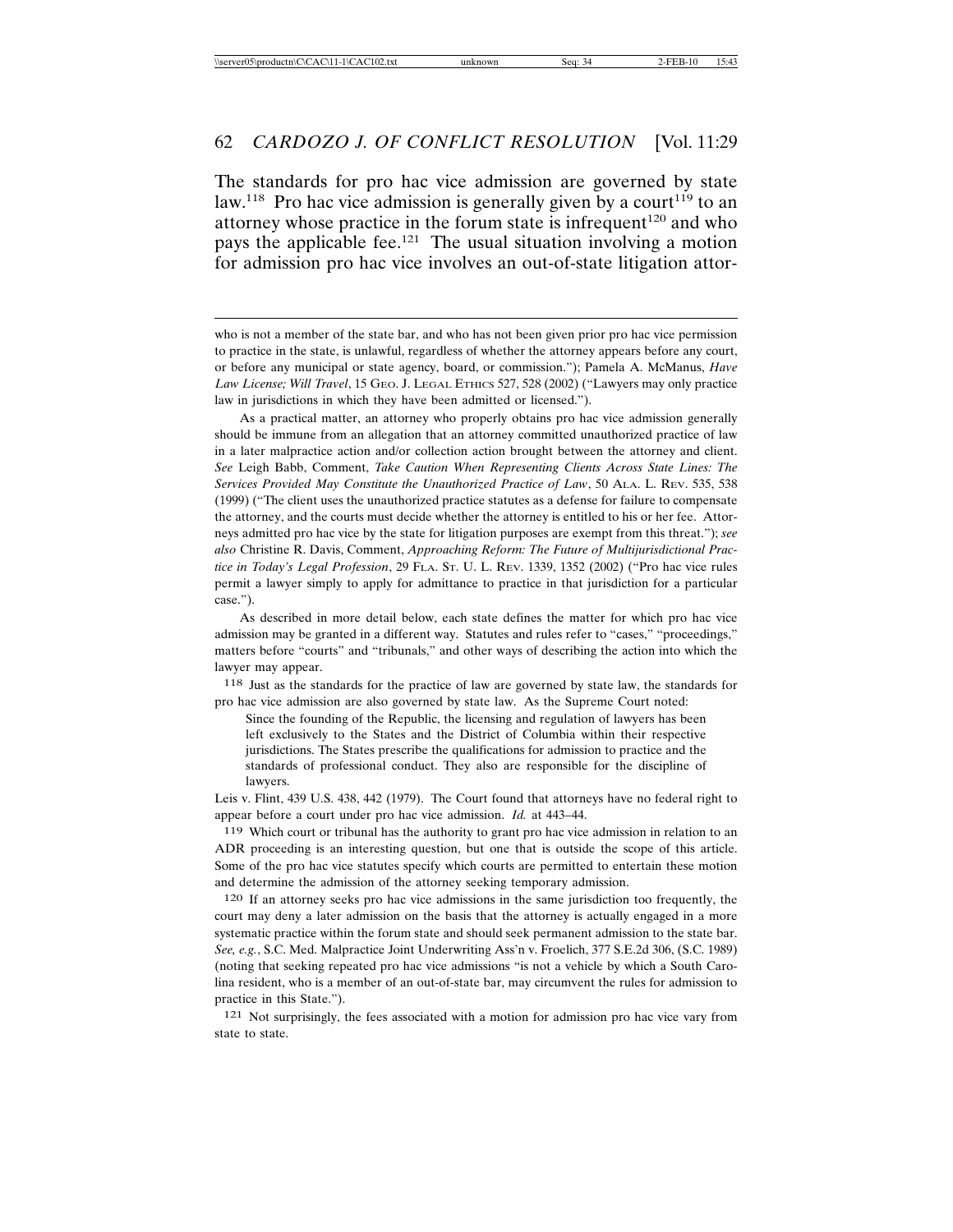ney representing a client in a matter before a court.<sup>122</sup> In those situations, a case already exists in the court, and the attorney seeking admission pro hac vice simply files a motion with the presiding judge seeking temporary admission.

Attorneys involved in ADR procedures in states in which they are not licensed, however, face a different challenge: if the attorney determines that she is engaged in the practice of law, can the attorney move for admission pro hac vice, and, if so, where?123 If the ADR procedure is related to a pending legal case and the ADR procedure occurs in the same state as the rest of the action, the answer is easy: the attorney can move for admission in front of the presiding judge. But if the ADR procedure is in a different jurisdiction than the pending litigation, or if there is no other pending litigation, how would an attorney move for such admission?<sup>124</sup> Is the lawyer required to open a miscellaneous action in order to gain admission? Would a court entertain that motion? Which court

124 In Ranta v. McCarney, 391 N.W.2d 161, 162 n.1 (N.D. 1986), the Supreme Court of North Dakota suggested that a Minnesota transactional lawyer could not receive pro hac vice admission to practice tax law in the state of North Dakota because that lawyer's practice did not involve the "limited purpose of appearing in relation to a particular matter before the court." *Id.* Ultimately, the court concluded, "According to our holding, an out-of-State lawyer not authorized to practice law in this State is prohibited from recovering any fees relating to the practice of law actually conducted in this State (unless that attorney falls within a recognized exception to the rule)." *Id.* at 166. To date, the *Ranta* decision has not been applied to lawyers participating in ADR procedures, but this decision suggests that an attorney could not receive pro hac vice admission regarding an ADR procedure not connected with a court case.

<sup>122</sup> *See, e.g.*, Charles W. Wolfram, *"What Needs Fixing?": Expanding State Jurisdiction to Regulate Out-of-State Lawyers*, 30 HOFSTRA L. REV. 1015, 1025 (2002) ("By tradition, the procedure is limited to representations involving already-filed litigation. It appears to have arisen out of the procedural mechanics of entering and recognizing appearances in litigation, rather than out of a general rulemaking exercise in which the courts of a state (or its legislature) considered broadly the situations in which it would be sensible to permit non-admitted lawyers to practice within the state.").

<sup>123</sup> Although well beyond the scope of this article, open questions remain regarding the practice of law and the multijurisdictional practice of law in the area of online dispute resolution. *See* Robert M. Bastress & Joseph D. Harbaugh, *Taking the Lawyer's Craft Into Virtual Space: Computer-Mediated Interviewing, Counseling, and Negotiating*, 10 CLINICAL L. REV. 115, 144–50 (2003) (discussing some ethical issues arising in the field of online dispute resolution). Multijurisdictional practice in the context of online dispute resolution pose even more questions than traditional ADR. If representing a client in traditional ADR contexts constitute the practice of law, see *supra* Part II(A), then representing clients in an online forum potentially also constitute the practice of law. If that is the case, then would rules, such as pro hac vice rules, also apply in online dispute resolution? At this time, requiring an attorney seek pro hac vice admission to participate in an online dispute resolution forum seems preposterous, but if the determination of whether an activity constitutes the practice of law does not turn on the forum, then presumably online dispute resolution could potentially fall within the multijurisdictional practice rules.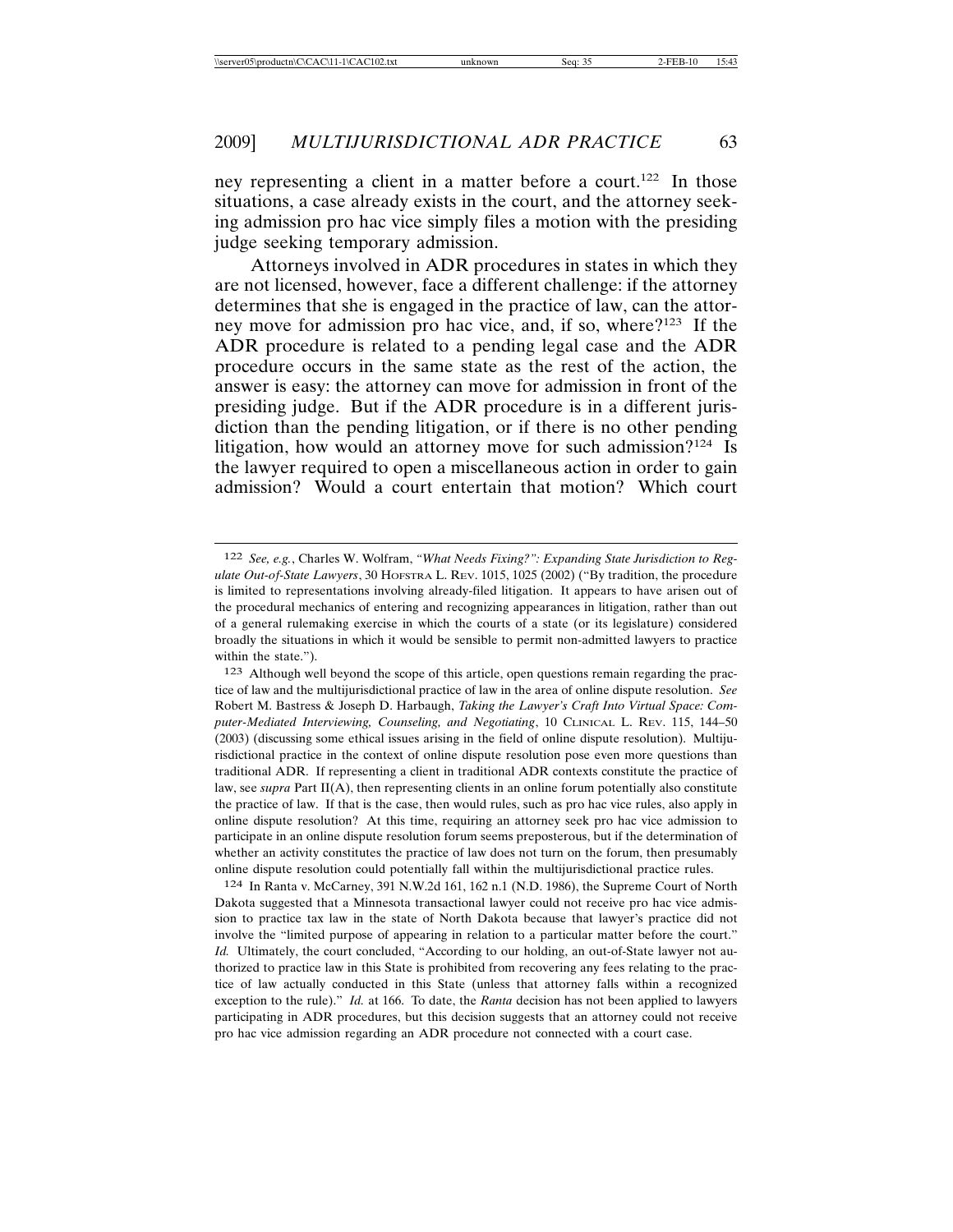would entertain that motion—the Supreme Court of the state<sup>125</sup> or a lower court? If a lower court, which one?<sup>126</sup>

These questions do not have easy answers—if there are answers at all. The following sections describe the types of pro hac vice rules found throughout the nation.127 The categories of types of rules include: (1) rules that do not mention ADR procedures at all; (2) rules that specifically exempt ADR procedures from pro hac vice requirements; (3) rules that specifically require pro hac vice admission in ADR; and (4) rules that facially do not appear to have application to ADR but are ambiguous upon further reflection.128 The way in which each of these rules affects out-of-state attorneys in ADR procedures is considered in the following subsections.

#### 1. Pro Hac Vice Rules Not Mentioning ADR

Surprisingly, in the majority of states, the pro hac vice rules fail to address the issue of whether or not admission pro hac vice is required if an out-of-state lawyer participates in an in-state ADR procedure. For the reasons stated below, this failure likely *prohibits* the pro hac vice admission of attorneys upon closer reflection of the statutes. $129$ 

127 This article, however, does not deal with the pro hac vice requirements in federal courts. Each federal court imposes its own rules for admission pro hac vice, but because the federal court rules deal with the cases presently before that court, the ADR issue considered in this article is moot because a lawyer should be covered by the federal court's pro hac vice admission to conduct any ADR procedure associated with that federal case.

*Id. See also id.* at 710 (questioning whether ADR tribunals should be "empowered to allow the pro hac vice appearance of out-of-state lawyers and to allow those lawyers the same latitude to work in a jurisdiction in anticipation of applying for admission" in court).

129 If the state in question, however, has adopted MODEL RULES OF PROF'L CONDUCT R. 5.5(c)(3), then the issue regarding pro hac vice admission is moot. For the reasons stated *supra*,

<sup>125</sup> In *In re Ferrey*, 774 A.2d 62, 64 (R.I. 2001), the Rhode Island Supreme Court held that it was the only court that could rule on motions for admission pro hac vic*e* in the State. *Id.* ("However, that permission can come only from this Court.").

<sup>126</sup> Although not dealing with ADR issues, the 2003 student note, *Can I Conduct This Case in Another State? A Survey of Pro Hac Vice Admission*, surveyed pro hac vice rules nationwide. Clint Eubanks, Note, *Can I Conduct This Case in Another State? A Survey of Pro Hac Vice Admission*, 28 J. LEGAL PROF. 145 (2003). This article contains a description of many themes present in the various pro hac vice requirements, as well as discusses some of the particularities that do not fall within the main themes.

<sup>128</sup> *See* Stephen Gillers, *Lessons From the Multijurisdictional Practice Commission: The Art of Making Change*, 44 ARIZ. L. REV. 685, 698 (2002). This piece discusses how the lack of clarity in the UPL rules

hurts lawyers in dispute resolution in several circumstances – when the form in which they expect to appear lacks power to admit them temporarily; for work they do before an action is filed an pro hac vice first becomes available; and for work in one jurisdiction ancillary to an action pending or impending elsewhere.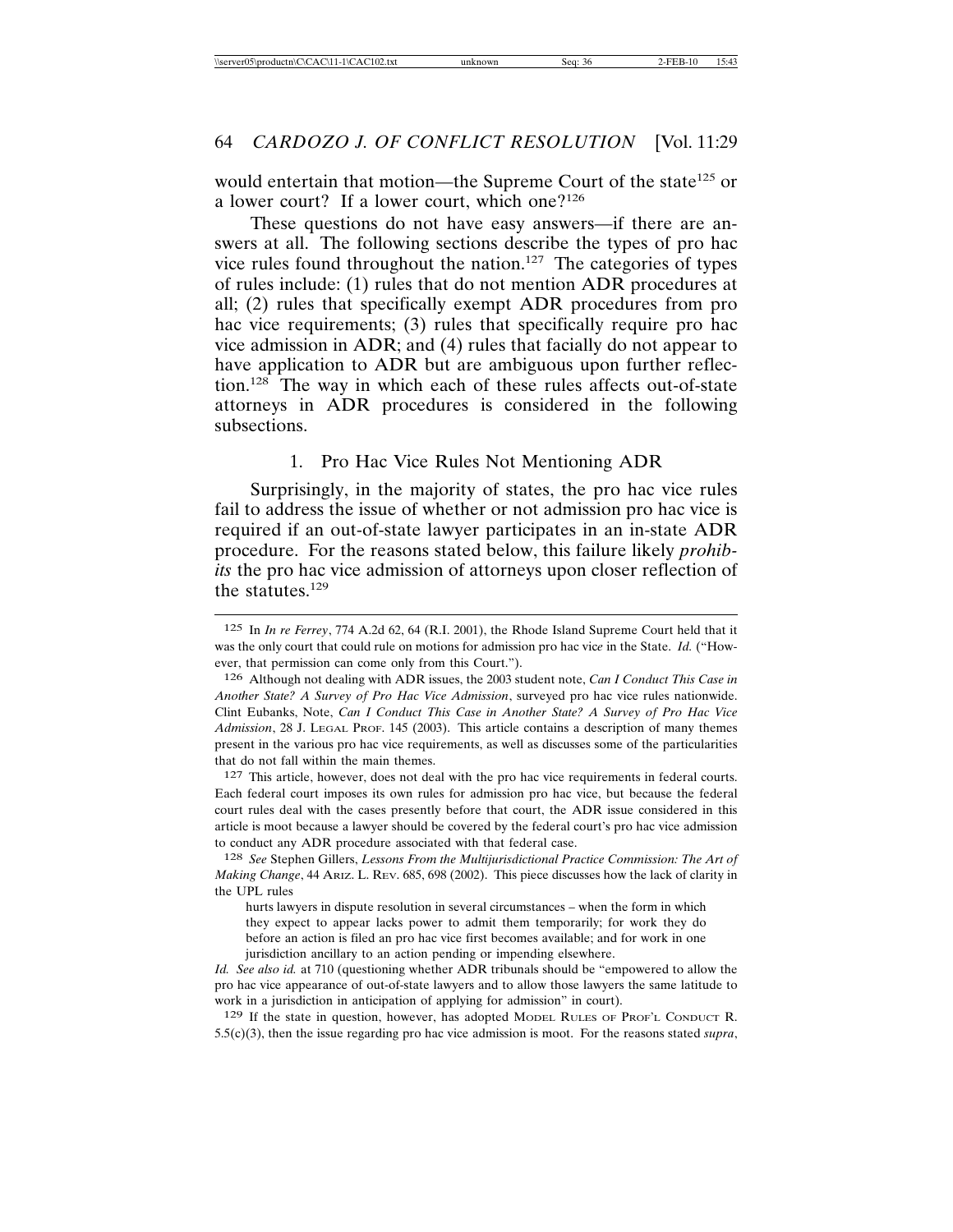Rules governing the pro hac vice admission of attorneys are rules that bestow upon courts the right to allow an attorney to practice. Generally, statutes that do not mention ADR at all allow the court to grant admission into court or agency proceedings, with no similar ability to grant admission to practice before an arbitrator or mediator.130 For instance, the Arkansas Supreme Court Rule XIV allows pro hac vice admission for attorneys "to appear, file pleadings and conduct the trial of cases in all courts of the State of Arkansas" if the court grants the motion.<sup>131</sup> If the court only has the ability to grant *pro hac vice* admission to appear and practice in the "cases in all courts" in Arkansas, the plain language of the rule appears to *prohibit* the grant of authority to practice before something other than the "cases in all courts" in Arkansas—such as arbitrations or mediations.

The laws and rules of other states allow slightly more latitude as to where an attorney may practice, including work both before a court and an agency. For instance, the applicable North Carolina statute allows pro hac vice admission to represent "a party to any civil or criminal legal proceeding pending in the General Court of Justice of North Carolina, the North Carolina Utilities Commission, the North Carolina Industrial Commission, the Office of Administrative Hearings of North Carolina, or any administrative agency."132 Again, the inclusion of court and agency actions suggests the *preclusion* of other types of procedures, including ADR procedures.

The Arkansas and North Carolina laws are just a sample,<sup>133</sup> and the lack of any mention of ADR procedures is troubling. The

if the state's ethics rules allow an attorney from one state to conduct ADR procedures within the foreign jurisdiction, then the foreign attorney does not need to take the additional step and determine whether admission pro hac vice is required. *See* notes *supra* 51–60 and accompanying text for a discussion on the states adopting R.  $5.5(c)(3)$ .

<sup>130</sup> Taken to extremes, negotiation may constitute the practice of law. If that is the case, would an attorney be required to seek admission pro hac vice to engage in a negotiation in a state in which the attorney is not licensed? Practicing attorneys, particularly at large, multinational law firms, engage in this type of practice on a regular basis, and these attorneys—transactional attorneys and litigators alike—are assuredly not seeking pro hac vice admission in order to talk to other people in other states and negotiate with them. *See supra* notes 30–31 and accompanying text for additional discussion of negotiation as the practice of law.

<sup>131</sup> ARK. SUP. CT. R. 14 (2009).

<sup>132</sup> N.C. GEN. STAT. § 84-4.1 (2009).

<sup>133</sup> Other states with similar laws include: ALA. RULES GOV'G ADMIS. R. VII (2009) (allowing admission "before any court or administrative agency"); ALASKA R. CIV. P. 81(a)(2) (2009) (allowing admission "in a particular action or proceeding in a court of this state"); CONN. PRAC. BOOK § 2-16 (2009) (allowing admission "in the presentation of a cause of action or appeal in any court of this state"); GA. UNIF. SUPER. CT. R. 4.4(B)(1) (2009) ("A court of this state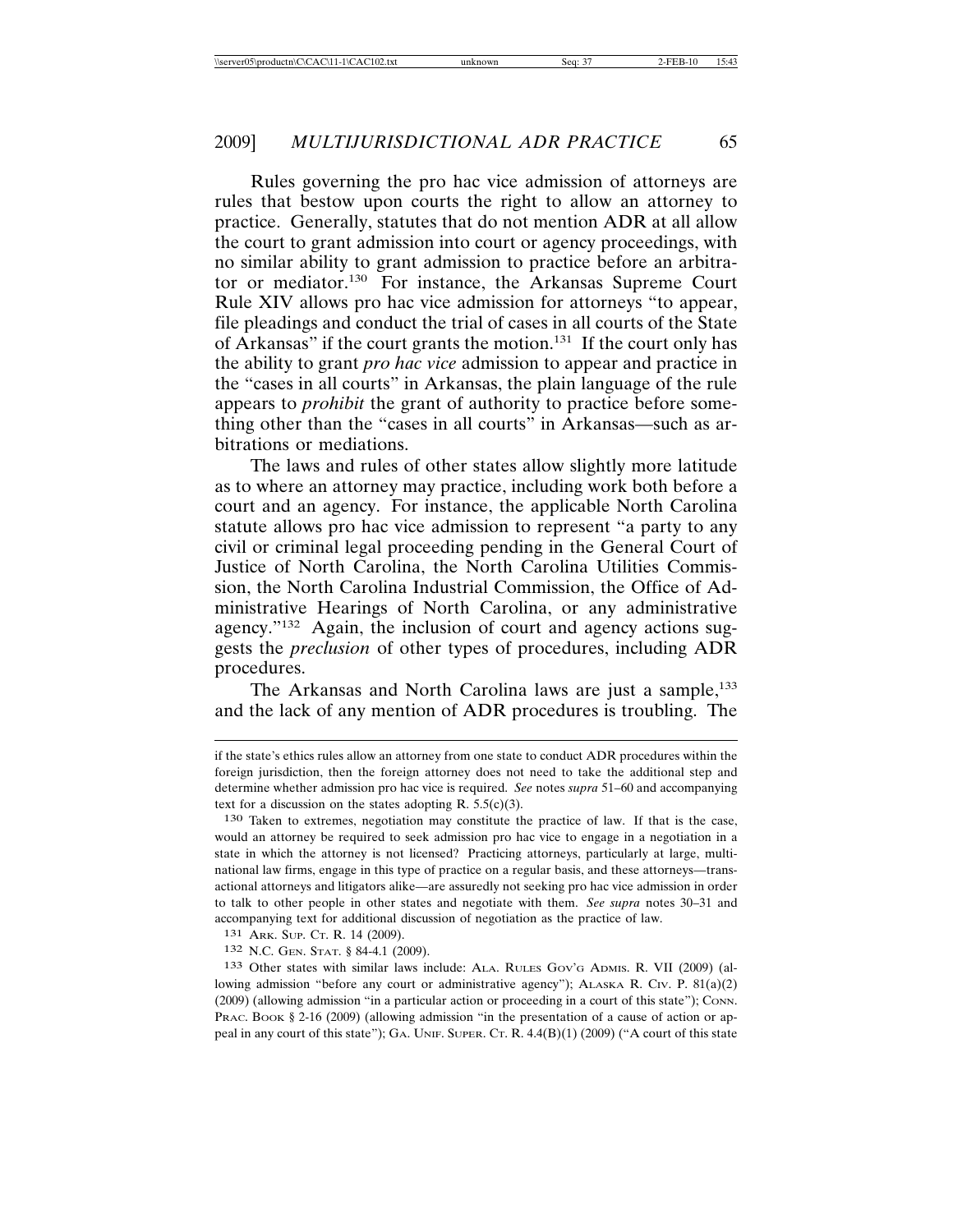problem is compounded when an attorney may be practicing law in another state and has no legitimate way to gain temporary admission into the forum state. Certainly, the lawyer should not have to limit his or her practice, but questions remain as to how to deal with this situation. If the forum state has enacted the revised Model Rule  $5.5(c)(3)$ , the situation does not pose a problem because there is no requirement to gain admission pro hac vice. However, if the forum state has not yet adopted such a rule, the lack of clarity and ability to obtain such admission puts the lawyer in an uncomfortable situation.

#### 2. Rules Exempting Pro Hac Vice Admission

In a minority of states, the pro hac vice rules specifically exempt the out-of-state attorney from the temporary admission requirement, in order for that attorney to participate in an ADR

may, in its discretion, admit an eligible Domestic Lawyer retained to appear in a particular proceeding pending before such court to appear pro hac vice as counsel in that proceeding."); ILL. SUP. CT. R. 707 (2009) (allowing admission "before the court in the trial or argument of any particular cause"); IND. RULES FOR ADMIS. TO THE BAR AND DISCIPLINE R. 3, § 2 (2009) (admission in a "proceeding" before the "Supreme Court, the Court of Appeals, the Tax Court, or a trial court, of this state"); IOWA CT. R. 31.14 (2009) (admission "in a court proceeding" and in "administrative agency proceedings"); KAN. SUP. CT. R. 1.10 (relating to "a particular case only") and R. 116 (2009) (admission "for the purposes of a particular case only"); ME. REV. STAT. ANN. tit. 4, § 802 (2009) (admission "in any of the courts of this state"); MASS. GEN. LAWS ch. 221, § 46A (2009) (allowing admission "in any case pending"); MICH CT. R. 8.126 (2009) (allowing admission in "a specific case in a court or before an administrative tribunal or agency in this state"); MINN. STAT. § 481.02, subd. 6 (2009) (allowing admission "in the trial or proceedings of any action or proceedings there pending"); MISS. R. APP. 46 (2009) (allowing admission to "argue orally, or file briefs or any paper in any cause in" court); MO. SUP. CT. R. 9.03 (2009) (allowing admission in "a particular case in any court or administrative tribunal"); MONT. CODE ch. 19, R. 13 (2009) (allowing admission "in a district court in Montana"); NEB. CT. R. §3-106 (2009) (allowing admission for an attorney "having professional business in the courts of this state"); N.H. SUP. CT. R. 33 (2009) (allowing admission "in any case"); N.J. CT. R. 1:21-2 (2009) (allowing admission into the "court in which any matter is pending"); RULES GOV'G N.M. BAR R. 24-106 (2009) (allowing "admission to appear "in any civil proceeding pending before a court of this state"); N.Y. Cr. or App. § 520.11 (2009) (allowing admission into "any court of record[] to participate in any matter in which the attorney is employed"); OHIO SUP. CT. PRAC. R. I,  $\S 2$ (2009) (allowing admission "to appear pro hac vice and file documents or participate in an oral argument"); OR. REV. STAT. § 9.241 (2009) (allowing admission to appear "before a court" or in an administrative proceeding); TENN. SUP. CT. R. 19 (2009) (allowing admission to "file pleadings, motions, briefs, and all other papers and to fully participate in a particular proceeding before a trial or appellate court of Tennessee"); TEX. GOV'T CODE ANN. § 82.0361 (Vernon 2009) (allowing admission "in proceedings in a court"); UTAH RULES JUDICIAL ADMIN. R. 14- 806 (2009) (allowing admission "in a particular case" in court); VT. CIV. PRAC. R. 79.1 (2009) (admission in "an action"); WIS. SUP. CT. R. 10.03(4) (2009) (allowing admission in "a particular action" in court); WYO. SUP. CT. R. 11(c) (2009) (allowing admission to a court or administrative agency).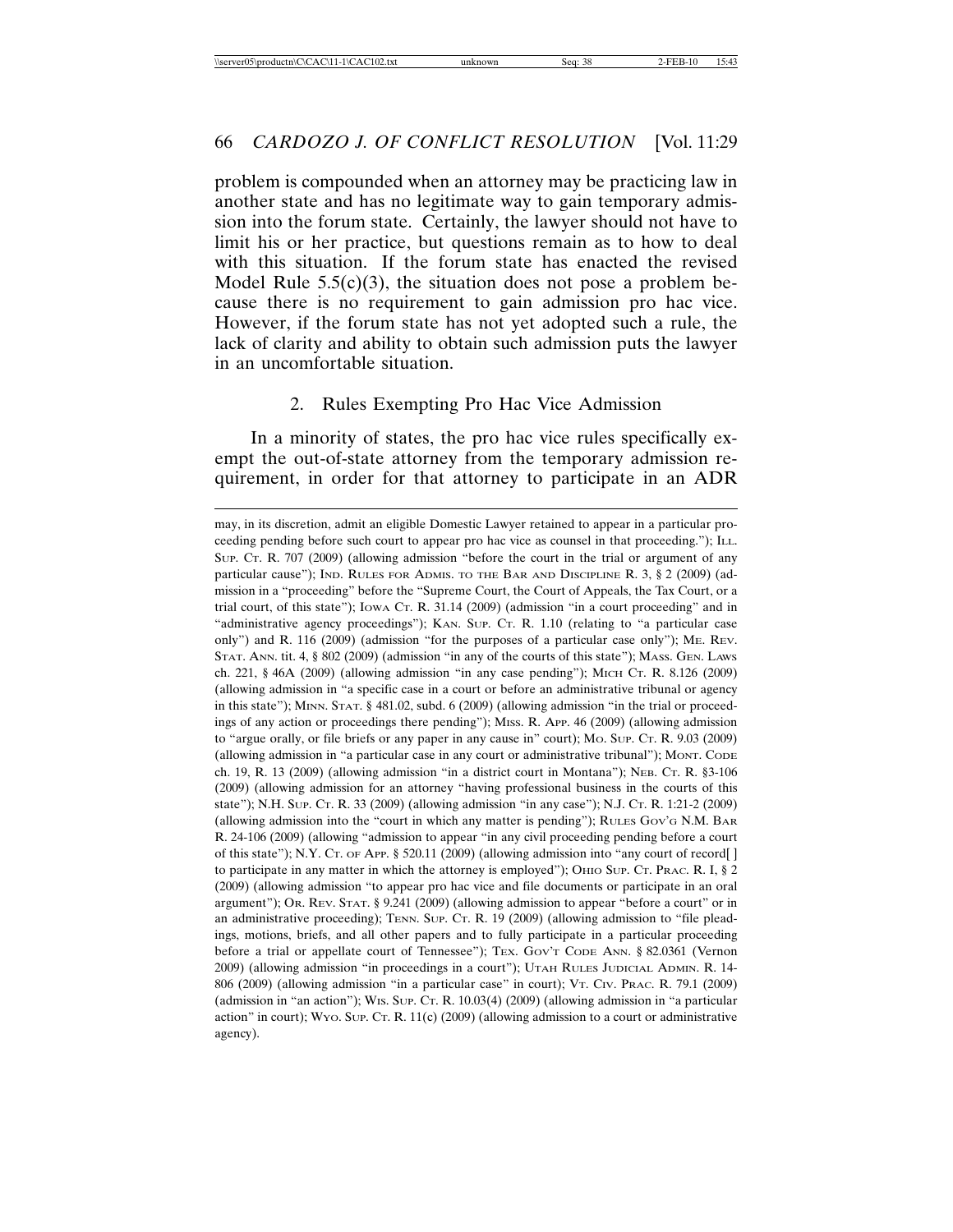procedure. In these states, the pro hac vice rule should stand as sufficient guidance for an attorney to not worry about getting temporary admission, even if the state's UPL rule is ambiguous as to whether the practice of ADR would constitute the practice of law.

The ABA specifically recommended that ADR practice be exempt from the pro hac vice requirements of a state. The ABA Commission on Multijurisdictional Practice recommended that the ABA adopt a "Model Rule on Pro Hac Vice Admission" that would contain the following language: "[A]n out-of-state lawyer may render legal services to prepare for and participate in an ADR procedure regardless of where the ADR procedure is expected to take or actually takes place."134 Under this rule, all lawyers may participate in ADR procedures within the forum state without pro hac vice admission. To date, Louisiana, South Carolina, Virginia, and the District of Columbia have adopted this rule.135 If a lawyer is practicing in one of these states, the question about pro hac vice admission is easy—such admission is simply not required.

#### 3. Rules Requiring Pro Hac Vice Admission

Diametrically opposed to the states that exempt ADR procedures from the pro hac vice requirements, some states mandate that the attorney be admitted via pro hac vice admission. For example, in Maryland, if an attorney represents a client "in an arbitration taking place" in Maryland "involving the application of Maryland law," the attorney may be admitted to appear pro hac vice in the arbitration.<sup>136</sup> The Maryland rule provides that the motion should be made in the "circuit court for the county in which the . . . arbitration hearing is located or in any other circuit to

<sup>134</sup> ABA Comm'n on Multijurisdictional Practice, *supra* note 1, at 42; *see also* La Tanya James & Siyeon Lee, *Adapting the Unauthorized Practice of Law Provisions to Modern Legal Practice*, 14 GEO. J. LEGAL ETHICS 1135, 1149-50 (2001) (suggesting that states adopt a pro hac vice rule exempting arbitration procedures from pro hac vice requirements).

<sup>135</sup> LA. SUP. CT. R., XVII, § 13; S.C. APP. CT. R. 404(g); VIR. SUP. CT. R. § 1A:4(10)(c); D.C. APP. R.  $49(c)(12)$  (excepting from the bar license requirement an attorney "providing legal services in or reasonably related to a pending or potential arbitration, mediation, or other alternative dispute resolution"). Interestingly, South Carolina also adopted MODEL RULES OF PROF'L CONDUCT R.  $5.5(c)(3)$ , including the ADR provision. Additionally, California allows any attorney to participate in an international ADR procedure without obtaining admission into the courts of California. *See* CAL. CODE CIV. PROC. § 1297.351 (2009) ("The parties may appear in person or be represented or assisted by any person of their choice. A person representing a party need not be a member of the legal profession or licensed to practice law in California."). Domestic arbitration in California, however, is governed by a different rule. *See infra* note 139 and accompanying text.

<sup>136</sup> MD. RULES GOV'G ADMIS. TO THE BAR R. 14(a).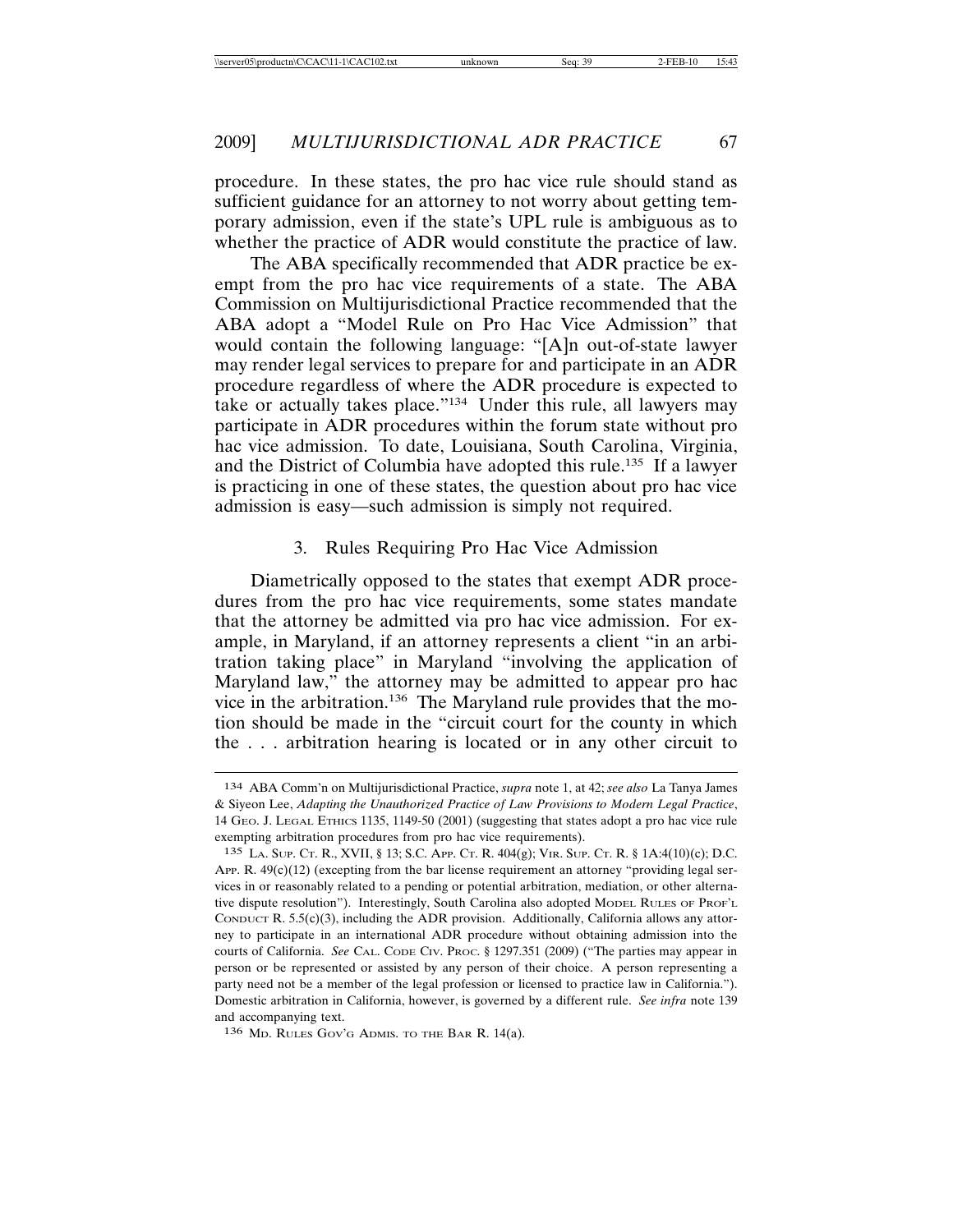which the action may be appealed."<sup>137</sup> In other words, a lawyer appearing in a Maryland arbitration can obtain pro hac vice admission by applying for such admission to a court by motion.<sup>138</sup>

Similar to Maryland, California and Florida also require admission pro hac vice for an attorney to practice in an arbitration, but the application is made to the arbitrator, not the court. In California, if a party is represented in an arbitration, the representative must be an attorney,<sup>139</sup> the attorney must be approved by the arbitrator, and the state bar of California must receive notice of the out-of-state attorney's participation in the California arbitration.<sup>140</sup> Although the California rule is not technically a pro hac vice admission by a court, the admission is similar insofar as the arbitrator must approve the admission and the state of California is kept aware of the number of admissions that are granted to each particular attorney. A similar procedure is also in place in Florida.<sup>141</sup>

In at least one state, the rules differentiate between ADR that occurs within part of a filed case and that which occurs as a standalone procedure. For example, in Nevada, the Supreme Court Rule regarding pro hac vice admission applies, in part, to "[a]ll arbitration, mediation, or alternative dispute resolution procedures

139 For domestic arbitration, the representative must be a licensed attorney in one of the states. *See* CAL. CIV. PROC. CODE § 1282.4(b) ("An attorney admitted to the bar of any other state may represent the parties in the course of, or in connection with, an arbitration proceeding in this state" provided certain conditions are met). This requirement is in stark contrast with CAL CODE CIV. PROC. § 1297.351 (2009). *See supra* note 134 and accompanying text.

140 *See* CAL. CIV. PROC. CODE § 1282.4. Presumably the reporting requirements are meant to give the State of California notice if a particular attorney is routinely requesting admission into the California arbitrations such that the attorney is continuously engaging in the practice of law in another state (which would require general bar admission) as opposed to more temporary practice (which would require a pro hac vice admission or similar admission).

141 Under FLA. BAR REG. R. 1-3.11, an out-of-state attorney may be admitted to practice before an arbitrator in the State of Florida, provided that certain criteria are met and provided that the Florida Bar receive notice of any attorney's admission. *Id.* Florida's traditional pro hac vice rule only applies to appearances in Florida court, *see* FLA. BAR REG. 1-3.10 (2009), so Florida law remains unclear as to an attorney's duties in mediation or other ADR procedure. Additionally, if an out-of-state lawyer wishes to confirm, vacate, or modify an arbitration award in Florida court, that attorney must receive pro hac vice admission to appear in the Florida court on that matter. *See* Adam Feit, *Complex Litigation in California and Beyond: Tort Reform, One State at a Time: Recent Developments in Class Actions and Complex Litigation in New York, Illinois, Texas, and Florida*, 41 LOY. L.A. L. REV. 899, 956 (2008) ("However, out-of-state attorneys cannot appear in Florida courts to confirm or vacate the awards received in these international arbitrations without following the state's procedures for pro hac vice admission.").

<sup>137</sup> *Id.*

<sup>138</sup> The Maryland law is unclear whether the attorney can simply move for admission or if the lawyer must first open a miscellaneous action and then file the motion in the newly filed miscellaneous action.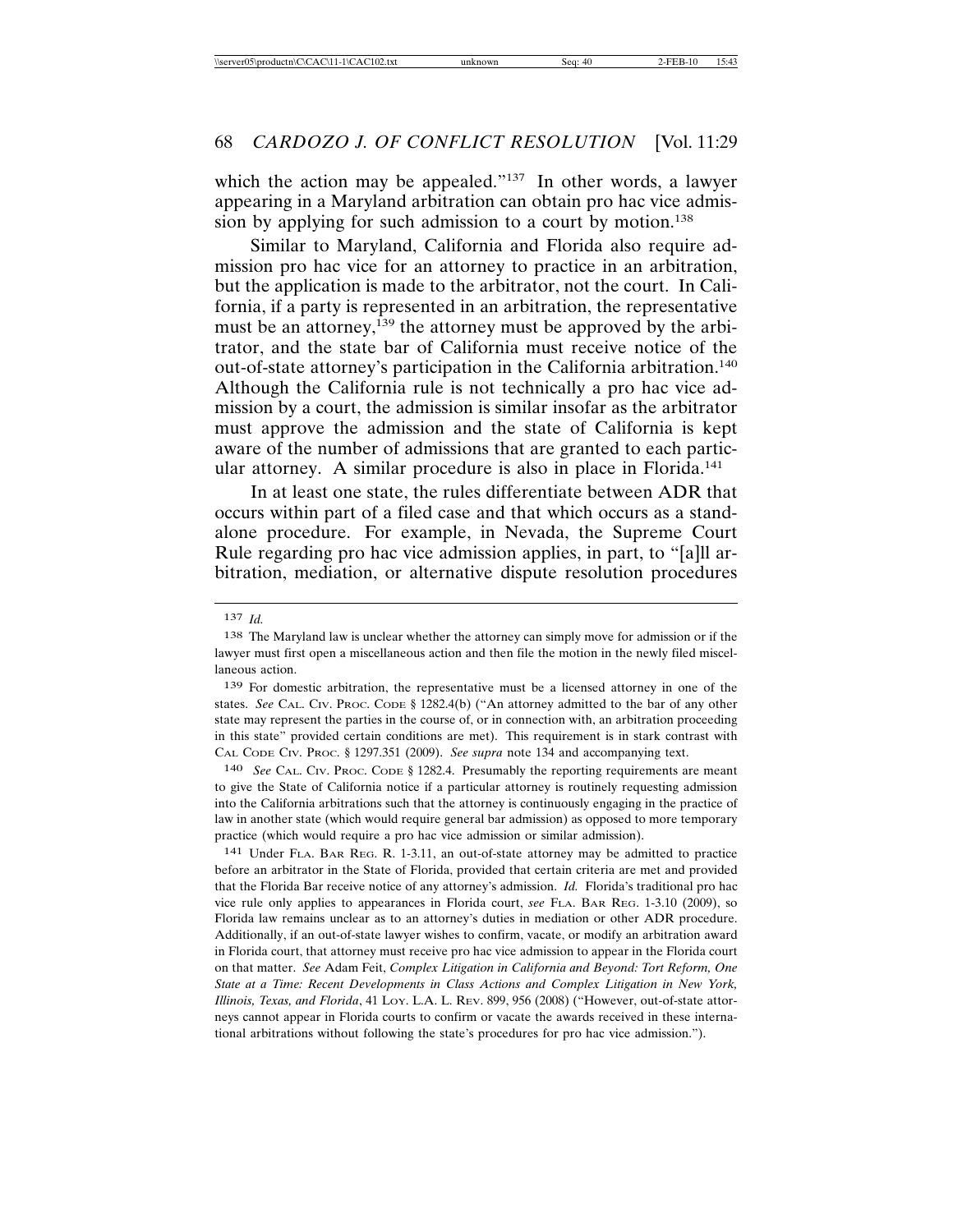in this state that are court annexed or court ordered, or that are mandated by statute or administrative rule."142 In contrast, subsection (b) of the Rule states: "[t]his rule does not apply to arbitration, mediation, or alternative dispute resolution procedures in which the parties engage voluntarily or by private agreement."<sup>143</sup> This type of rule is a compromise procedure in which court-connected ADR is treated differently than private ADR. Although the procedures set forth under Nevada law are clear, the policy is difficult to decipher. Presumably, if court-connected arbitration is the practice of law, private arbitration would also be the practice of law. Regardless of the policy reasons underlying the rule, at least the rule provides attorneys with guidance as to how they should approach the proceedings.

#### 4. Rules that May or May Not Apply to ADR

Finally, some states have rules that would appear to apply solely to court proceedings, but the language of the rules are ambiguous as to their application. Generally speaking, these are rules that use terms such as "procedure," "case," or an action before a "tribunal," without defining those terms or containing qualifying language explicitly limiting those pro hac vice rules to court actions.144 Given that an arbitration may occur before a "tribunal," or may be considered a "procedure" or "case," the state pro hac vice rules have some potential application to ADR procedures particularly arbitration.

<sup>142</sup> NEV. SUP. CT. R. 42(1)(a)(3) (2009). The Oklahoma Rules Creating and Controlling the Oklahoma Bar specifically allow a lawyer to move for admission pro hac vice if the attorney is involved in court-connected arbitration or mediation. OKLA. STAT., tit. 5, ch. 1, appx. 1, art. II, § 5(B) (2009). The Oklahoma Rules do not specifically address private, i.e., ADR not associated with a court proceeding, ADR and whether or not an out-of-state attorney is required to apply for pro hac vice admission in that situation.

<sup>143</sup> NEV. SUP. CT. R. 42(1)(b) (2009).

<sup>144</sup> *See, e.g.*, KY. SUP. CT. R. 3.030 (2009) (using the term "case" without any limitation to court proceedings); N.D. ADMIS. TO PRAC. R. 3 (2009) (applying to "actions filed in state courts, administrative agencies, or tribunals" without defining "tribunals"); PA. BAR ADMIS. R. 301(a) (2009) (limiting pro hac vice admission to "a particular matter" without defining that term); R.I. Sup. Cr., art. II, R. 9(a) (2009) (using the term "tribunal" without defining the term); S.D. Cool-FIED LAWS § 16-18-2 (pertaining to "hearings" without defining the term); WASH. ST. ADMIS. PRAC. R. 8 (2009) (applying to "any action or proceeding" with the permission of the "court or tribunal"); W. VA. ADMIS. TO THE PRAC. R. 8.0(a) (2009) (applying to "a particular action, suit, proceeding or other matter in any court of this State or before any judge, tribunal or body of this State").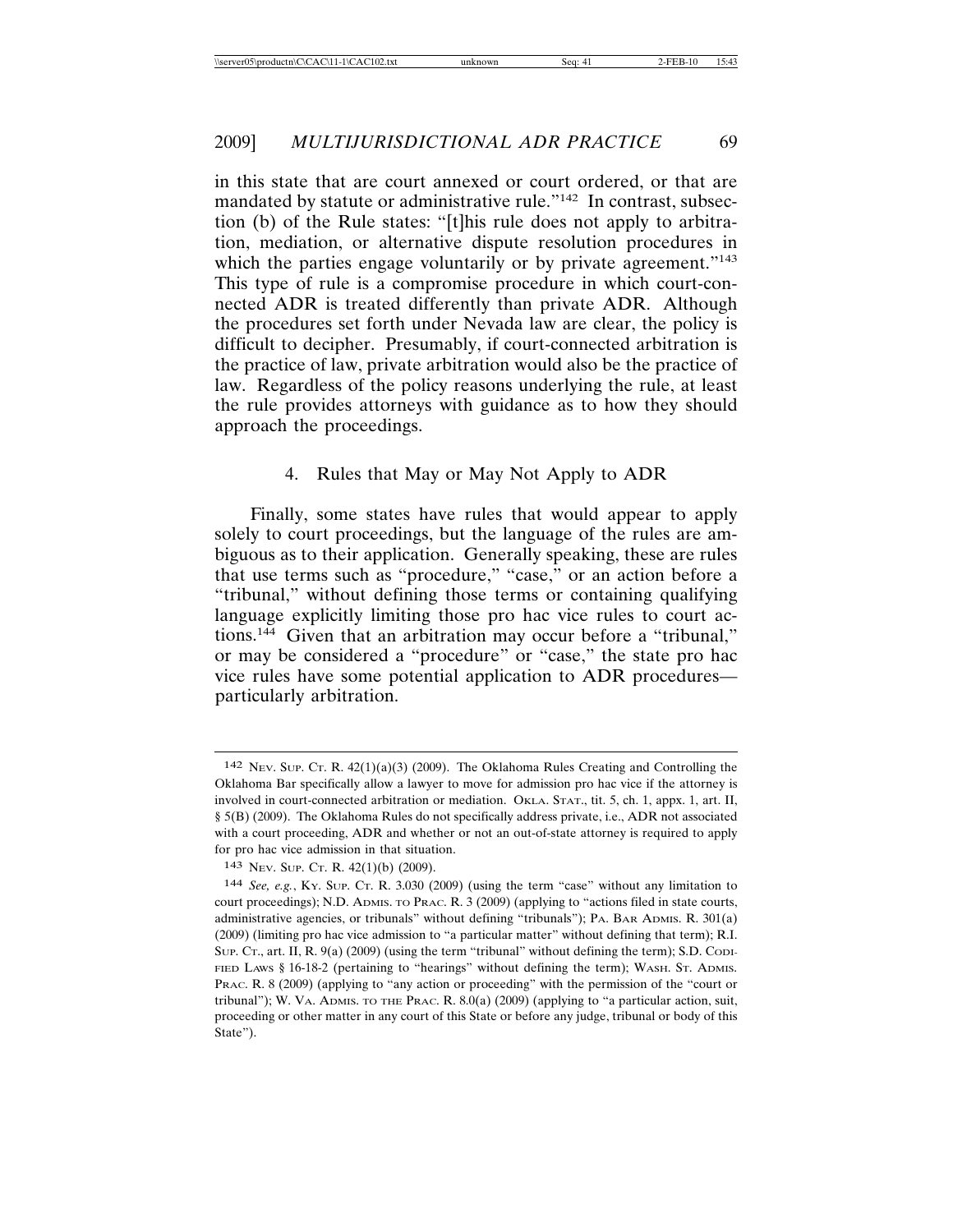#### 5. Pro Hac Vice Suggestions

As noted in the sections above, the vast majority of the states have not established any specific rules regarding pro hac vice admission in an ADR procedure. The states that have addressed the issue, while inconsistent, at least set forth the procedure required for out-of-state practitioners with sufficient detail. For practitioners, knowing the correct procedure to follow in a given state is more important than whether the procedure requires admission, exempts admission, or something in between.<sup>145</sup> Accordingly, these authors suggest that the states that have not yet addressed the issue should do so, in order to give increased guidance to outof-state attorneys who wish to practice in the forum state.

#### IV. CONCLUSION

This article provided a survey of three areas relating to UPL issues, including the definitions of the practice of law in a forum, the implementation of UPL rules, and the requirements for pro hac vice admission. Surprisingly, these authors determined that when the answer is easy, the answer is very easy—but when the answer is hard, the answer is very hard. The easiest answers are found in the states that have actually addressed the issue of whether ADR is the practice of law and whether an attorney may practice ADR in a forum in which that attorney is not generally licensed. In the absence of such specific rules, attorneys have no clear guidance as to whether their conduct constitutes the practice of law or whether and if—the attorneys can obtain pro hac vice admission to cover their actions within the forum state.

<sup>145</sup> Just one example of "something in between" might be a requirement that advocates in ADR procedures associate with local counsel, even if the advocates are not required to seek formal admission into a court. Case law suggests that under certain circumstances, association with local counsel is sufficient for an attorney to keep from engaging in the unauthorized practice of law, even if that attorney does not otherwise gain admission in a court. *See, e.g.*, Spanos v. Skouras Theaters Corp., 364 F.2d 161, 170 (2d Cir. 1966) (holding that counsel was entitled to fees when counsel associated with local counsel in New York); Estate of Condon v. McHenry, 64 Cal. Rptr. 2d 789, 793 (Cal. Ct. App. 1997) (when a co-executor uses local counsel to make court appearances, both sets of counsel are entitled to fees); *In re* Estate of Waring, 221 A.2d 193, 199 (N.J. 1966) (out-of-state attorney who conferred with local counsel was permitted to recover fees in a fee action); *see also* Babb, *supra* note 117, at 550 ("In most instances, when an out-of-state attorney associates with local counsel to provide legal services, the attorney will not be engaged in the unauthorized practice of law."); *see also* Eubanks, *supra* note 126, at 148–50 (surveying "local counsel" requirements associated with the nationwide pro hac vice rules).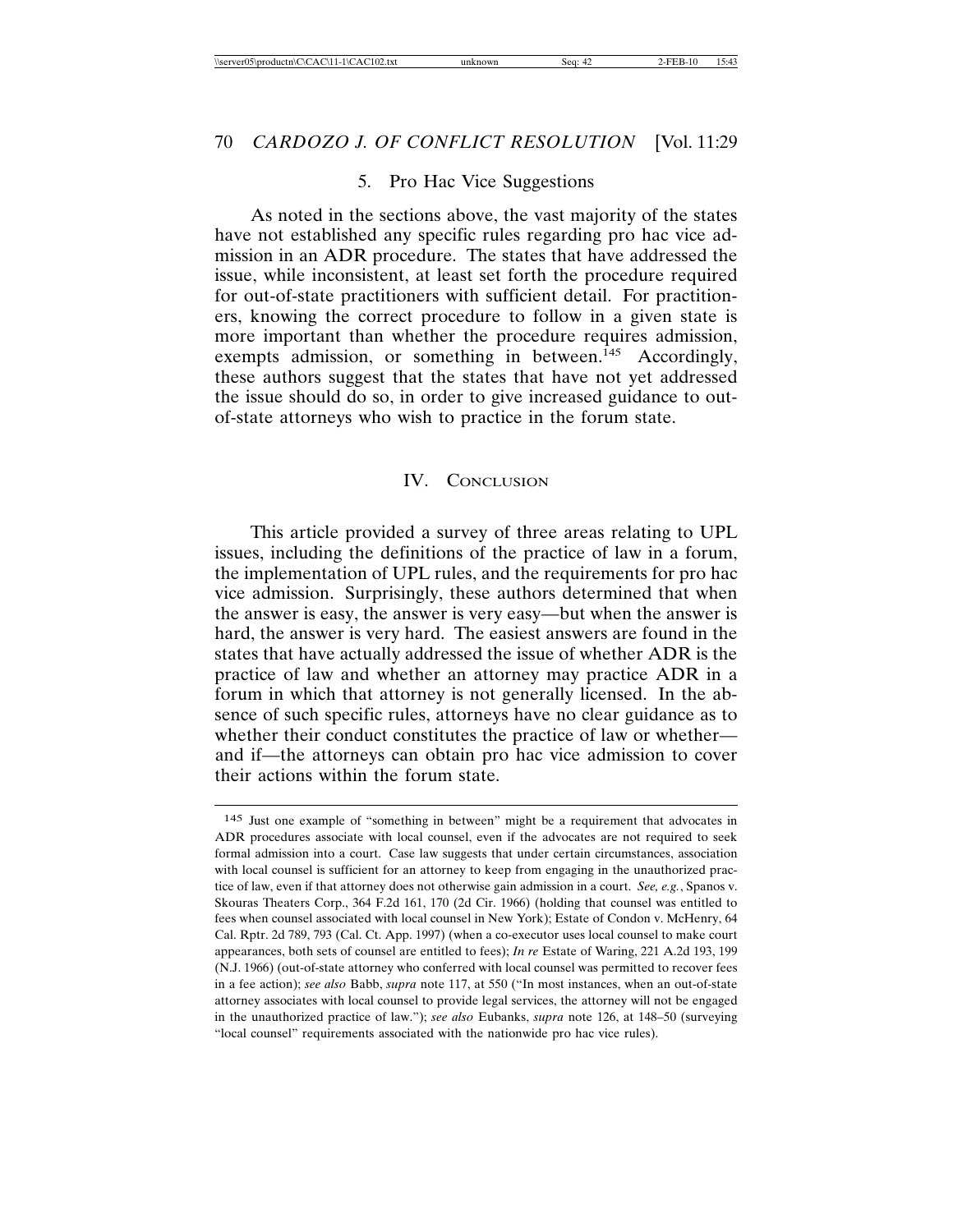These authors recommend that the states that have not specifically addressed ADR in their UPL and pro hac vice rules should answer those unanswered questions. Despite the ABA Model Rules and recommendations that were promulgated nearly five years ago, great disparity still exists among the states. Although these authors do not dispute each individual state's ability to regulate the practice of law, increased attention to these ADR issues would aid the community of practitioners as they engage in ADR procedures in foreign states.

#### V. APPENDIX

A. State Adoption of Model Rule ("MR") 5.5 Unauthorized Practice of Law; Multijurisdictional Practice of Law

| <b>State/ Location of Unauthorized</b><br><b>Practice of Law Rule in Professional</b><br><b>Responsibility Rules</b>                                                   | <b>Adopted MR</b><br>$5.5(c)(3)?$ (ADR<br><b>Provision</b> ) | <b>Adopted Rest</b><br>of MR?                               |
|------------------------------------------------------------------------------------------------------------------------------------------------------------------------|--------------------------------------------------------------|-------------------------------------------------------------|
| Alahama<br>Rules of Professional Conduct $5.5 -$<br>Unauthorized Practice of Law<br>www.sunethics.com/al_rpc_index.htm.                                                | No, but does have<br>an ADR provision<br>at $5.5(b)(2)$ .    | No, but provision<br>contains the old<br>MR 5.5.            |
| Alaska<br>Rules of Professional Conduct $5.5$ –<br>Unauthorized Practice of Law<br>www.state.ak.us/courts/prof.htm#5.5.                                                | Yes.                                                         | Yes. In its entirety<br>with modifications<br>to $5.5(a)$ . |
| Arizona<br>Ethics Rules 5.5 – Unauthorized<br>Practice of Law<br>http://www.myazbar.org/Ethics/<br>rules.cfm.                                                          | Yes.                                                         | Yes. In its entirety<br>with additional<br>provisions.      |
| <b>Arkansas</b><br>Rule of Professional Conduct $5.5 -$<br>Unauthorized Practice of Law; Multi-<br>jurisdictional Practice of Law<br>http://courts.state.ar.us/rules/. | Yes.                                                         | Yes. Verbatim.                                              |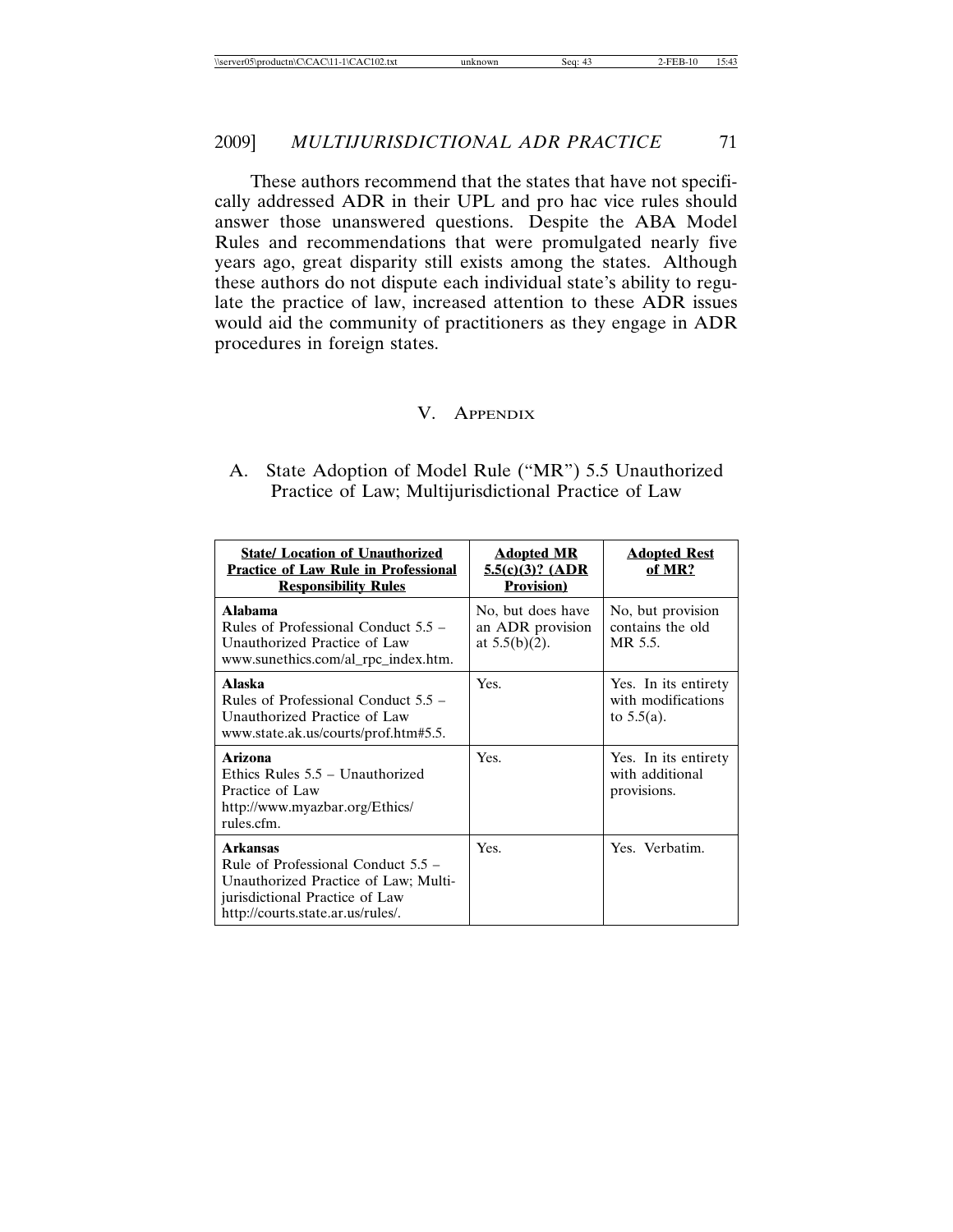| <b>California</b><br>Rules of Professional Conduct 1-300 -<br>Unauthorized Practice of Law<br>http://www.calbar.ca.gov/state/calbar/<br>calbar_generic.jsp?cid=10158&id=34<br>22.                                  | No, but Code Civil<br>Procedure § 1282.4<br>addresses<br>admission for<br>representation in<br>arbitration:<br>\$1297.351<br>discusses<br>representation in<br>conciliation:<br>California Rules<br>Of Court – Rule<br>9.47 allows<br>attorney to<br>provide services in<br>arbitration and<br>mediation without<br>it being UPL. | No                                                                                                                                                 |
|--------------------------------------------------------------------------------------------------------------------------------------------------------------------------------------------------------------------|-----------------------------------------------------------------------------------------------------------------------------------------------------------------------------------------------------------------------------------------------------------------------------------------------------------------------------------|----------------------------------------------------------------------------------------------------------------------------------------------------|
| Colorado<br>Rules of Professional Conduct $5.5 -$<br>Unauthorized Practice of Law: Multi-<br>jurisdictional Practice of Law<br>www.cobar.org/page.cfm/ID/384/.                                                     | No.                                                                                                                                                                                                                                                                                                                               | N <sub>O</sub>                                                                                                                                     |
| <b>Connecticut</b><br>Rules of Professional Conduct 5.5 –<br>Unauthorized Practice of Law<br>http://www.jud.ct.gov/Publications/<br>PracticeBook/PB1.pdf.                                                          | Yes.                                                                                                                                                                                                                                                                                                                              | Yes. In its entirety<br>with additional<br>provisions.                                                                                             |
| <b>Delaware</b><br>Professional Conduct Rule 5.5 -<br>Unauthorized Practice of Law;<br>Multijurisdictional Practice of Law<br>http://courts.delaware.gov/Rules/<br>?FinalcDLRPCclean.pdf.                          | Yes.                                                                                                                                                                                                                                                                                                                              | Yes. Verbatim.                                                                                                                                     |
| <b>District of Columbia</b><br>Rules of Professional Conduct 5.5 –<br><b>Unauthorized Practice</b><br>www.dcbar.org/for_lawyers/ethics/legal<br>_ethics/rules_of_professional_conduct/<br>amended_rules/index.cfm. | No, but an ADR<br>provision is found<br>in District of<br>Columbia Court of<br>Appeals Rule<br>$49(c)(12)$ .                                                                                                                                                                                                                      | No, but does have<br>old MR 5.5 in DC<br>Court of Appeals<br>Rule 49. DC Rule<br>49 also addresses<br>many of the same<br>issues as new MR<br>5.5. |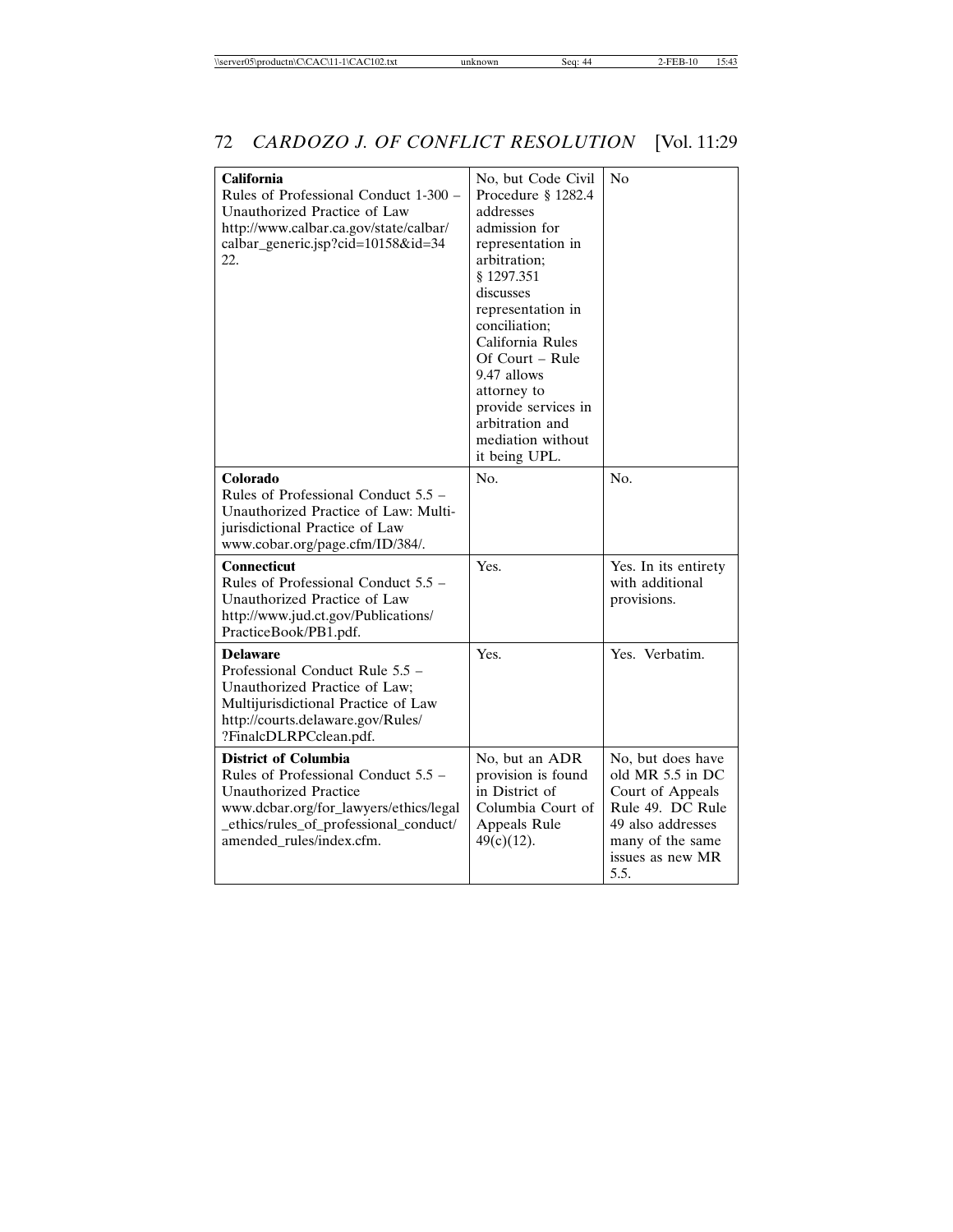# 2009] *MULTIJURISDICTIONAL ADR PRACTICE* 73

| <b>Florida</b><br>Rules Regulating the Florida Bar<br>Rule 4-5.5 – Unlicensed Practice of<br>Law; Multijurisdictional Practice of<br>Law<br>http://www.floridabar.org/divexe/rrtfb.<br>nsf/fb/b0807903c28c5e7485256bbc005<br>30531.        | Yes. Adds<br>additional<br>requirement that<br>the services are<br>performed for a<br>client that resides<br>in or has an office<br>in the lawyer's<br>home state. 4-<br>$5.5(c)(3)$ . | Partly. Adopts<br>MR 5.5 provisions:<br>(a); (b) $(1)$ and $(2)$ ;<br>$(c)(1), (2), (3),$ and<br>(4). Adopted<br>provisions have<br>some wording<br>modifications. |
|--------------------------------------------------------------------------------------------------------------------------------------------------------------------------------------------------------------------------------------------|----------------------------------------------------------------------------------------------------------------------------------------------------------------------------------------|--------------------------------------------------------------------------------------------------------------------------------------------------------------------|
| Georgia<br>Rule of Professional Conduct $5.5 -$<br>Unauthorized Practice of Law and<br>Multijurisdictional Practice of Law<br>http://www.gabar.org/handbook/rules_<br>index/.                                                              | Yes.                                                                                                                                                                                   | Yes, in regards to<br>"Domestic<br>lawyers." Has<br>separate provision<br>for "Foreign<br>lawyers."                                                                |
| <b>Hawaii</b><br>Hawaii Rule of Professional Conduct<br>5.5<br>www.state.hi.us/jud/ctrules/hrpcond.<br>htm.                                                                                                                                | No.                                                                                                                                                                                    | No, but existing<br>provision is old<br>$MR$ 5.5 with<br>additional<br>provisions.                                                                                 |
| <b>Idaho</b><br>Rule of Professional Conduct 5.5 -<br>Unauthorized Practice of Law<br>www.isc.idaho.gov/rules/IRPC_ALL.<br>pdf.                                                                                                            | No.                                                                                                                                                                                    | Partly. Adopts<br>MR 5.5 (a), (c)(1),<br>$(c)(2)$ , $(d)(1)$ with<br>modifications.                                                                                |
| <b>Illinois</b><br>Rule of Professional Conduct $5.5$ –<br>Unauthorized Practice of Law<br>http://www.state.il.us/court/supreme<br>court/rules/art_viii/artviii.htm.                                                                       | No                                                                                                                                                                                     | No, but existing<br>provision is old<br>MR 5.5.                                                                                                                    |
| Indiana<br>Rules of Court Rules of Professional<br>Conduct 5.5 - Unauthorized Practice<br>of Law; Multijurisdictional Practice of<br>Law<br>http://www.in.gov/judiciary/rules/prof_<br>conduct/#_Rule_5.5._Unauthorized_<br>Practice%20of. | Yes.                                                                                                                                                                                   | Yes. Verbatim.                                                                                                                                                     |
| Iowa<br>Rule 32:5.5 – Unauthorized Practice<br>of Law; Multijurisdictional Practice of<br>Law<br>http://www.iowabar.org/information.<br>nsf Go to: All Documents $> 14$<br>Attorney Ethics > Download Iowa<br>Court Rules.                 | Yes.                                                                                                                                                                                   | Yes. Verbatim.                                                                                                                                                     |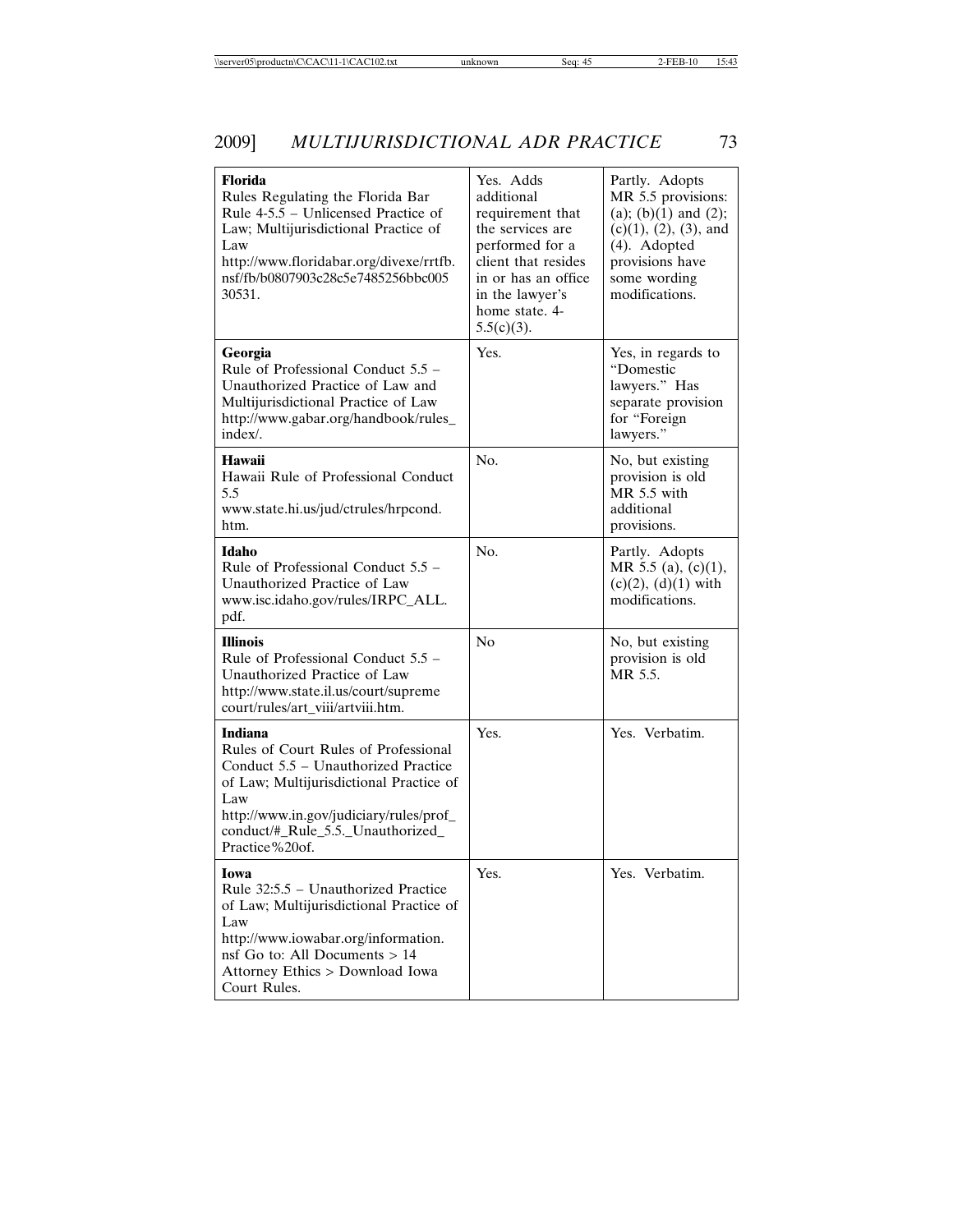| <b>Kansas</b><br>Rules of Professional Conduct - Rule<br>226:5.5 - Law Firms and Associations:<br>Unauthorized Practice of Law; Rules<br>Relating to Discipline<br>http://www.kscourts.org/rules/Rule-<br>Info.asp?r1=Rules+Relating™<br>oDiscipline.                        | N <sub>O</sub>                                                   | No, but existing<br>provision is old<br>MR 5.5.                            |
|------------------------------------------------------------------------------------------------------------------------------------------------------------------------------------------------------------------------------------------------------------------------------|------------------------------------------------------------------|----------------------------------------------------------------------------|
| Kentucky<br>Kentucky Rules of Professional<br>Conduct SCR 3.130(5.5) –<br>Unauthorized Practice of Law<br>http://www.kybar.org/documents/scr/<br>scr3/scr_3.130_(5.5).pdf.                                                                                                   | No.                                                              | No, but existing<br>provision is old<br>MR 5.5.                            |
| Louisiana<br>Rules of Professional Conduct 5.5 –<br>Unauthorized Practice of Law; Multi-<br>jurisdictional Practice of Law<br>http://www.ladb.org/Publications/rules_<br>of_prof_conduct.pdf.                                                                                | Yes.                                                             | Yes. In its entirety<br>with additional<br>provisions.                     |
| <b>Maine</b><br>Code of Professional Responsibility<br>Rule 3: 3.2 – Admission, Disclosure<br>and Misconduct<br>http://www.mebaroverseers.org/Home/<br>Code%20of%20Professional%20<br>Responsibility.html.                                                                   | No, prior to<br>August 1, 2009.<br>Yes, as of August<br>1, 2009. | No, prior to<br>August 1, 2009.<br>Yes, as of August<br>1, 2009. Verbatim. |
| <b>Maryland</b><br>Rules of Professional Conduct 5.5 –<br>Unauthorized Practice of Law; Multi-<br>jurisdictional Practice of Law<br>http://michie.com/maryland/lpext.dll/<br>mdrules/8/11fa/1278/1285?f=templates<br>&fn=document-frame.Htm&q=5.5&x=<br>Advanced&2.0#LPHit1. | Yes.                                                             | Yes. Verbatim.                                                             |
| <b>Massachusetts</b><br>Rules of Professional Conduct 5.5 –<br>Unauthorized Practice of Law; Multi-<br>jurisdictional Practice of Law<br>http://www.mass.gov/obcbbo/rpc5.<br>htm#Rule%205.5.                                                                                 | Yes.                                                             | Yes. Verbatim.                                                             |
| Michigan<br>Rules of Professional Conduct 5.5<br>http://coa.courts.mi.gov/rules/<br>documents/5MichiganRulesOf<br>ProfessionalConduct.pdf.                                                                                                                                   | N <sub>O</sub>                                                   | No, but existing<br>provision is old<br>MR 5.5.                            |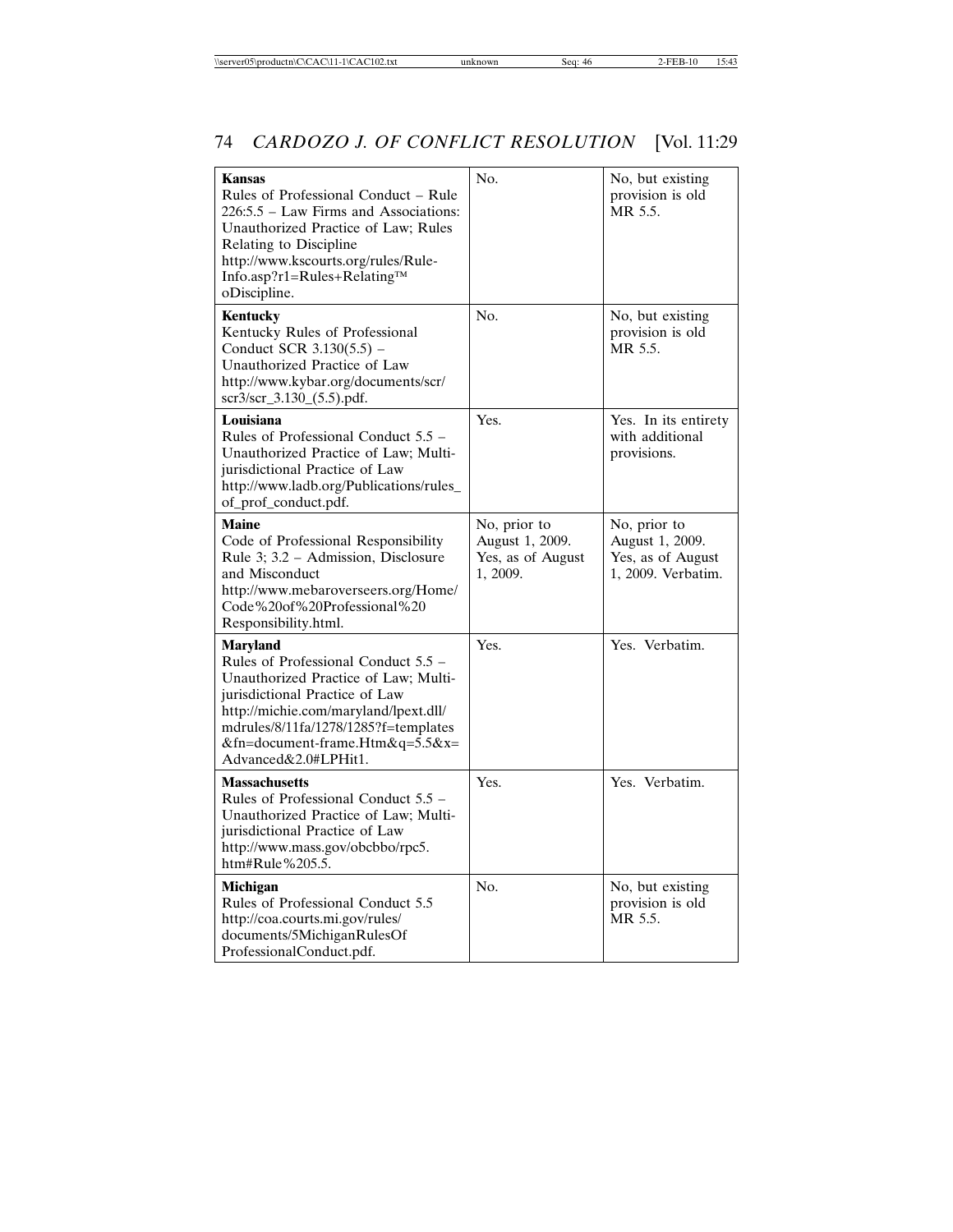| Minnesota<br>Rules of Professional Conduct 5.5 –<br>Unauthorized Practice of Law; Multi-<br>jurisdictional Practice of Law<br>http://www.courts.state.mn.us/lprb/05<br>mrpc.html#r55.                 | Yes.                                                                                                                                                              | Partly. Adopted<br>MR 5.5 provisions:<br>$(a), (b)(1)$ and $(2)$ ;<br>$(c)(1), (2), (3),$ and<br>$(4)$ ; and $(d)(2)$ .<br>Adopted MR 5.5<br>$(a)$ with<br>modifications and<br>the other<br>provisions without<br>modification. |
|-------------------------------------------------------------------------------------------------------------------------------------------------------------------------------------------------------|-------------------------------------------------------------------------------------------------------------------------------------------------------------------|----------------------------------------------------------------------------------------------------------------------------------------------------------------------------------------------------------------------------------|
| <b>Mississippi</b><br>Rules of Professional Conduct Rule<br>5.5 – Unauthorized Practice of Law<br>http://www.mslawyer.com/mssc/<br>profcond.html.                                                     | No.                                                                                                                                                               | No, but existing<br>provision is old<br>MR 5.5.                                                                                                                                                                                  |
| <b>Missouri</b><br>Rules of Professional Conduct Rule 4-<br>5.5<br>http://www.courts.mo.gov/page.asp?id=<br>707Click: 4-5.5.                                                                          | Yes.                                                                                                                                                              | Yes. In its<br>entirety, with<br>modifications to<br>MR $5.5(c)(4)$ .<br>Also added<br>additional<br>provisions.                                                                                                                 |
| Montana<br>Rules of Professional Conduct $5.5 -$<br>Unauthorized Practice of Law<br>http://www.montanabar.org/<br>associations/7121/files/rpc.pdf.                                                    | No.                                                                                                                                                               | No, but existing<br>provision is old<br>MR 5.5.                                                                                                                                                                                  |
| <b>Nebraska</b><br>Rules of Professional Conduct 3-505.5<br>- Unauthorized Practice of Law;<br>Multi-Jurisdictional Practice of Law<br>www.supremecourt.ne.gov/rules/html/<br>Ch3/art5/3-505.5.shtml. | Yes.                                                                                                                                                              | Yes. Verbatim.                                                                                                                                                                                                                   |
| <b>Nevada</b><br>Rules of Professional Conduct 5.5 -<br>Unauthorized Practice of Law<br>www.leg.state.nv.us/courtrules/RPC.<br>html.                                                                  | No. Does have an<br>ADR provision<br>allowing a person<br>to act as a neutral,<br>but does not<br>mention<br>representation in<br>ADR processes.<br>$5.5(b)(7)$ . | No, but existing<br>provision is old<br>$MR$ 5.5 with<br>additional<br>provisions.                                                                                                                                               |
| <b>New Hampshire</b><br>Rules of Professional Conduct 5.5 –<br>Unauthorized Practice of Law; Multi-<br>jurisdictional Practice of Law<br>http://www.courts.state.nh.us/rules/<br>pcon/pcon-5_5.htm.   | Yes.                                                                                                                                                              | Yes. Verbatim.                                                                                                                                                                                                                   |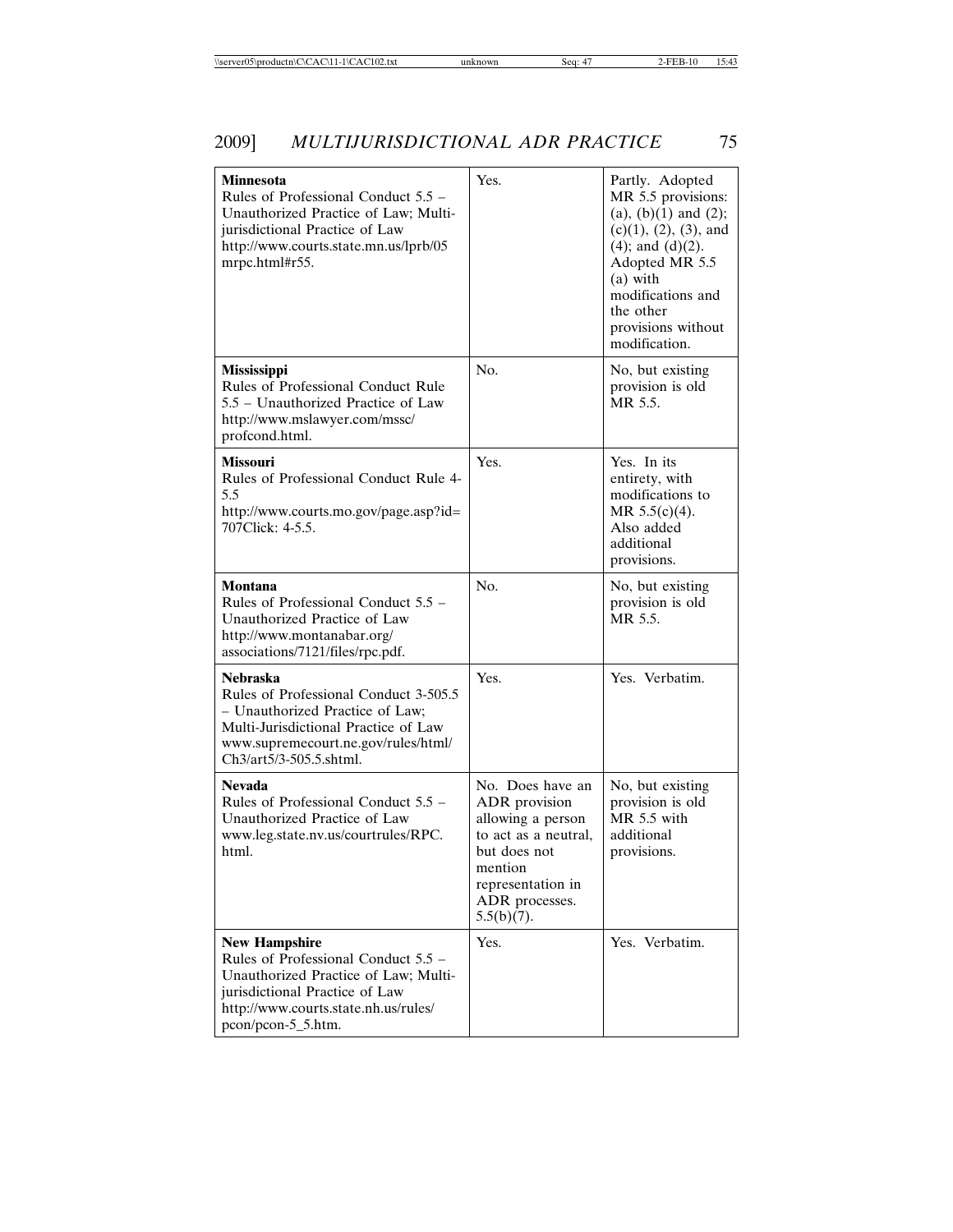| <b>New Jersey</b><br>Rules of Professional Conduct 5.5 –<br>Lawyers Not Admitted to the Bar of<br>This State and the Lawful Practice of<br>Law<br>http://www.judiciary.state.nj.us/rules/<br>apprpc.htm.                                                                                        | No. Does have an<br>ADR provision<br>$5.5(b)(3)(ii)$ . | No, but existing<br>provision is old<br>$MR$ 5.5 with<br>additional<br>provisions.                                                                                             |
|-------------------------------------------------------------------------------------------------------------------------------------------------------------------------------------------------------------------------------------------------------------------------------------------------|--------------------------------------------------------|--------------------------------------------------------------------------------------------------------------------------------------------------------------------------------|
| <b>New Mexico</b><br>Rules of Professional Conduct 16-505<br>- Unauthorized Practice of Law;<br>Multi-jurisdictional Practice of Law<br>http://www.conwaygreene.com/nmsu/<br>lpext.dll?f=templates&fn=main-hit-h.<br>htm&2.0.                                                                   | Yes.                                                   | Yes. In its entirety<br>with additional<br>provisions.                                                                                                                         |
| <b>New York</b><br>New York Lawyer's Code of<br>Professional Responsibility until<br>March 31, 2009 - DR - 3-101; Rules<br>of Professional Conduct April 1, 2009<br>$-5.5$ – Unauthorized Practice of Law<br>www.nycourts.gov/rules/jointappellate/<br>NY%20Rules%20of%20Prof%20<br>Conduct.pdf | No.                                                    | No.                                                                                                                                                                            |
| <b>North Carolina</b><br>Rules of Professional Conduct 5.5 –<br>Unauthorized Practice of Law<br>www.ncbar.com/rules/rpcsearch.asp.                                                                                                                                                              | Yes.                                                   | Yes. In its<br>entirety, but with<br>modifications to<br>$MC$ 5.5(a) and (c)<br>and added<br>additional<br>provisions.                                                         |
| <b>North Dakota</b><br>Rules of Professional Conduct Rule<br>5.5 – Unauthorized Practice of Law<br>www.court.state.nd.us/rules/conduct/<br>frameset.htm.                                                                                                                                        | No.                                                    | No.                                                                                                                                                                            |
| Ohio<br>Rules of Professional Conduct 5.5 –<br>Unauthorized Practice of Law; Multi-<br>jurisdictional Practice of Law<br>http://www.supremecourt.ohio.gov/<br>LegalResources/Rules/ProfConduct/<br>profConductRules.pdf.                                                                        | Yes.                                                   | Partly. Adopts:<br>(a); (b) $(1)$ and $(2)$ ;<br>(c) with slight<br>modifications.<br>(c)(1), (2), and (3);<br>$(d)(1)$ and $(2)$ .<br>Also adds an<br>additional<br>provision |
| <b>Oklahoma</b><br>Rules of Professional Conduct 5.5 -<br>Unauthorized Practice of Law; Multi-<br>jurisdictional Practice of Law<br>www.okbar.org/ethics/ORPC.htm.                                                                                                                              | Yes.                                                   | Yes. In its entirety<br>with modification<br>to MR $5.5(d)(1)$ .                                                                                                               |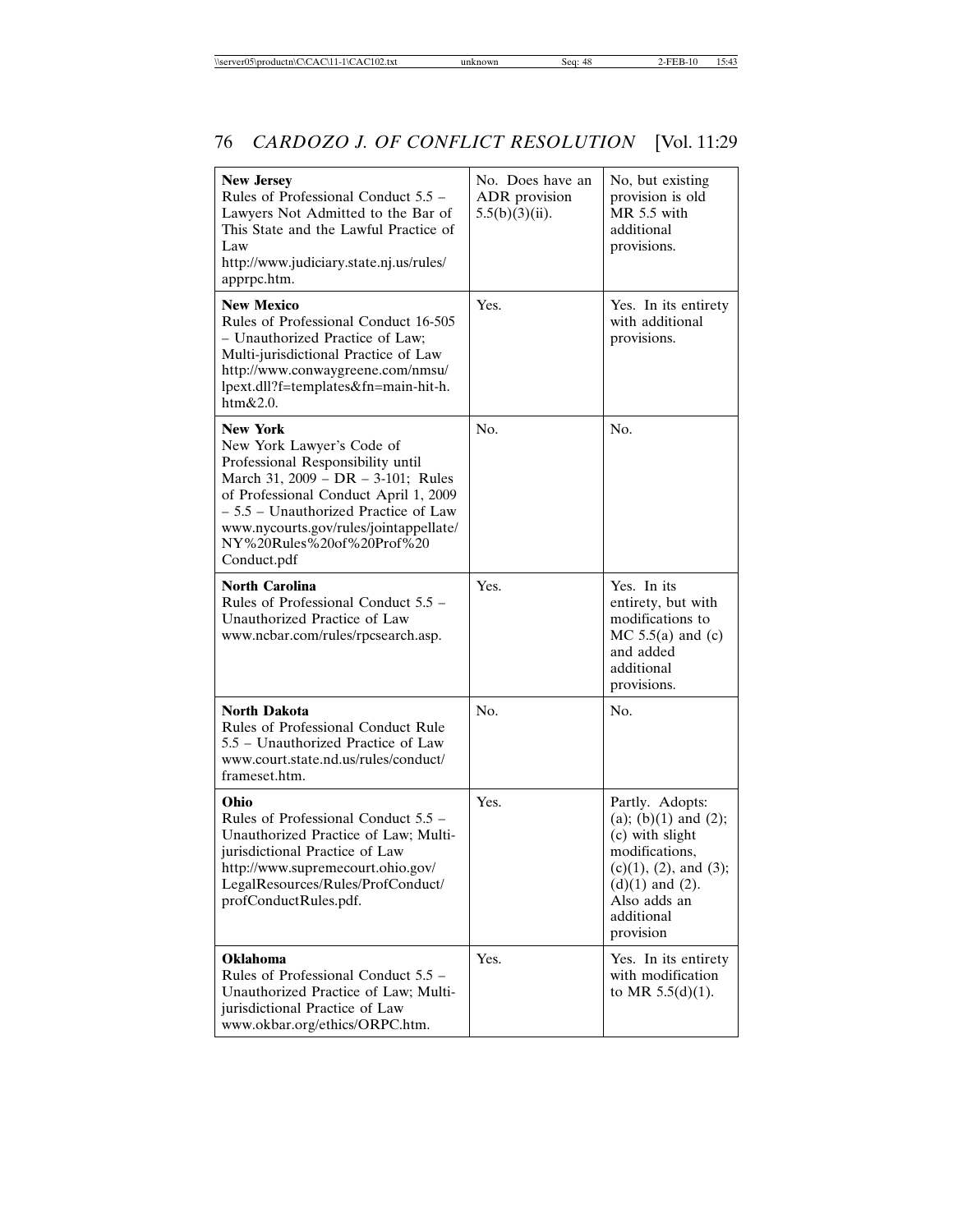| Oregon<br>Rules of Professional Conduct 5.5 –<br>Unauthorized Practice of Law: Multi-<br>Jurisdictional Practice<br>http://www.osbar.org/_docs/rulesregs/<br>orpc.pdf.                                                          | Yes.                                                                                                                                  | Yes. In its entirety<br>with slight<br>modifications to<br>MR 5.5(d)(2).                                  |
|---------------------------------------------------------------------------------------------------------------------------------------------------------------------------------------------------------------------------------|---------------------------------------------------------------------------------------------------------------------------------------|-----------------------------------------------------------------------------------------------------------|
| Pennsylvania<br>Rules of Professional Conduct 5.5 -<br>Unauthorized Practice of Law: Multi-<br>jurisdictional Practice of Law<br>www.padisciplinaryboard.org/<br>documents/Pa%20RPC.pdf.                                        | Yes.                                                                                                                                  | Yes. In its entirety<br>with slight<br>modifications to<br>MR 5.5(d)(1).                                  |
| <b>Rhode Island</b><br>Rules of Professional Conduct 5.5 –<br>Unauthorized Practice of Law and<br>Multi-jurisdictional Practice of Law<br>http://www.courts.ri.gov/supreme/pdf-<br>files/Rules_Of_Professional_Conduct.<br>pdf. | Yes.                                                                                                                                  | Yes. Verbatim.                                                                                            |
| <b>South Carolina</b><br>Rules of Professional Conduct - Rule<br>$407$ – Rule $5.5$ – Unauthorized<br>Practice of Law; Multi-jurisdictional<br>Practice of Law<br>http://www.judicial.state.sc.us/court<br>Reg/.                | Yes.                                                                                                                                  | Yes. Verbatim.                                                                                            |
| <b>South Dakota</b><br>Rules of Professional Conduct $5.5$ –<br>Unauthorized Practice of Law;<br>Multijurisdictional Practice of Law<br>http://www.sdbar.org/rules/rules.shtm.                                                  | Yes.                                                                                                                                  | Yes. In its entirety<br>with an additional<br>provision and<br>slight modification<br>to MR $5.5(d)(2)$ . |
| <b>Tennessee</b><br>Rules of Professional Conduct 5.5 –<br>Unauthorized Practice of Law<br>http://www.tba.org/ethics/index.html.                                                                                                | No, but TN Bar<br>Association<br>submitted<br>recommendation<br>on May 13, 2009<br>to TN Supreme<br>Court to adopt this<br>provision. | No, but existing<br>provision is old<br>MR 5.5 with slight<br>modification.                               |
| <b>Texas</b><br>Disciplinary Rules of Professional<br>Conduct 5.05 – Unauthorized Practice<br>of Law<br>http://www.txethics.org/Chapter.aspx?<br>$id = 95 &$ rid $= 3$ .                                                        | N <sub>O</sub>                                                                                                                        | No, but existing<br>provision is old<br>MR 5.5.                                                           |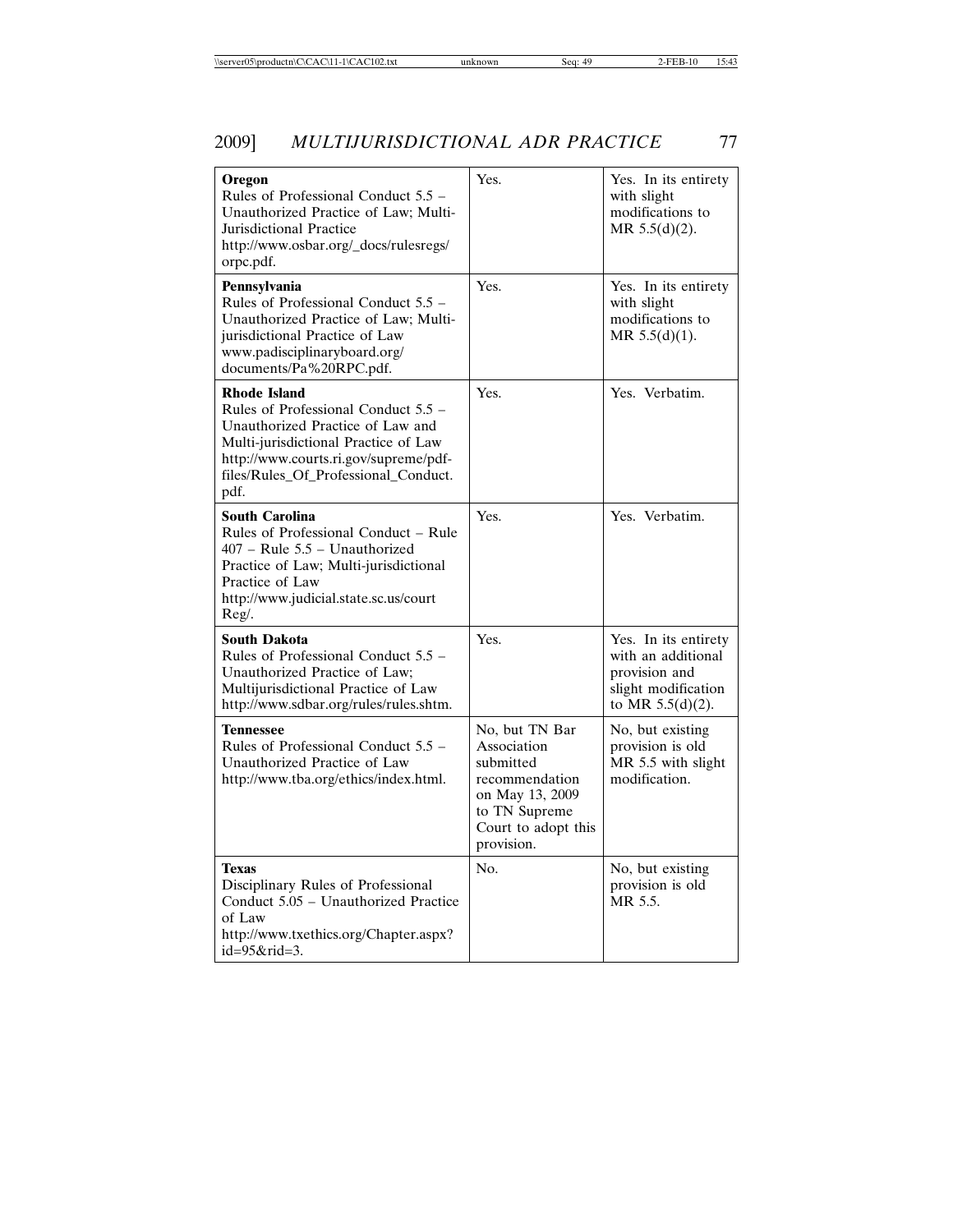| Utah<br>Rules of Professional Conduct 5.5 –<br>Unauthorized Practice of Law: Multi-<br>jurisdictional Practice of Law<br>http://www.utahbar.org/rules_ops_pols/<br>rules/rpc_5_5.html.                                                | Yes. | Yes. Verbatim.                                                                                                                                             |
|---------------------------------------------------------------------------------------------------------------------------------------------------------------------------------------------------------------------------------------|------|------------------------------------------------------------------------------------------------------------------------------------------------------------|
| <b>Vermont</b><br>Rules of Professional Conduct<br>http://www.michie.com/vermont<br>(Click: Vermont Court Rules ><br>Supreme Court Administrative Orders<br>> Vermont Rules of Professional<br>Conduct > Terminology > Rule 5.5.)     | No.  | No, but existing<br>provision is old<br>MR 5.5.                                                                                                            |
| <b>Virginia</b><br>Rules of Professional Conduct 5.5 -<br>Unauthorized Practice of Law<br>http://www.vsb.org/docs/2008-09_pg.<br>pdf.                                                                                                 | No.  | No, but existing<br>provision is old<br>$MR$ 5.5 with<br>additional<br>provisions. Also<br>has a set of rules<br>called<br>Unauthorized<br>Practice Rules. |
| Washington<br>Rules of Professional Conduct 5.5 –<br>Unauthorized Practice of Law; Multi-<br>jurisdictional Practice of Law<br>http://www.courts.wa.gov/court_rules/<br>?fa=court_rules.display&group=ga&<br>set=rpc&ruleid=garpc5.5. | Yes. | Yes. In its entirety<br>with an additional<br>provision.                                                                                                   |
| <b>West Virginia</b><br>Rules of Professional Conduct 5.5 –<br>Unauthorized Rules of Professional<br>Conduct<br>http://www.wvbar.org/BARINFO/<br>rulesprofconduct/rules5.htm.                                                         | No.  | No, but existing<br>provision is old<br>MR 5.5.                                                                                                            |
| Wisconsin<br>Rules of Professional Conduct (SCR)<br>20:5.5 - Unauthorized Practice of<br>Law; Multijurisdictional Practice of<br>Law<br>http://www.wicourts.gov/supreme/sc_<br>rules.jsp.                                             | Yes. | Yes. In its entirety<br>with modifications<br>and additional<br>provision.                                                                                 |
| Wyoming<br>Rules of Professional Conduct for<br>Attorneys at Law Rule 5.5 -<br>Unauthorized Practice of Law<br>http://courts.state.wy.us/CourtRules_<br>Entities.aspx?RulesPage=attorneys<br>Conduct.xml.                             | No.  | Partly. Adopts<br>MR 5.5 (a), (b)(1)<br>and $(2)$ , $(c)$ , $(d)(1)$<br>and $(2)$ .                                                                        |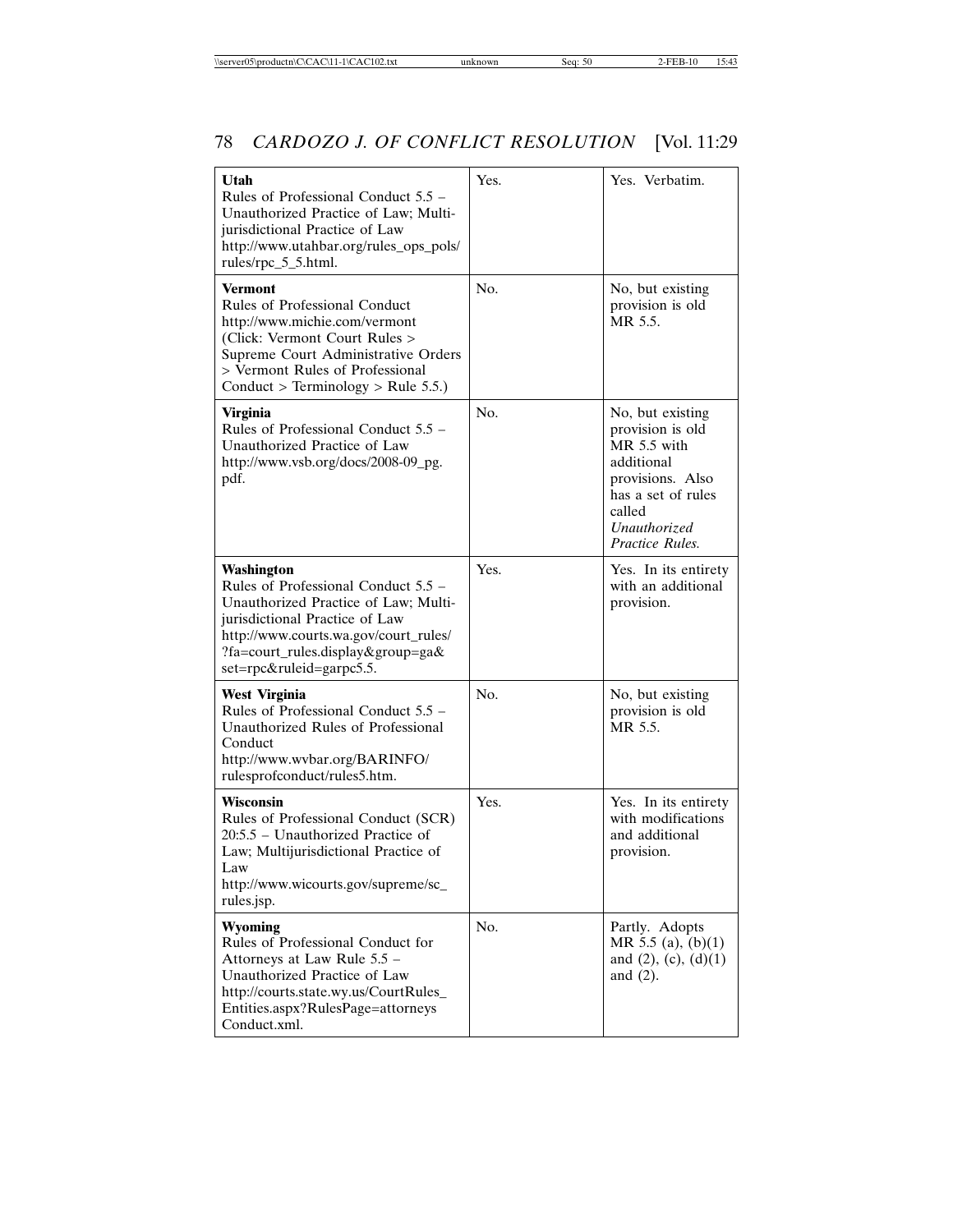## B. Categories of Adoption

| <b>Adopted</b><br>verhatim | Adopted w/<br>modifications | Not adopted     | Not adopted, but<br>has existing ADR<br>provision(s) in rules<br>of professional<br>conduct |
|----------------------------|-----------------------------|-----------------|---------------------------------------------------------------------------------------------|
| Alaska                     | Connecticut                 | California      | Alabama                                                                                     |
| Arizona                    | Florida                     | Colorado        | Nevada (addresses                                                                           |
| Arkansas                   | Georgia                     | District of     | providing services                                                                          |
| Delaware                   | North Carolina              | Columbia        | as a neutral, not                                                                           |
| Indiana                    | Ohio                        | Hawaii          | an advocate)                                                                                |
| Iowa                       | Wisconsin                   | Idaho           | New Jersey                                                                                  |
| Louisiana                  |                             | <b>Illinois</b> |                                                                                             |
| Maine                      |                             | Kansas          |                                                                                             |
| (as of $8/01/09$ )         |                             | Kentucky        |                                                                                             |
| Maryland                   |                             | Michigan        |                                                                                             |
| Massachusetts              |                             | Mississippi     |                                                                                             |
| Minnesota                  |                             | Montana         |                                                                                             |
| Missouri                   |                             | New York        |                                                                                             |
| Nebraska                   |                             | North Dakota    |                                                                                             |
| <b>New</b>                 |                             | Tennessee       |                                                                                             |
| Hampshire                  |                             | <b>Texas</b>    |                                                                                             |
| New Mexico                 |                             | Vermont         |                                                                                             |
| Oklahoma                   |                             | Virginia        |                                                                                             |
| Oregon                     |                             | West Virginia   |                                                                                             |
| Pennsylvania               |                             | Wyoming         |                                                                                             |
| Rhode Island               |                             |                 |                                                                                             |
| South Carolina             |                             |                 |                                                                                             |
| South Dakota               |                             |                 |                                                                                             |
| Utah                       |                             |                 |                                                                                             |
| Washington                 |                             |                 |                                                                                             |

#### 1. State Adoption of ADR Provision (MR 5.5(c)(3)) in Professional Responsibility Rules